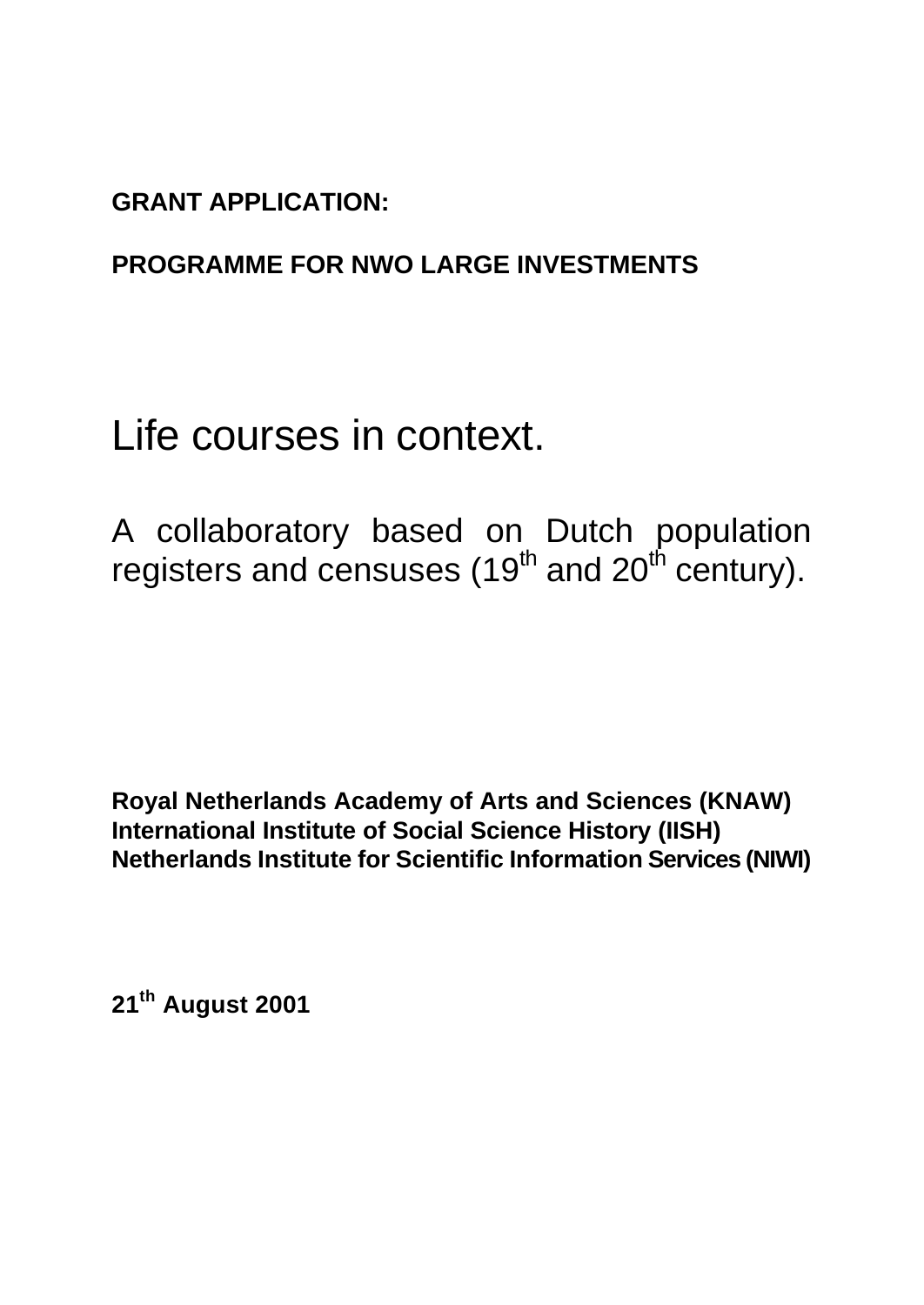## **1. SUBMISSION, TITLE OF APPLICATION, APPLICANTS, SUPERVISORY BOARD, MANAGEMENT AND EXECUTIVE SUMMARY**

## *1.1 Submission*

The application is being submitted to the Governing Board and relates to the Humanities and the Social Science Councils.

## *1.2 Title of application*

Life courses in context. A collaboratory based on Dutch population registers and censuses  $(19^{th}$  and  $20^{th}$  century).

## *1.3 Applicants*

Royal Netherlands Academy of Arts and Sciences (KNAW)

## *on behalf of*

International Institute for Social Science History (IISH) Netherlands Institute for Scientific Information Services (NIWI)

## *in collaboration with*

Foundation Historical Sample of the Population of the Netherlands (HSN) Foundation Historical Database of Dutch Municipalities (HDNG) Statistics Netherlands (CBS; Central Bureau of Statistics)

## *1.4 Academic Supervisory Board*

- Dr Th. Engelen, historian, University of Nijmegen, Historical Database of Dutch **Municipalities**
- Prof. H.B.G. Ganzeboom, sociologist (University of Utrecht), Chairman of the Historical Sample of the Population of the Netherlands (HSN)
- Prof. A.F. Heerma van Voss, historian (Associate Director of Research, International Institute of Social History, University of Utrecht), Secretary of the HSN steering group
- Dr H. Knippenberg, historical geographer (University of Amsterdam), Vice-Chairman and Treasurer of the HSN Foundation
- Dr J. Kok, historian (postdoctoral researcher, International Institute of Social History), Board member of the HSN Foundation
- Dr M.H.D. van Leeuwen, historian and sociologist (postdoctoral researcher, Netherlands Economic History Archive), Board member of the HSN Foundation
- Prof. J.M.W.G. Lucassen, historian (International Institute of Social History (IISH),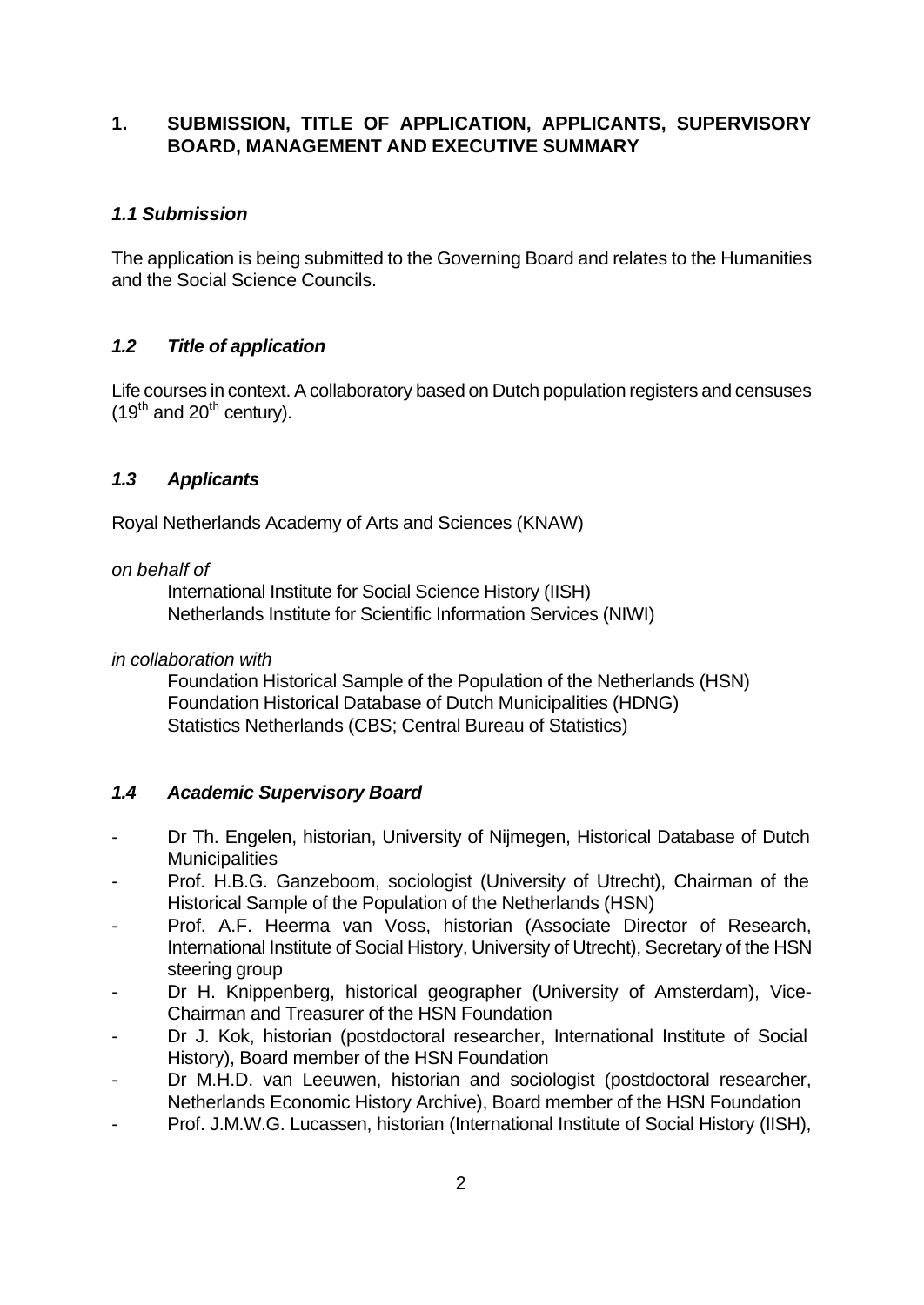Free University, Amsterdam, Board member of the HSN Foundation

- Dr I. Maas, sociologist (postdoctoral researcher, University of Utrecht), Board member of the HSN Foundation
- Dr J. van Maarseveen, Statistics Netherlands, Voorburg, Historical Database of Dutch Municipalities
- Prof. F.W.A. van Poppel, historical demographer (Netherlands Interdisciplinary Demographic Institute, University of Nijmegen), Secretary of the HSN Foundation
- Dr H. Wals, historian (Deputy Director, International Institute of Social History), Member of the HSN steering group

See Appendix A1 for a list of relevant publications by members of the board.

## *1.5 Executive management*

- Dr P.K. Doorn, Head of Historical Information Services, Netherlands Institute for Scientific Information Services (NIWI)
- Dr C.A. Mandemakers, Head of the Historical Sample of the Population of the Netherlands (HSN) Senior researcher, International Institute of Social History (IISH)

See Appendix A2 for a list of relevant publications by members of the management.

## *1.6 Address of correspondence*

Dr. C.A. Mandemakers International Institute of Social History Cruquiusweg 31 1019 AT Amsterdam The Netherlands tel. +31 20 66 858 66 fax: +31 20 66 541 81 email: KMA@iisg.nl

## *1.7 Executive summary*

The programme's objective is to develop a database with about 40.000 individual life courses of people born in the period of 1863-1922. This database with microdata will be supplemented with core data on the level of the municipalities. This will be done by digitalizing the results of the ten-yearly censuses as they were taken between 1859 and 1947.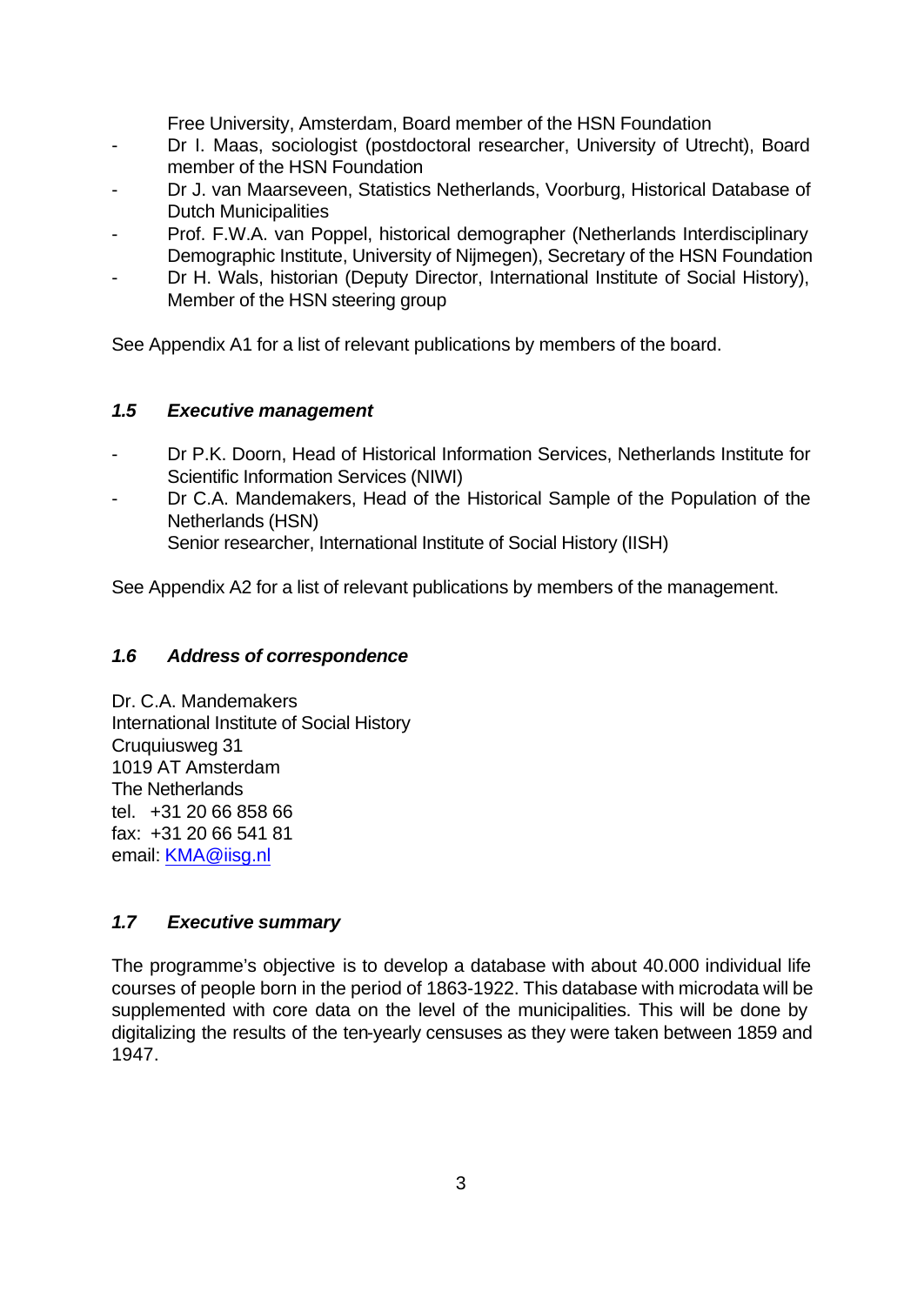The programme will build on work already carried out by two KNAW institutes – the International Institute of Social History (IISH) for the Historical Sample of the Population of the Netherlands (HSN) and the Netherlands Institute for Scientific Information Services (NIWI) for the digitised census data – in collaboration with scholars active in a broad group of research institutes: N.W. Posthumus Institute (Netherlands Research Institute and Graduate School on Economic and Social History), Ceres (Research School for Resource Studies for Development), The Interuniversity Center for Social Science Theory and Methodology (ICS), The Netherlands Interdisciplinary Demographic Institute (NIDI) and Statistics Netherlands (CBS).

Contrary to some other Western countries census data on individuals for the period before 1960 do not exist anymore for the Netherlands. To bring research on comparable international standards it is necessary to reconstruct these data. But, the construction of this database will not only eliminate the disadvantage of lacking data on the micro level, faced by the Netherlands compared with other countries. The HSN database, drawn from the Dutch population registers, *will actually put the Netherlands in a unique position in the international research world*. Because the population registers have recorded details of every change of residence for every individual since 1850, investigators can have access to research populations that are not limited to persons who stayed put in just one municipality. Dutch researchers who know the Dutch situation and sources will have a priviliged access to unique materials (which will off course also be available to non-Dutch scholars).

The database of the Historical Sample of the Population of the Netherlands (HSN) will cover the entire country and contain micro-level data on the life courses of over 40,000 individuals born between 1863 and 1922. These life courses are to include data on each successive family situation in which the individuals lived, all the addresses where they lived, as well as data on the religion and occupational title of each subject and of every person with whom they co-resided (and, for married subjects, data on the occupational title and place of residence of family members of the subject's spouse). In the social and historical sciences, the life-course perspective is increasingly important in explaining demographic and socio-structural processes. The HSN database will cover the entire period from 1863 to 2000 and can be regarded as a chronological expansion of the retrospective databases currently in use by the social sciences which database consists of data form persons only born in the period after 1900 (Liefbroer & Dykstra 2000) and which have very scarce information about the parental situation for the earlier cohorts.

Individual life courses have to be analysed in a rapidly changing environment of a industrializing and modernizing Dutch society. The Dutch national censuses form a fundamental source of information for conditions on the level of the municipality. In addition to the population size, population censuses contain information on the structural characteristics of the population, such as age, gender, marital status, religion, household status, occupational activity, and nationality. In some years the censuses were combined with an occupational census and a housing census. The present grant application includes the digitisation of the population and occupational censuses of the Netherlands for the full period 1859 to 1947. The data will be linked and integrated with those from the Historical Database of Dutch Municipalities and will build on those censuses already compiled by the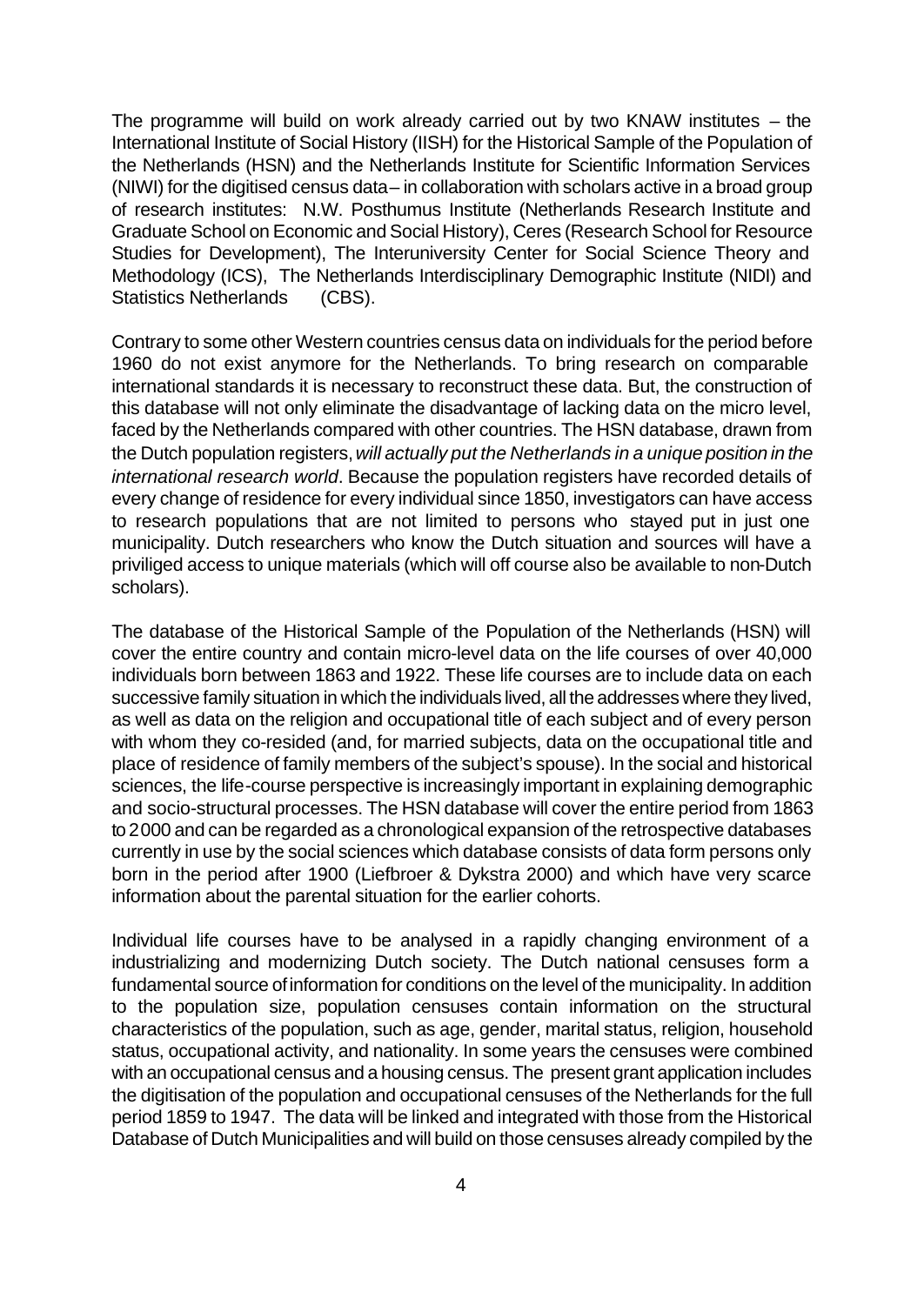Netherlands Institute for Scientific Information Services (NIWI) and Statistics Netherlands (1795-1859 and 1899).

The expansion of the existing databases of HSN and NIWI into complete systems will be of major significance in the long term. In the short term it will provide a strong stimulus to academic research into social, demographic and economic developments over the past two centuries. Based on these databases, a research programme, here attached as appendix D, has been drawn up involving the principal research groups using quantitative material on the Netherlands in the nineteenth and twentieth centuries. This programme will result in a series of studies in historical demography, social and economic history, human geography, sociology and epidemiology. The work will be performed in stages so that the data will become available for research before the project is completed.

Another aspect of methodological innovation envisaged by this programme lies in the scope for connecting data from the micro and meso/macro levels. The population censuses and other municipal data offer a context for the individual-level and family-level data. The combination of the different sources will create new opportunities for multi-level or cross-level analysis.

Digitisation of the population registers and the population censuses is one of the first priorities stated in the NWO trend report *Een digitale bibliotheek voor de geesteswetenschappen* [*A digital library for the humanities*] (Viskil 1999). The results of the propesed project will be presented and communicated in the form of a collaboratory for the humanities. A collaboratory is an open meta-laboratory that spans multiple geographical areas with collaborators interacting via electronic means - "working together apart." The impact of these databases will however not be confined to the research world. The databases will be accessible on the Internet to the general public. However, for privacy reasons files or data relating to individuals still living will only be accessible using a technique known as *remote execution.*

## **2. ORGANISATIONAL STRUCTURE OF THE PROGRAMME**

Since 1991 the Historical Sample of the Population of the Netherlands (HSN) has been working at the International Institute of Social History to construct a database containing micro-level data on the Dutch population. And since 1997 the Netherlands Institute for Scientific Information Services (NIWI), in collaboration with Statistics Netherlands (and more recently with the Historical Databank of Dutch Municipalities), has been digitising the census data published in countless volumes of official statistics. The work is thus being carried out under the auspices of two KNAW institutes. Through these projects, the institutes have built up substantial relevant experience in this field in recent years, and both institutes have been able to interest or recruit researchers from various universities to take part in these projects.

Work on the proposed programme will commence on 1 October 2002 and be completed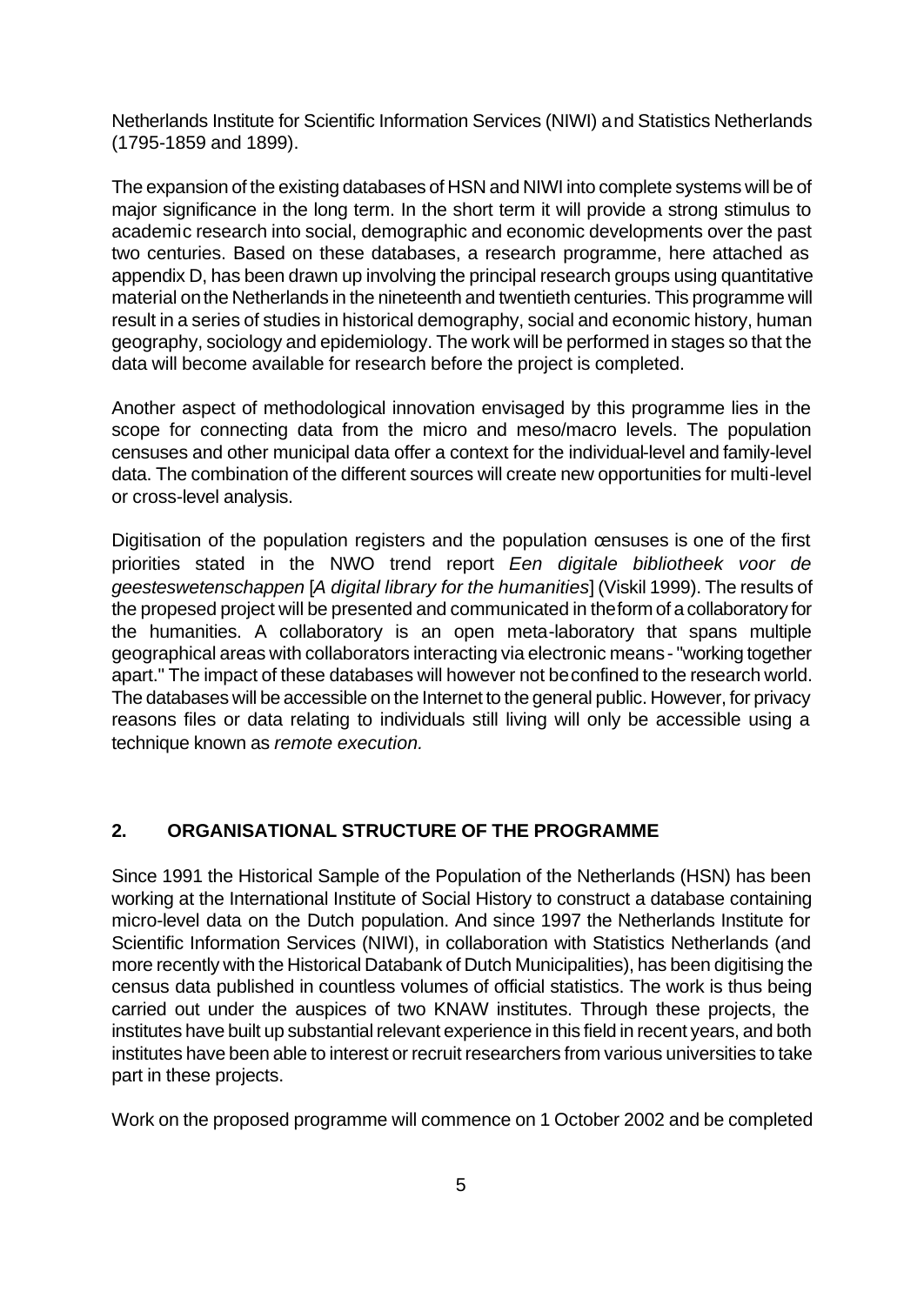by 30 September 2007. The application covers the costs of acquiring, entering, managing and making available the data, as well as the costs of co-ordinating the work during these five years. Overall co-ordination of the programme will take place in regular consultations between the two proposed executive managers: Dr P.K. Doorn for the population censuses and Dr C.A. Mandemakers for the life courses. To monitor the progress of the project and ensure its academic quality, an academic supervisory board will be appointed, comprising individuals who have been, or still are, closely involved with, and responsible for, the various databases (see section 1.4). The board will meet at least three times per year.

For a selection of all research which can and will be undertaken, we refer to the research programme which paper accompanies this application (appendix D). Both IISG and NIWI will devote 1.0 fte for coordinating research on the basis of the databases of life courses and census.

The work on the databases will be organized into different stages. After two years the dataset will be complete for the persons born in the provinces of Friesland, Utrecht, Zeeland and the city of Rotterdam and at that moment also the census data will be ready for use. After three years the dataset will be complete for all persons born between 1885 and 1922. Besides this schedule, further specific releases of data will be responsive to the needs of researchers.

The contents of this application is as follows: Chapters 3 and 4 present an overview of the current situation regarding the two core databases. They provide more detail and arguments for the proposed expansion. Chapter 5 outlines the budget and the timing of the workflow. The detailed budget of the work is included in Appendix B1 and B2. Chapter 6 discusses the way results will be presented and communicated ('collaboratory for the humanities') and the academic relevance of the programme (including its national importance, and nationwide accessibility), chapter 7 highlights the international significance of these databases, and chapter 8 discusses the future of the proposed databases within and outside the applicant institutes (organisational strategy, and operational investment).

#### **3. LIFE COURSES (HSN)**

#### *3.1 The HSN*

The proposed life-history database will be based on the existing HSN database. The HSN aims to reconstruct life courses as completely as possible for a representative segment of the nineteenth and twentieth century population. The sample required for this purpose (N=77,000) has been derived from the birth registers for the period 1812-1922. Earlier grants from the Programme for NWO Medium-Sized Investments have already enabled this base sample to be input. A large number of death certificates and all the personal record cards of the subjects in the sample have also been added to the database. Work is currently underway to input marriage certificates and the information given in the population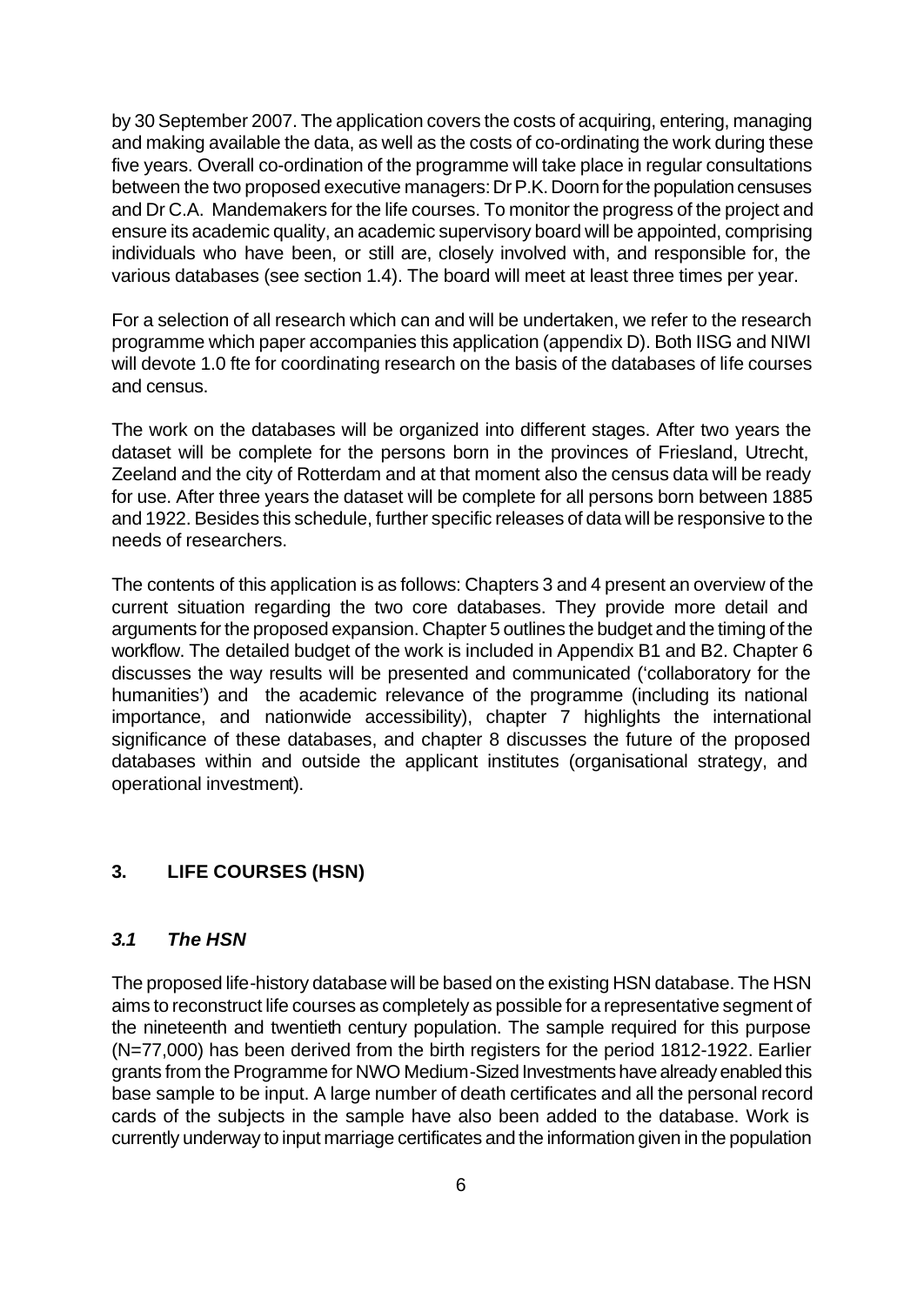register when the sample subjects were born. Much diverse research has been and is still being carried out using the database. Research based on the HSN has so far resulted in a large number of publications in the Netherlands and abroad including two PhD theses.

The dynamic population registration system introduced in the Netherlands in 1850 has resulted in an archive that is unique in international terms. It is unique because it recorded details of where inmigrants came from and where outmigrants went to, thus enabling the inclusion of the complete life courses of *migrants* in the dataset. The present application thus involves the systematic retrieval of the data on life courses from the population registers. Although the population registers were already in use in 1850, we will input lifecourse data only for subjects born in 1863 or later. There are two reasons for this: first, the registers did not function properly everywhere in the Netherlands during the first few years of their existence. Second, new regulations concerning population registration were introduced in the course of 1862. As a result, the design of the system was modified, and every household was then re-registered (Knotter & Meijer 1995).

Once the population registers have been input, the HSN database will contain the following information for the 40,000 subjects born after 1862: the occupational history of the subject, the marital history and family history of the subject (including age at marriage, religion, number of children), the parents of the subject (occupation, age at death, and cause of death (if available), place of birth, and an indication of illiteracy (inferred from the absence of signatures)), social network (the same data for witnesses at marriages), household dynamics (including care arrangements), and the migration history of the subject. These features will make the dataset a fundamental source for scholars investigating historical issues in demography, sociology, epidemiology, social economics and human geography. The nationwide coverage of the dataset ensures that regional variations can be identified, whereas current research involving such topics is usually local in nature and necessarily excludes migrants.

## *3.2 The database*

For the HSN database, data for each individual are systematically collected from the records kept in the public archives. Primarily, these are birth certificates, death certificates, and personal record cards. The birth certificates include information on the person born, as well as the names, addresses, ages and occupations of the parents. The death certificates include the most recent place of residence and most recent occupation of the deceased, and information on his/her spouse(s); certificates of deceased children provide a second indication of the occupational title of the father (the person reporting the death) as well as a double-check on illiteracy. The personal record cards for all subjects who died between 1 January 1940 and 1 October 1994 have now been input. The cards include data on occupation (from 1940), cause of death (up to 1953), a full migration history (all addresses), family composition, and religion. On the basis of these data, it is now already possible to research topics such as childhood mortality and migration patterns for the whole of the Netherlands.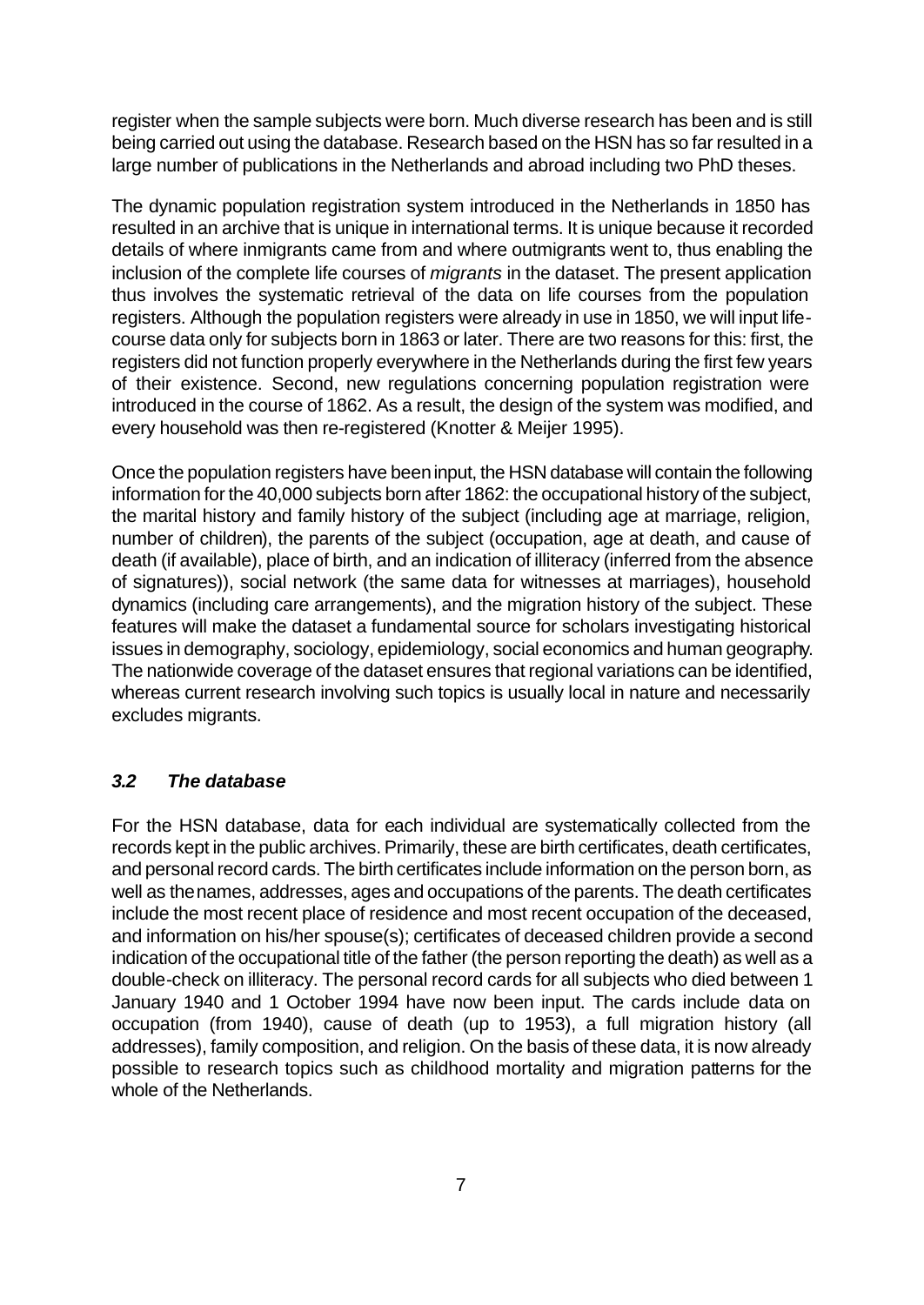The above data are now to be supplemented by information from marriage certificates. These give details of the occupational titles, literacy (signature), and place of residence of the bride and bridegroom, their parents and the witnesses (usually friends or family of the couple). These certificates will enable scholars to research topics such as social and geographical mobility, marital mobility and literacy. A substantial proportion of the marriage certificates in the provinces of Utrecht, Friesland, Limburg, Gelderland, Groningen and Zeeland, have already been entered. Much useful "pilot" experience has been gained through the data input. Furthermore, various studies based on the certificates have already been published.

At a later stage, information from the population registers, land registers and tax records will be input. These sources are extremely rich, providing information on the family structure, pattern of migration, further occupational history, and the income and wealth of the subject (and sometimes of his or her relatives). From 1850 the Dutch population registers were maintained as dynamic records. By this we mean that the registers did not merely record a situation at a particular moment in time (a snapshot), but that all changes in a subject's address, family size and migration are noted, creating a longitudinal record. From 1870 onwards the records are actually fairly accurate. Many subjects born after 1870 can also be found in the personal record cards archive at the Central Bureau for Genealogy, so that their migration history can be traced in the reverse direction, thus minimising the risk of "losing" a subject.

The subjects were selected by taking a simple random sample from the birth registers for 1812-1922. The aim was to secure a sample size of 77,000. This is just over half of one per cent of the total number of births, assuming around 14.5 million people were born in the Netherlands in this period. A sample of 77,000 is sufficient for drawing statistically reliable conclusions on subpopulations of two per cent or more of the population born in the Netherlands during the period.

In addition to being an important source for research and a control database that can be used in interpreting findings on specific groups, the HSN database also acts as a foundation for the collection of new data. In practice, this is achieved by maintaining a data structure that can be used by individual researchers, and by consistently using the database as a starting point in subsequent research, both by expanding the number of subjects included (oversampling) and enriching the database by introducing supplementary data for specific groups of subjects. For researchers, it cuts both ways. Not only can they use the material already input, they also have access to the software and expertise developed by the HSN. This expertise can be seen as an important by-product of the dataentry work carried out over the past ten years. In return for the use of the software and the data already recorded, the HSN requires researchers to add to the dataset any new data they collect in the course of their research, thus ultimately making it available to other researchers too.

Public access to the data is subject to a dedicated set of privacy regulations (Dutch Data Protection Authority, number O-0030426; Law for the Protection of Personal Data: Wet Bescherming Persoonsgegevens, 6 juli 2000, Stb. 302). In accordance with the Personal Data Protection Act, the premise embodied in these regulations is that public access to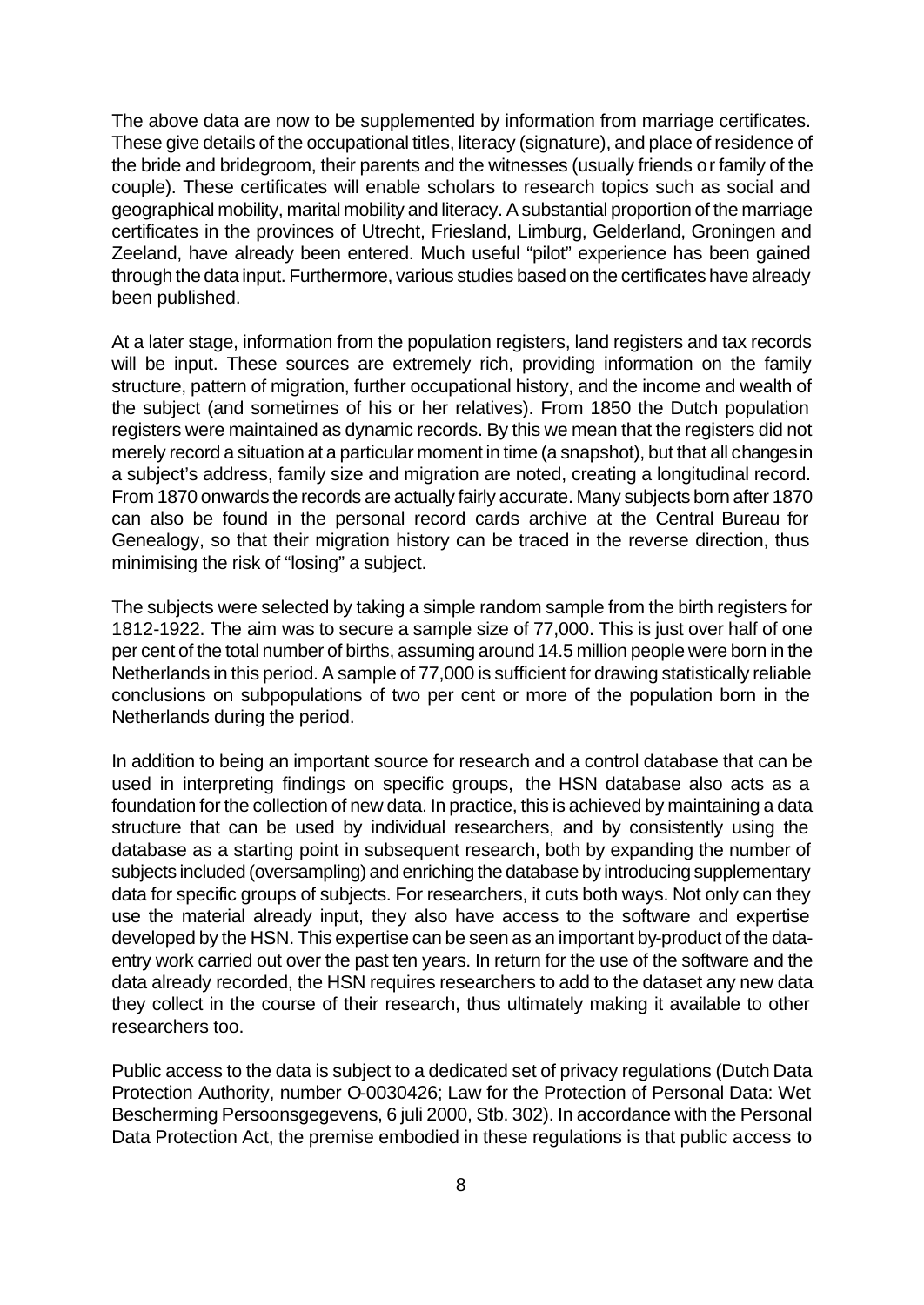data for research purposes is governed by the same arrangements as those of the archive from which the data were derived. This might mean that some data can only be made available in an anonymised form. The work on the database is carried out at the International Institute of Social History; ownership of the data rests with the HSN Foundation.

## *3.3 Current size and expansion*

The sample contains almost 77,000 persons. So far (at date  $1<sup>st</sup>$  June 2001) the following have been entered: birth certificates for the entire group, 22,000 death certificates, 16,000 personal record cards (available only for persons alive on 1 January 1940), 9000 marriage certificates, and details of 4000 initial registrations in the population register. The aim is to add a further 13,000 marriage certificates and 12,000 population-register registrations by 31 December 2002.

Through the collaborative projects with other researchers, the HSN database has been further enriched with around 20,000 birth certificates, 4000 marriage certificates, 4000 personal record cards and information from the population registers for 5000 individuals.

In general, one can assume that the research community will benefit from having life courses that are as complete as possible. Including data from the population register and complementing these with data from marriage certificates will give us the following information (for a comprehensive overview, see appendix C4):

- composition of the family into which the subject is born, and the changes in that family before the subject ultimately leaves home illiteracy of the subject's father (evidenced by the absence of signature on birth certificate - or on death certificate of the subject)
- migration history, including information on boarding houses, etc.
- occupational title, marital status and religion of all the relatives with whom the subject co-resides
- occupational title of the parents, parents-in-law, four witnesses, subject and partner of the subject (in the event of a marriage certificate)
- literacy in the subject's social environment (signature of parents, parents-in-law, four witnesses, subject and partner of subject (in the event of a marriage certificate))
- composition of the subject's own nuclear family and the changes in that family prior to the subject's death
- relief or care arrangements for the subject in old age.

Ensuring that life courses are as complete as possible means including in the dataset the marriage certificates and death certificates not yet added. Besides serving as a check on population register data, marriage certificates also provide evidence of social mobility and literacy, since they include data on place of residence, occupation, age, literacy (evidenced by a signature) of bride, bridegroom, their parents and four witnesses (usually relatives or close friends of the bride and bridegroom). Much international *comparative* research uses marriage certificates, because many countries that lack a population register do have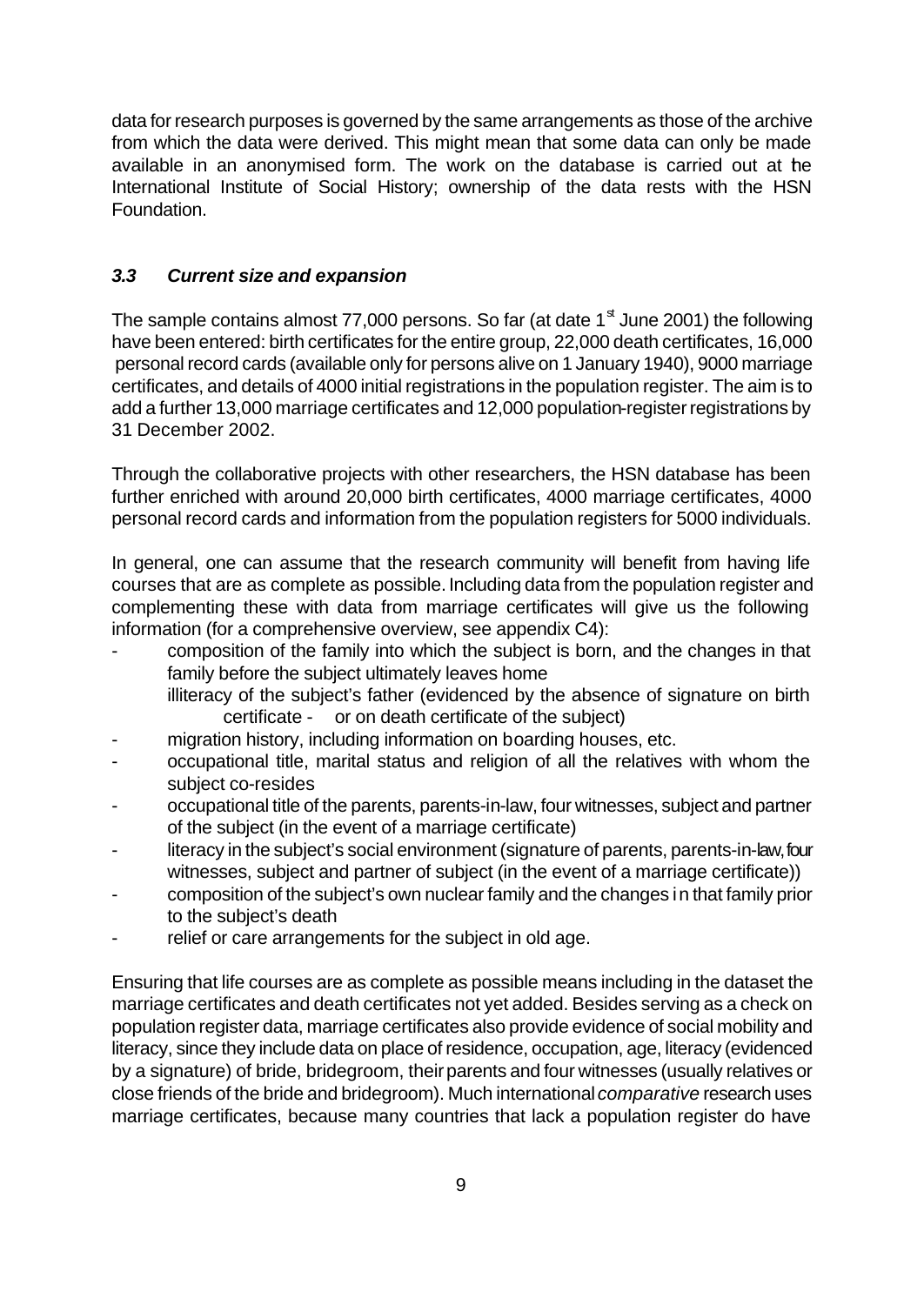marriage certificates. Several articles in international journals have already reported research based on the HSN material (e.g. Van Leeuwen & Maas 1997, Delger & Kok 1998).

This dataset is a fundamental source for scholars engaged in historical research in demography, sociology, epidemiology, social economics and human geography. The overview of joint matching projects included in table 4 in appendix B1 summarises the research already carried out with the HSN database. For details regarding the HSN in a long-term perspective, see chapter 8.3.

## **4. CENSUS DATA**

#### *4.1 The population census*

National population censuses are one of the fundamental sources of information on conditions in a country. In addition to the population size, the population census generally contains information on the structural characteristics of a population, such as age, gender, marital status, religion, household status, occupational activity and nationality. In some years the Dutch censuses were combined with an occupational census and a housing census.

The first general Dutch population census was held in 1795 under the Batavian Republic. From 1829 onward, censuses were held every ten years. The 1940 census was postponed until 1947 because of the war. No population census has been held in the Netherlands since 1971 because of growing privacy consciousness (and refusal to take part) among the general public.

Only a limited number of original copies of the 200 or so published volumes of the 1795- 1971 Dutch population censuses have survived. These censuses have always played an important part in historical and social-science research. Many of the published census volumes are now in poor condition. Digitisation can help preserve this material while also increasing access to it. The *c*. 42,500 pages contained in these volumes have now been scanned and are available digitally on CD-ROM. About 35,000 pages relate to the period 1859-1947. About 10,000 pages of the 1899 census have been published electronically and about 5,000 more pages have been converted to digital form but are not yet available. About 20,000 pages of tables still need to be converted in order to make all published population censuses until 1947.

The digital census databases will be important resources for historical and social-science research. National historical census projects have been, or are being, carried out in a number of countries, including the US, the UK, Ireland, France, Norway, Denmark, Germany, Russia and Austria. Some of these projects are based on the original source material, which means the databases can be constructed at the level of the individual.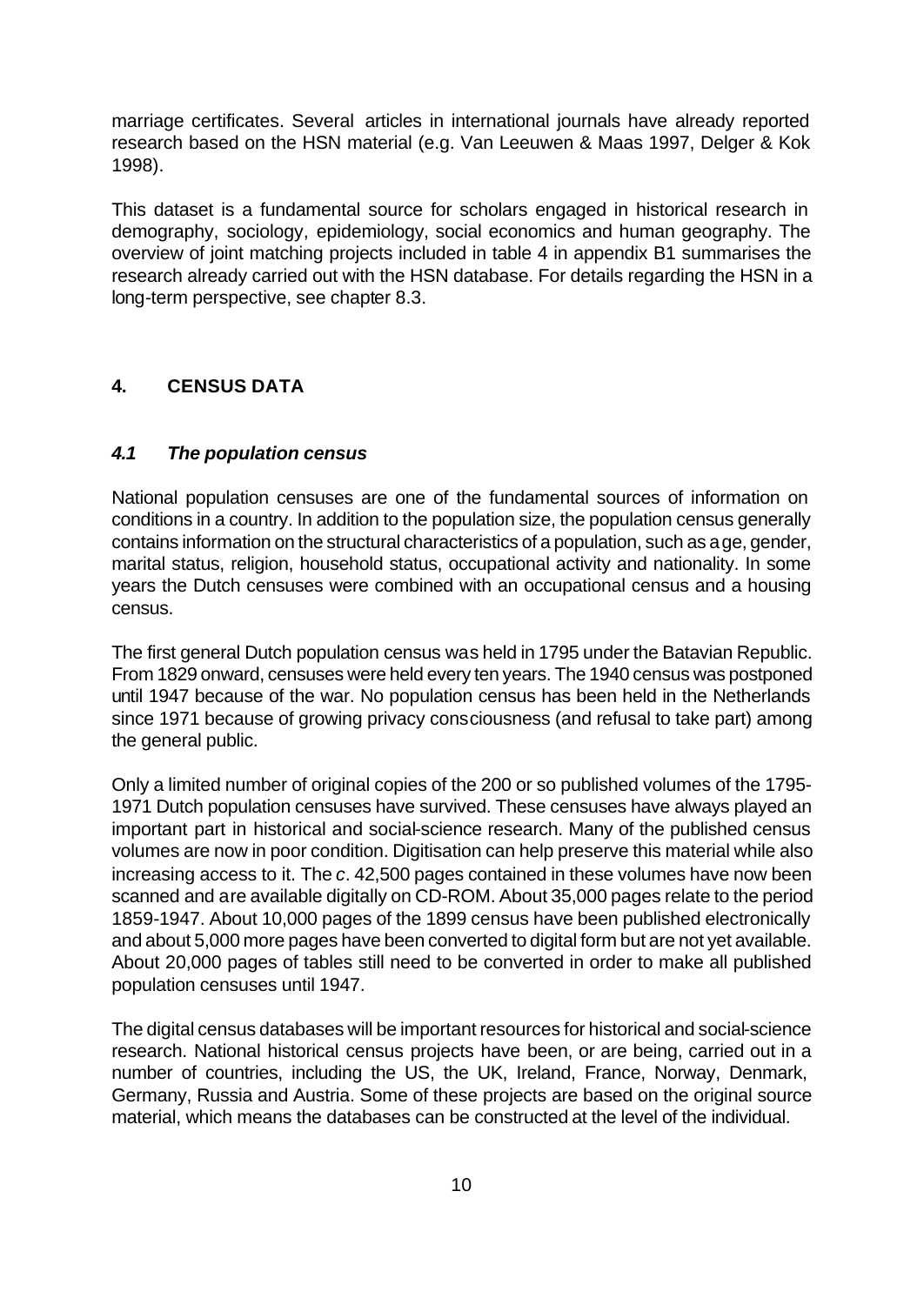## *4.2 Current situation regarding digitisation*

Between 1997 and 1999 the CBS and the Netherlands Institute for Scientific Information Services (NIWI) collaborated on a project entitled "Digitising the 1795-1971 Dutch Population Censuses". This project has been successfully completed and has resulted in two sets of CD-ROMs, a joint website, an academic symposium, and a book containing the results of the symposium. The press has been extremely enthusiastic about the project. The 750 sets of CD-ROMs produced are almost sold out, and the website is used intensively. Researchers have also been enthusiastic about the results, and particularly about the unabridged electronic publication of the 1899 census. The programme now being proposed will fully digitise all the censuses between 1859 and 1947. So far, every published census volume (*c*. 200 volumes containing around 42,500 pages) has been made accessible, but only in the form of digital images. Only the 1899 census (including the occupational and housing censuses, 26 volumes, *c*. 10,000 pages) now has a comprehensive database that can be searched and analysed (accessible via CBS StatLine).

## *4.3 Full digitisation*

The purpose of this part of the programme is to construct and make accessible a comprehensive database containing the 1859-1947 national population censuses (including occupational and housing censuses). The population censuses, which form the basis for so many other statistics, will be a key research resource for social and economic historians, demographers, social scientists and epidemiologists. Secondary target groups are amateur historians, local authorities, the media and education. The project will comprise the following elements:

- Making accessible the figures from the 1859 and 1930 census publications that have already been input, and publishing them digitally on CD-ROM and the Internet and publishing them digitally on CD-ROM and the Internet; the software for retrieval and access to the data will be StatLine, a package developed by the CBS (Statistics Netherlands).
- Content conversion (by manual data entry and/or optical character recognition) of the figures from the 1869, 1879, 1889, 1909, 1920 and 1947 censuses (ca. 20,000 pages) and publishing them in digital form. The material needs to be checked and, where necessary, corrected, documented and converted to the retrieval StatLine. Wherever possible, the data will be standardised or uniformalised to enable comparisons over time.
- A historical database of co-ordinates is available, enabling data at the municipal level to be represented visually for any desired point in time during the past two centuries. The project will also provide additional information for the Historical Database of Dutch Municipalities (HDNG), which is currently being developed and in which the universities of Nijmegen and Amsterdam, the Netherlands Interdisciplinary Demographic Institute and the Historical Sample of the Population of the Netherlands collaborate. A number of existing historical-statistical and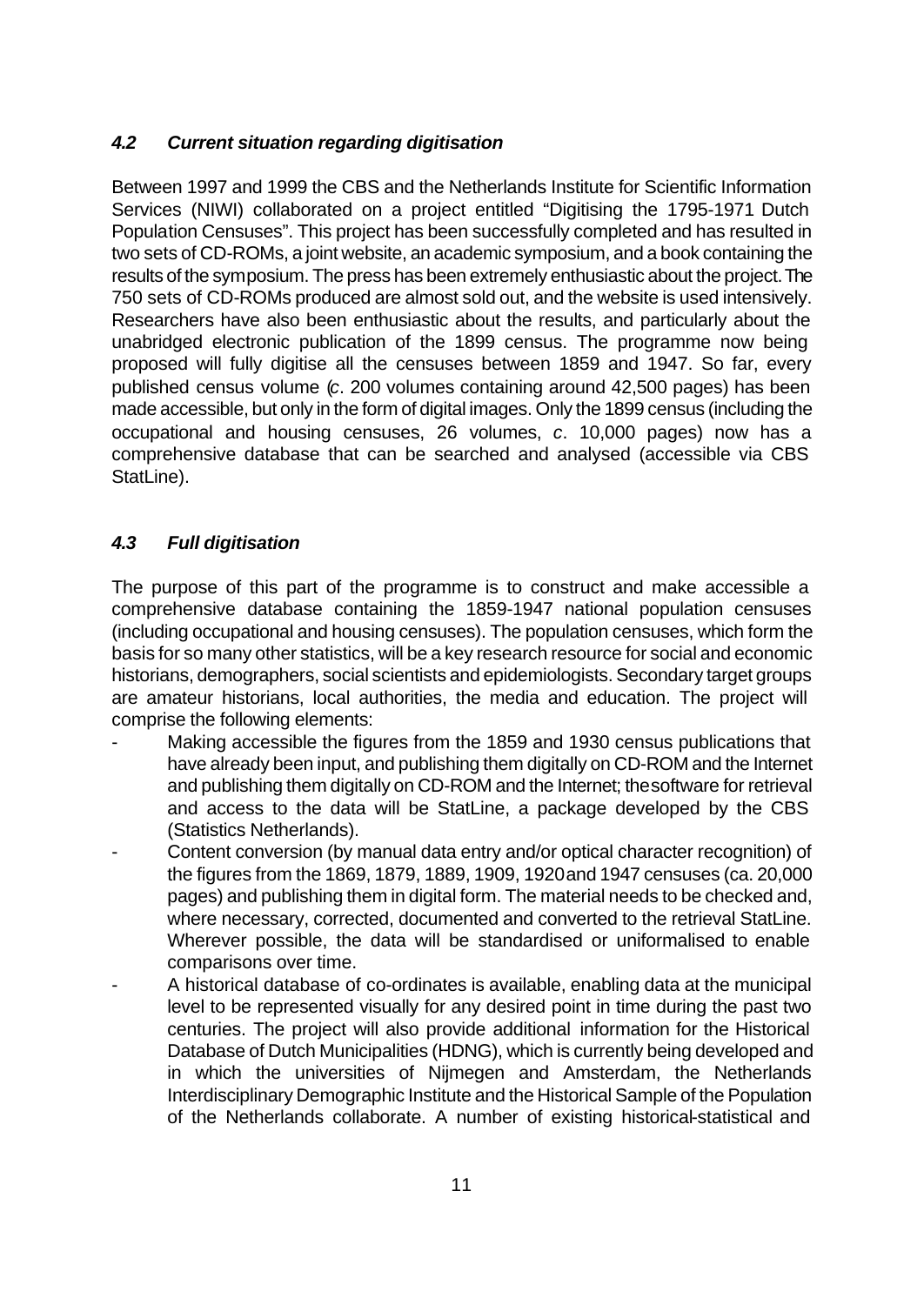demographic databases (the historical-ecological database at the University of Amsterdam, the "Hofstee" database at the NIDI, and databases at the University of Nijmegen) will be integrated with the HDNG.

## **5. BUDGET AND TIMING WORKFLOW**

## *5.1 Budget*

The following table summarises the budget for the entire five-year period. More detailed costings are included as Appendix B1 and B2. The budget does not include the costs of office space and administrative support. These will be borne by the KNAW and its institutes (the IISH and the NIWI). The amounts stated in the budget for these institutes relate to contributions to the personnel costs of the project. "Matching" refers to contributions to the programmes from other parties.

| <b>BUDGET</b>                              | EUR (*1.000) |
|--------------------------------------------|--------------|
|                                            |              |
| Life-courses                               | 3740         |
| Census digitisation                        | 835          |
| <b>TOTAL COSTS</b>                         | 4575         |
|                                            |              |
| Contribution from IISH                     | 200          |
| Contribution from NIWI                     | 160          |
| Contribution from third parties (matching) | 530          |
| <b>TOTAL CONTRIBUTIONS</b>                 | 890          |
|                                            |              |
| NWO INVESTMENT GRANT                       | 3685         |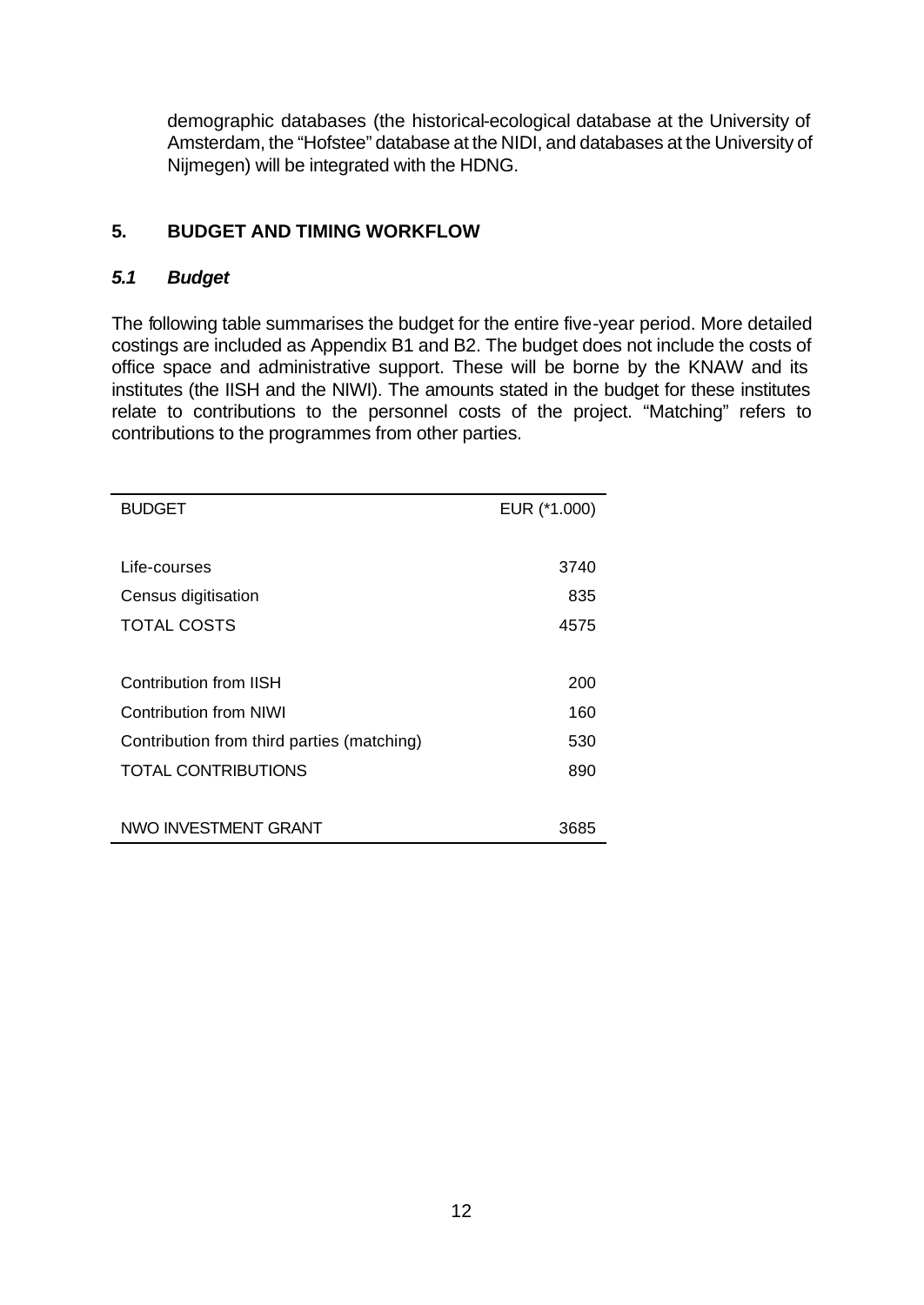## *5.2 Time schedule workflow*

Total workflow will be divided on the basis of the following lines

- 9) Researchers need as soon as possible complete and coherent data, this means that we will concentrate first on some regions and one specific period:
	- REGION Alle research persons (RP's) of which we have already collected some data: the provinces of Zeeland, Utrecht and Friesland and the city of Rotterdam ('core regions' vs. other regions). This part of the database will be ready for use after the second year.
	- PERIOD All RP's who have been born in the period between 1885 and 1922. Because life course data from this specific period are relatively easy to gather. This part of the database will be finished at the end of the third year.
- 2) Migration of Research Persons to other regions is very important (about 50 percent of all grown ups) but also costly in (waiting) time. This means that we have to reserve quite a long period for sorting out problems and waiting on results from work done by municipal archives. So from a logistic point of view the project can be distinguished in two phases: A) a relatively short period of processing all data in the municipality of birth and B) a relatively long period for handling all migration steps. This means that most of the work will be done in the first three years of the project.
- 3) The census database will be ready for use at the end of the second year of the programme when the first data of life courses will be released (phase C in the table below).

| Year  |      | <b>REGION</b> |           | LIFE COURSE DATA<br><b>PERIOD</b> |   |     |
|-------|------|---------------|-----------|-----------------------------------|---|-----|
|       | Core | Other         | 1885-1922 | 1863-1884                         |   |     |
| 1     | A/B  | Α             | A         |                                   | C | 1.1 |
| 2     | B    | Α             | A/B       | Α                                 | С | 1.5 |
| 3     |      | A/B           | B         | A/B                               |   | 1   |
| 4     |      | B             |           | B                                 |   | 0.6 |
| 5     |      | B             |           | B                                 |   | 0.4 |
| Total |      |               |           |                                   |   | 4.6 |

This results in the following time table:

#### *Explanation*

| CORE REGION Zeeland, Utrecht, Friesland, Rotterdam |                                                      |  |  |  |  |
|----------------------------------------------------|------------------------------------------------------|--|--|--|--|
| OTHER REGION                                       | Other provinces and towns                            |  |  |  |  |
| A                                                  | Data processing of data from municipalities of birth |  |  |  |  |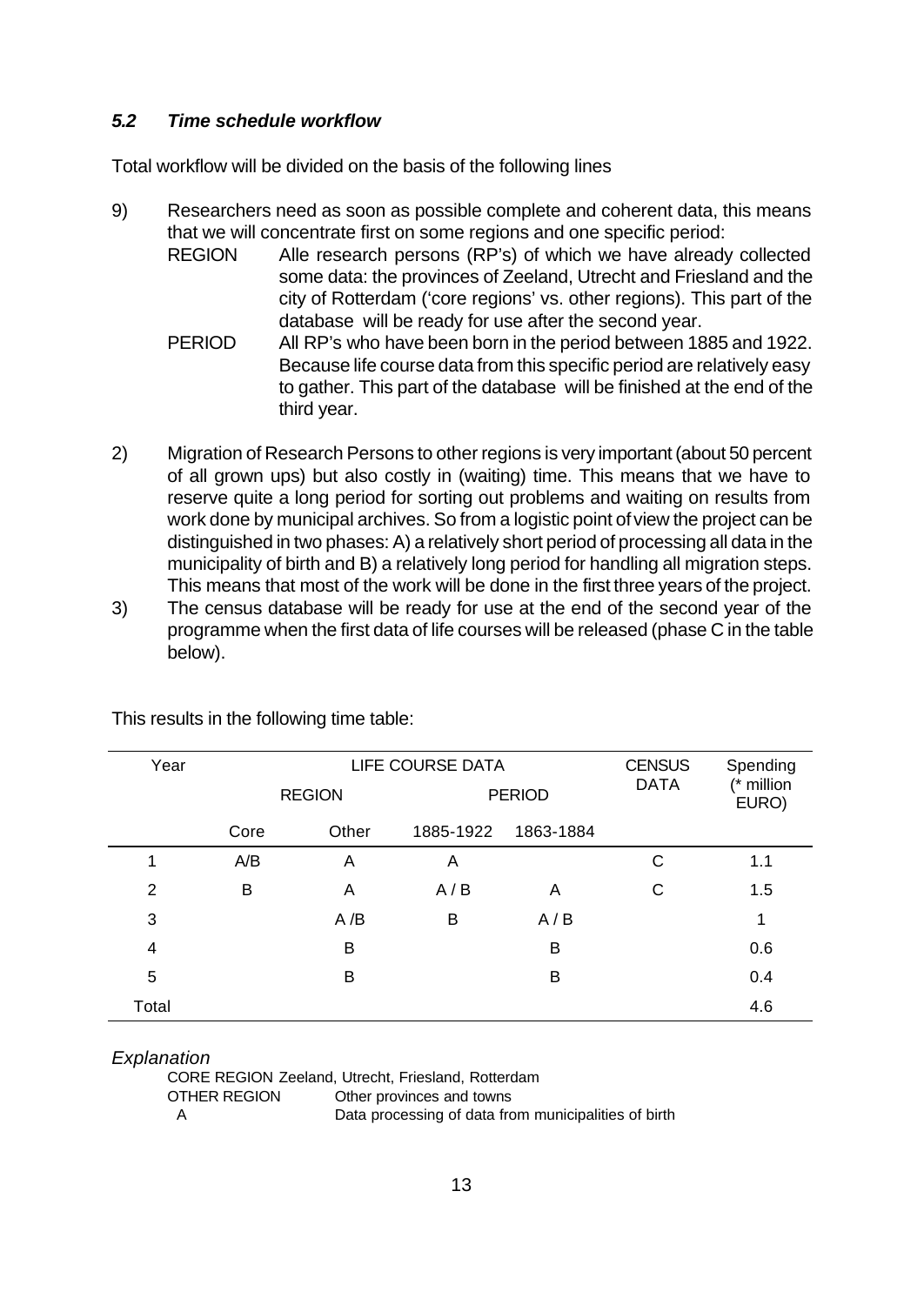B Migration steps C Work on censuses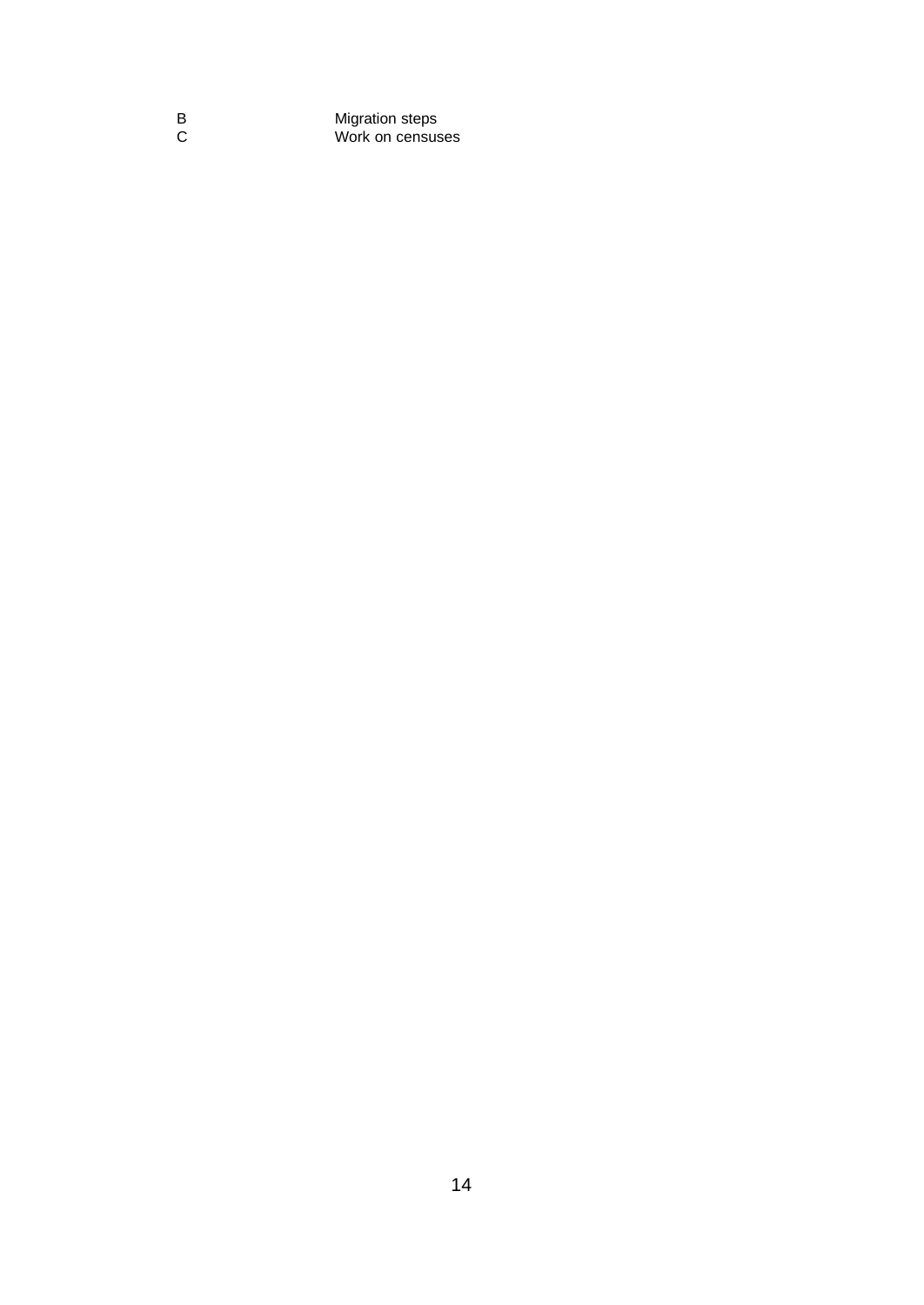## **6. NATIONAL SIGNIFICANCE AND NATIONWIDE ACCESSIBILITY**

## *6.1 A collaboratory for the humanities*

The presentation of the results and the communication with the academic world will take the form of a collaboratory for the humanities.

A collaboratory is an open meta-laboratory that spans multiple geographical areas with collaborators interacting via electronic means - "working together apart." Collaboratories are designed to enable close ties between scientists in a given research area, to promote collaborations involving scientists in diverse areas, to accelerate the development and dissemination of basic knowledge, and to minimize the time-lag between discovery and application. The collaboratory concept of an enabling collaborative environment has been applied to diverse areas including experimental and computational research in the biological and physical sciences, clinical medicine and medical information systems, computer and information sciences, mathematics and law.

The databases to be developed will form the core around which historical and social scientific research on the Netherlands in the past two centuries will take place. The databases will be open systems (as far as privacy matters and other data security considerations permit). Every researcher should be able to perform operations such as establishing their own links within the dataset, adding their own classifications, linking the data to other Dutch and foreign datasets, and to expand the existing database with their own research data.

## *6.2 Academic importance*

The database to be constructed will be of great benefit to researchers in a wide range of disciplines. This is already evident from the fact that so many researchers are currently working with this type of data, or have done so in the past. However, up to now their methods have been highly time consuming and inefficient. Though population censuses and occupational censuses were recently made available in image form, to supplement the original volumes held by academic libraries, data still has to be searched and copied manually. A simple example: it would currently take at least a day to tabulate the number of medical doctors per province for each census year; after digitisation it will take just five minutes to select the data and less than one minute to tabulate the results.

Similar considerations apply to the life-history database. Over the past 20 years researchers from many disciplines have created databases on individuals from the nineteenth and early twentieth centuries. Almost all such databases contain only the data collected for one particular study; little has been done with them subsequently. Since the databases were created for specific studies it is often not worthwhile completing them, including, say, the life courses of subjects migrating to other municipalities. This was indeed one of the principal reasons for establishing the HSN in 1988. The construction of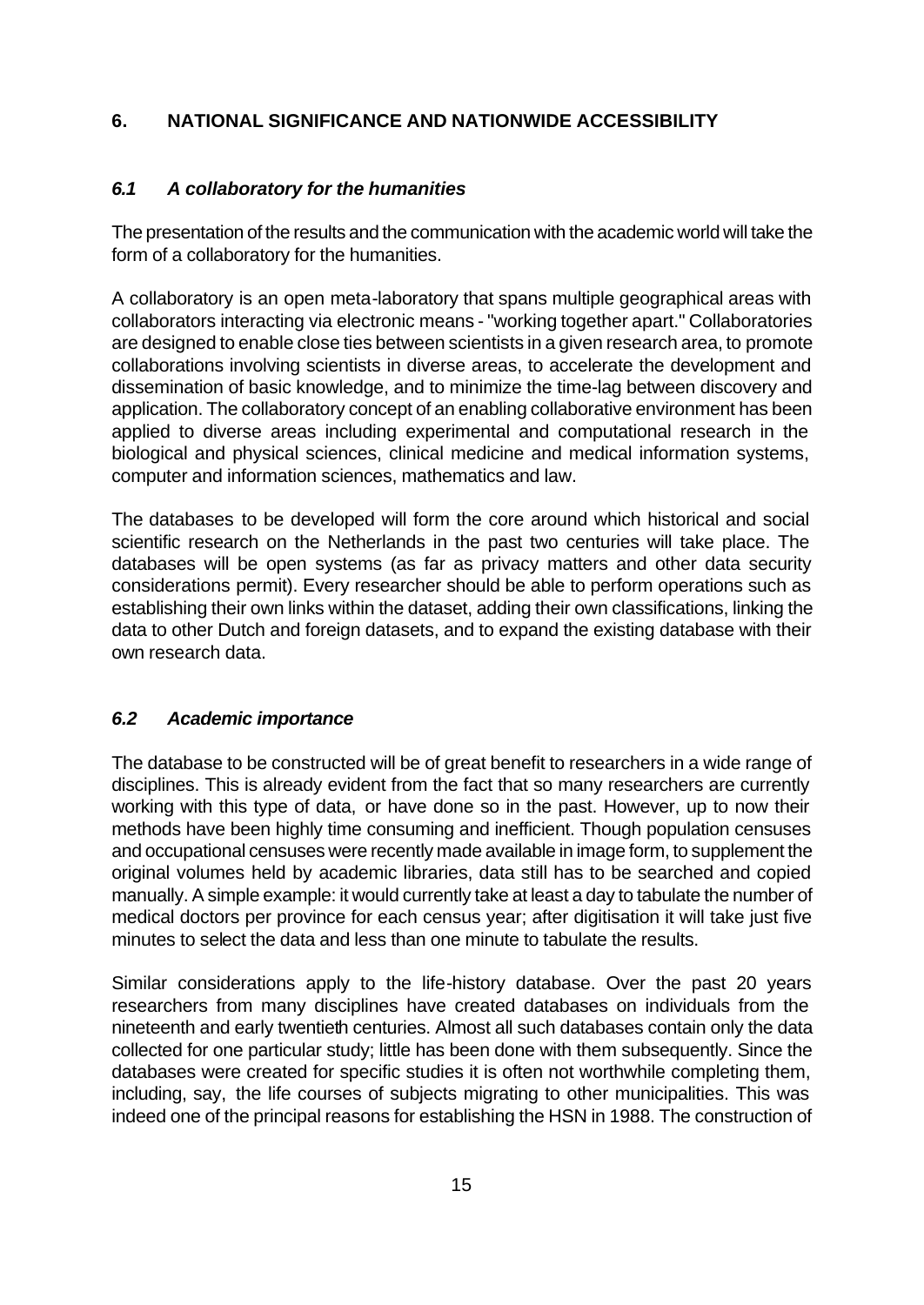one large core database of life courses will complete the work already started and will enable research to be done that was previously infeasible or severely restricted in scale and scope.

Since the databases are expected to be vitally important and heavily used, digitisation of the population registers and censuses is one of the first priorities stated in *Een digitale bibliotheek voor de geesteswetenschappen* [*A digital library for the humanities*], a policy memorandum published by NWO's Humanities Council in 1999 (Viskil 1999). The historians interviewed for this memorandum favoured the creation of nationwide databases, with the digitising of the population registers as a key priority.

Beyond these practical reasons, there are also more fundamental considerations that necessitate the completion of both databases. For many historical problems the microlevel of the individual and his/her family is the most appropriate level of investigation, but because such historical "survey data" are lacking, researchers are often obliged to seek answers at higher levels. A life-history database is admirably suited to answering many types of questions at the desired level. Both the census database and the HSN database will also enable us to situate highly specific or regional studies in their appropriate contexts and to generalise findings to larger groups. The information in the database will also permit more focused research questions, such as those in regional in-depth studies.

The facilities created by the programme will constitute integral parts of the national and international research infrastructure. This type of database transcends individual projects, providing interdisciplinary services for a wide variety of separate subsequent projects. Both databases will be suited for research questions in the historical sciences, demography, geography, sociology, economics, and the medical sciences. The research programme appended to the present application gives only a hint of the future research that will be possible with these databases.

The list of joint projects that accompanies the budget (table 4, Appendix B1) shows that over the past 10 years the HSN has also been a source of data and inspiration for research in widely varied disciplines, as reflected in part by the list of research schools (Posthumus Institute, ICS) and other institutions (NIDI, IISH, University of Nijmegen, etc.) with which the HSN co-operates. In this respect the HSN is a model of multidisciplinary collaboration.

The HSN database furthermore provides an infrastructure for the introduction of new data, such as that from tax registers, notarial and cadastral records, church archives, militia archives and military registers. Scholars carrying out research on this type of data can use the sample of individuals already selected by the HSN and the life-history information already available on these individuals for their own archive work, or alternatively use HSN data as a control database.

#### *6.3 Social significance*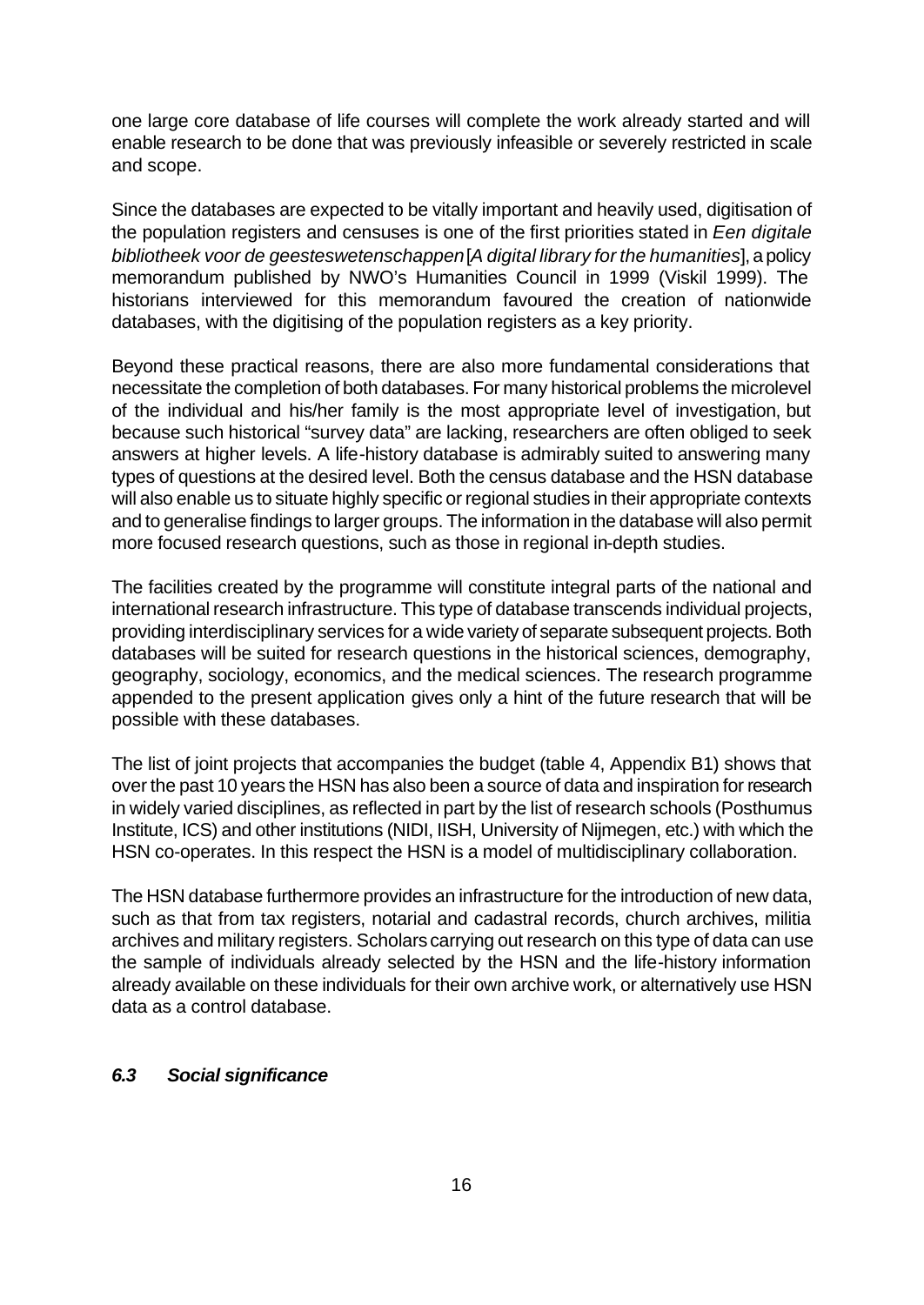Although the importance of both databases is primarily academic, they will also have a wider social impact. The databases will be publicly accessible, and will prove highly useful in fields such as university and secondary-school teaching. Dutch historical datasets will now be available for use in university instruction, for statistical exercises or as a reference framework. Secondary-school pupils could be given project assignments to compare local data with data of a more national character. In the case of life courses, schools could undertake research in local archives as a semi-permanent project, comparing the data collected with the HSN dataset (as long as this does not contravene the HSN's privacy regulations; see the following section).

## *6.4 Nationwide accessibility*

Both databases will be made available through the channels normally used by the NIWI and the HSN. The NIWI will make a particular effort to inform potential users about the HSN database. The NIWI includes the Netherlands Historical Data Archive (NHDA) and the data archive for the social sciences (the Steinmetz Archive), both dedicated to preserving and disseminating large datasets for academic users. The Steinmetz Archive has a more social-science-oriented group of users, and has considerable experience in international collaborative ventures involving data archives (CESSDA, IFDO, IASSIST). The NHDA serves as an important gateway for Dutch and foreign historians.

In addition to the traditional methods of data dissemination – Internet sites (www.niwi.knaw.nl, www.iisg.nl/~hsn, www.volkstelling.nl, www.cbs.nl), CD-ROMs, tapes and disks – the information will also be accessible by remote access or remote execution. Remote access allows researchers to compile their own databases for downloading; remote execution is applied where privacy-sensitive twentieth-century microlevel data are involved. This technique makes it possible to conduct analyses without the danger that the anonymity of individuals is compromised.

The management and dissemination of the HSN data require further explanation. The HSN Foundation administers the HSN data, with the explicit task of making these available to researchers in the Netherlands and abroad. The confidentiality of the data is safeguarded by a dedicated set of privacy regulations (see Appendix C3). The basic premise of these regulations is that public access to data for research purposes is governed by the same arrangements as those of the archive from which the data were derived. In practice, this means that all nineteenth-century data can be provided free of restrictions. Data for the twentieth century will be anonymised. In cases where researchers require data on named individuals (this is necessary if they want to expand the dataset), a number of additional safeguards are built in to ensure confidentiality. The HSN Foundation also actively promotes access to the data by publishing information materials, organising conferences, and initiating research projects that utilise HSN data.

## 7. INTERNATIONAL SIGNIFICANCE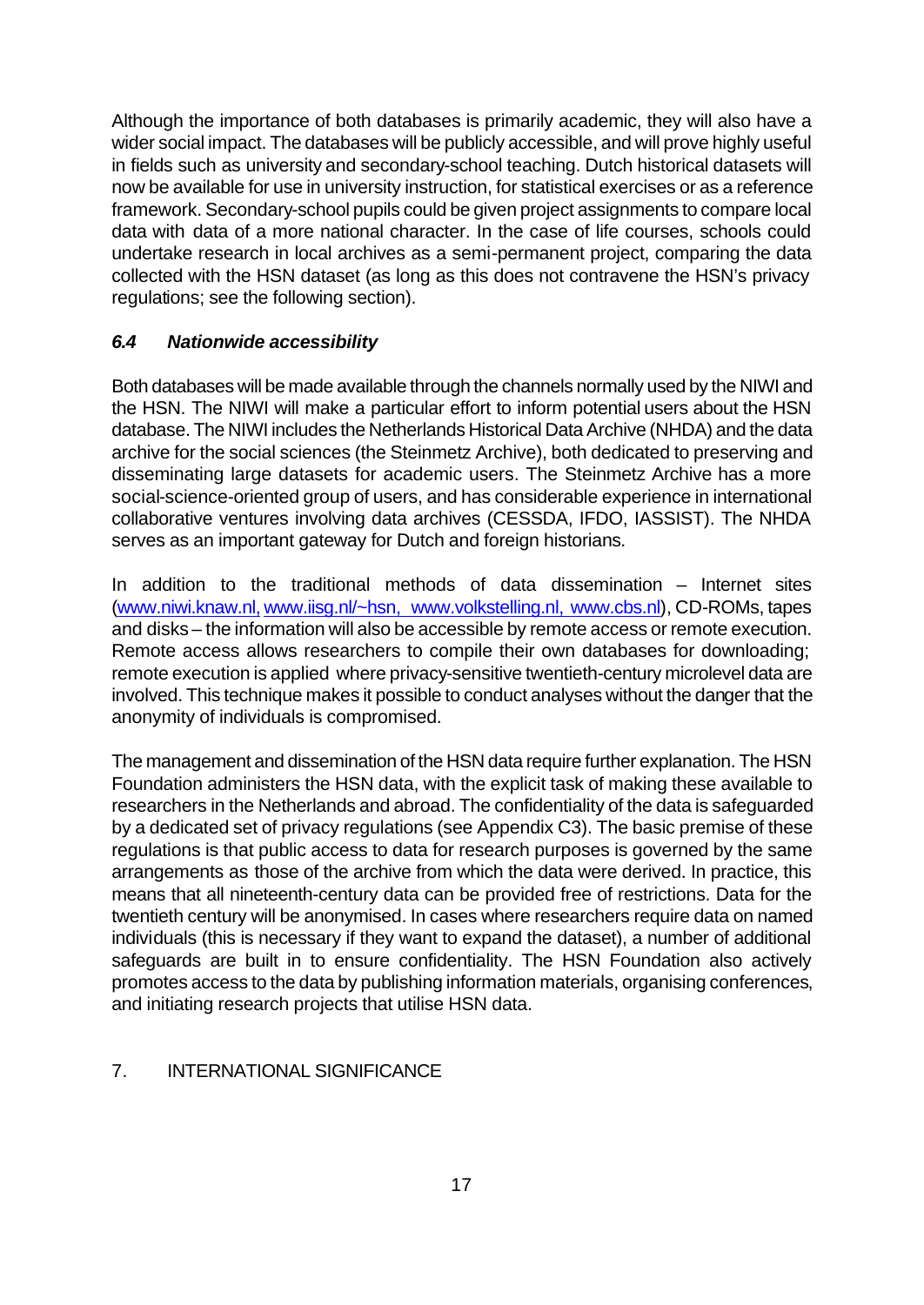## *7.1 Sources unique to the Netherlands*

Few countries in the world have a system of population registers like the Dutch one; even fewer had such a system in the past. The introduction of the population registers in the Netherlands in 1850, which enabled a continuous system of record keeping, makes it theoretically possible to trace every individual from birth to death throughout the country. Only Belgium, small parts of Italy, Norway, Sweden and Japan have historically comparable systems. Other countries have the original population census data at best; these are not continuous registrations but merely decennial snapshots.

The Netherlands also has registers of births, deaths and marriages. Although these are by no means unique to the Netherlands, they are notable for their ease of access and excellent potential for identifying individuals (and for linking to population register data).

For these reasons, the HSN data are of great interest to foreign researchers. The data collection methodology is also unique in several other respects. This can best be understood by first considering some foreign counterparts.

## *7.2 Foreign counterparts*

Similar projects have existed outside the Netherlands for some time, particularly in Canada, Sweden and France. In Canada, two major projects are underway. One of them aims to reconstruct the *entire* Quebec population for the period 1608 to 1765. The second, at the University of Quebec at Chicoutimi, involves inputting into a database *every* marriage certificate issued between 1842 and 1971. So far, almost 1,5 million certificates have been entered.

Sweden has two large databases with life courses for a limited number of regions. The oldest is the Demographic Database based in Umeå, which focuses on northern Sweden. It now contains the life courses of 800.000 individuals, mostly for the nineteenth century. In addition, work is underway to construct a national database containing parish-level data, largely drawn from Sweden's population censuses. This makes the Swedish data collection in two respects an excellent model for the programme proposed in this application. A second major Swedish project, the Stockholm Historical Data Base, involves the input of all population registration data. This project falls under the auspices of the city archives and will eventually contain the entire Stockholm population register data for the period 1878 to 1926. Around 30% of the estimated 8 million entries have been processed so far.

Databases with raw data from nineteenth- and twentieth-century population censuses are of more recent origin. These censuses are becoming available digitally on a large scale, particularly in the US, Canada, the UK and Norway. In the US, the University of Minnesota maintains the IPUMS (Integrated Public Use Microdata Series) website. This gives access to microdata from a sample averaging 1% drawn from the US population censuses of 1850 to 1950. The data can be directly downloaded. Canada has the Canadian Families Project, whose objective is similar. Norway even intends to input all its nineteenth-century population censuses. In the UK, the 1880 census is currently being published electronically By the History Data Service at Essex.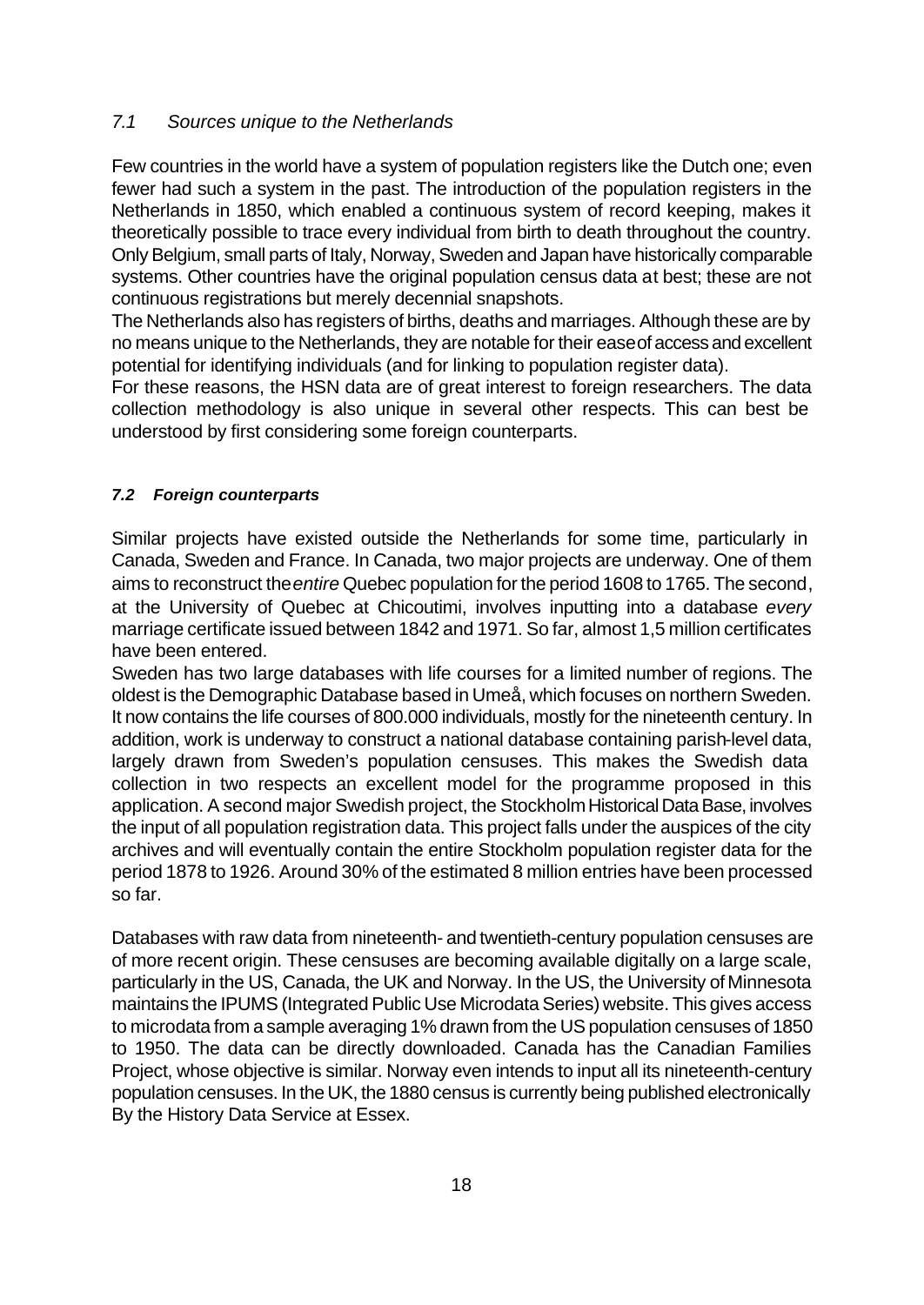The International Microdata Access Group (IMAG) has been set up to foster international collaboration between institutions and agencies inputting this census material. Other organisations, focusing on complete life courses, have also joined; they include the HSN and Umeå's Demographic Database, for a recent listing see the *Handbook of International Historical Microdata for Population Research* (Kelly Hall *et all*, 2000).

## *7.3 Uniqueness of the HSN*

The HSN database differs from its foreign counterparts in combining the following three elements: a) the entire life course is documented, b) the research covers the whole country, and c) data are collected only for a sample from the population. The use of birth certificates as a sampling frame ensures it is reliable and representative.

The HSN is based on a research concept that treats the Netherlands as a single geographical area, despite the geographical diffuseness and local variations in the quality and accessibility of the research material. In some countries and regions one needs to input the entire archive to ensure that the data for at least some of the subjects are complete. This is not the case in the Netherlands, since there are many ways to recover "lost" subjects, for example by consulting the personal record cards archive at the Central Bureau for Genealogy and the indexes of births, deaths and marriages that are becoming increasingly available. In this respect the Dutch situation is unique, and the data are therefore of prime value for research at the international level. There is currently extensive research interest, nationally and internationally, in the migration of individuals, but that is an area where adequate datasets are notably lacking. This problem is also evident in research for which migration is not a direct concern but where it influences the results, as in studies on social stratification or health trends.

Despite its nationwide character, the database will be compact in size, since it is based on a random sample derived from birth registers. This is sufficient for most research topics. Only research that needs to make extremely detailed breakdowns would require an entire population to be included. The relative compactness of the sample will give the HSN an advantage over its foreign counterparts in terms of the resources and time required.

## **8. ORGANISATIONAL STRATEGY**

## *8.1 General*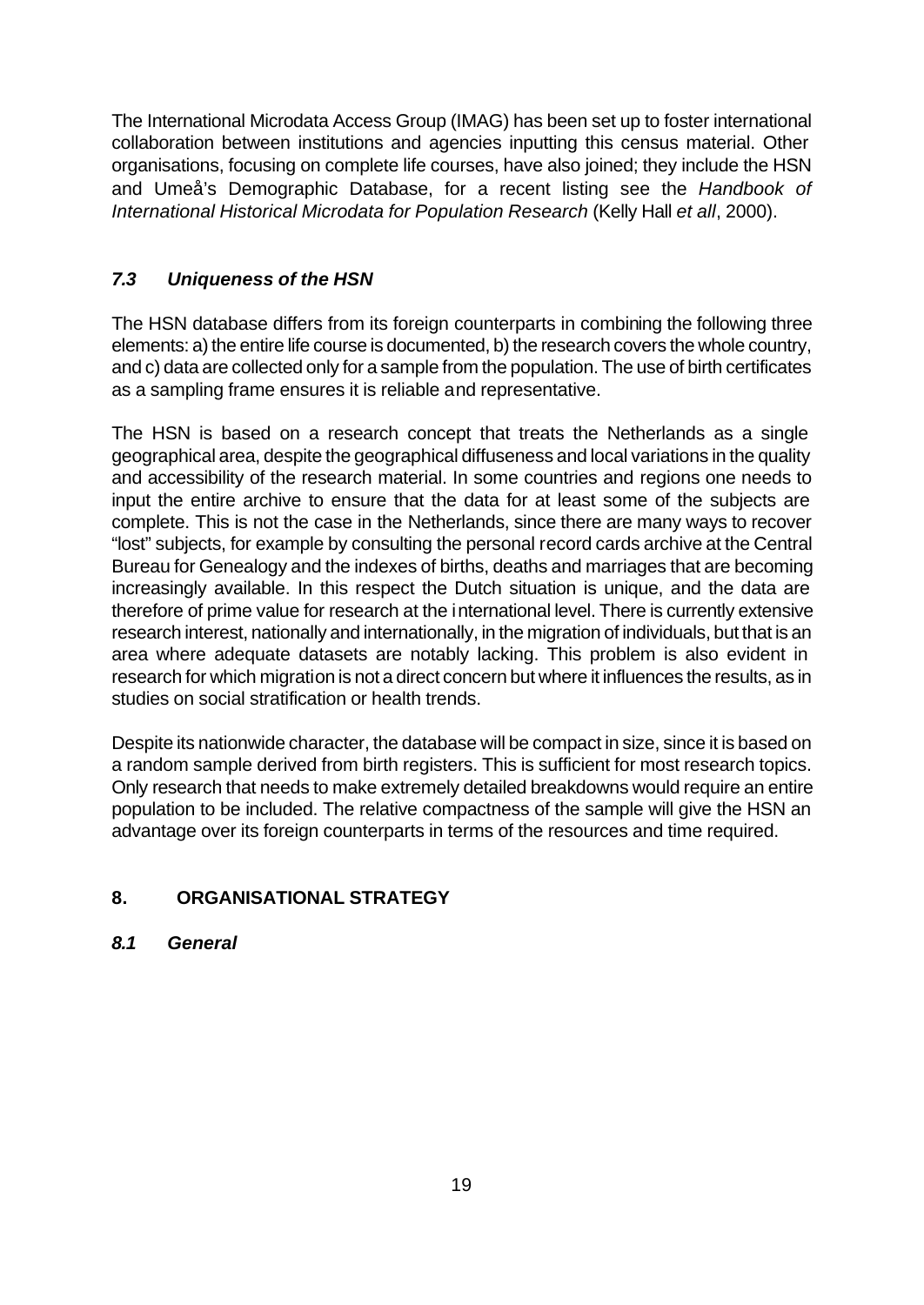Both institutes operate under the wider auspices of the Royal Netherlands Academy of Arts and Sciences (KNAW). The KNAW (like the NWO and SURF/IWI) regards the development of digital core databases for the humanities as a high priority for the coming years. The NIWI has been assigned a national co-ordinating role in this effort (see *Viskil, 1999* [*A digital library for the humanities*]).

The NIWI has a sound reputation when it comes to digitising data for the humanities and the heritage sector. Researchers in the humanities are the primary target group. In recent years the NIWI has built up specialist expertise in the digitising and digital archiving of historical sources and related heritage material in the humanities, and in making this accessible to users.

In its most recent policy documents, the IISH, too, has put special emphasis on digitisation. Both in the Netherlands and abroad, the IISH is regarded as a leader in the digitisation of archive material. The IISH is also active in research employing large historical databases and in providing the electronic infrastructure for this research, including portals, digital access to libraries, archives and collections, images, databases of research material, and source publications. As part of its commitment to a digital strategy, the IISH has provided a home to the HSN since 1991.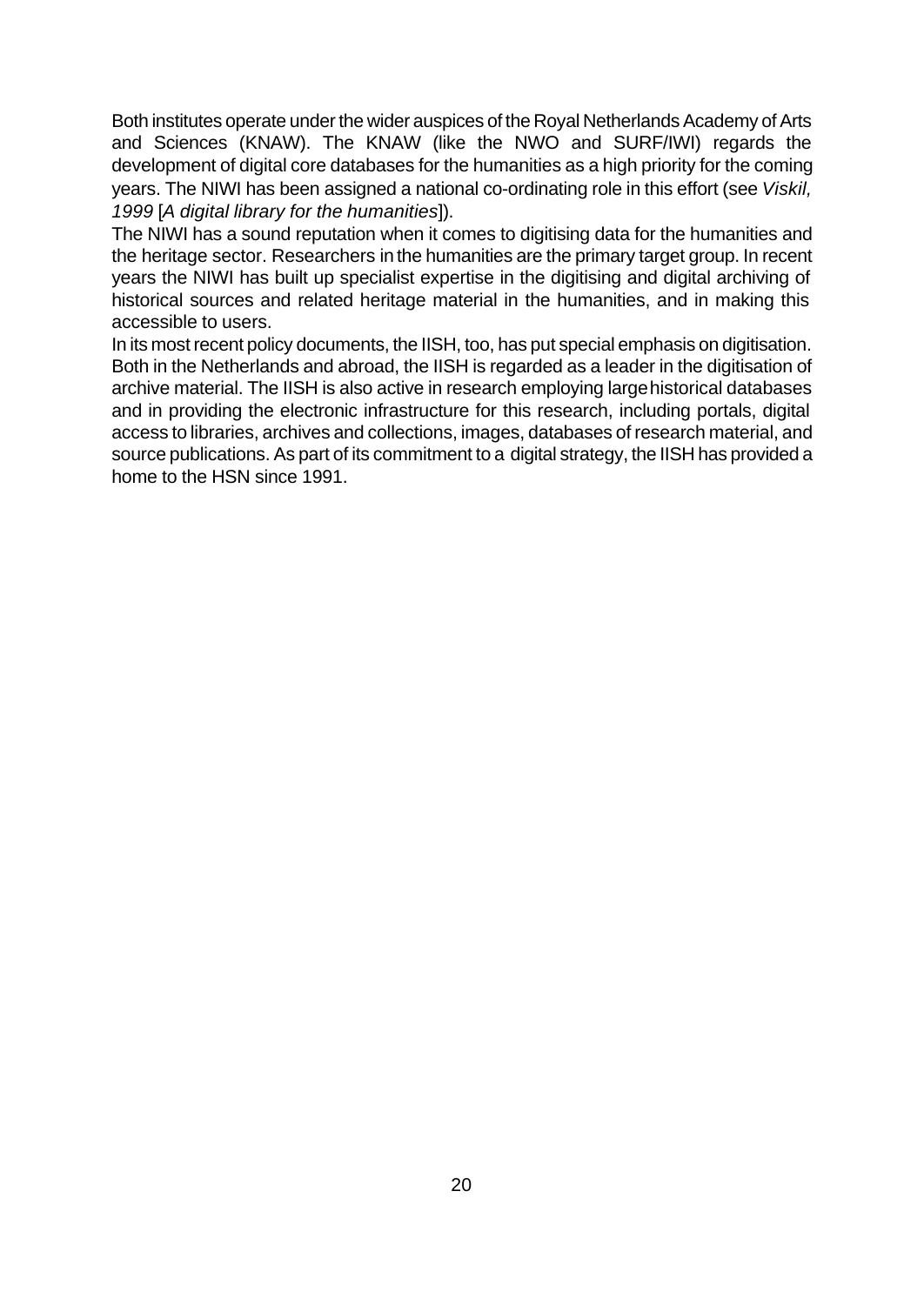## *8.2 The NIWI*

The NIWI's strategy is to strengthen the information infrastructure for researchers in history, Dutch language and literature, and the social sciences. In doing so it seeks to collaborate with research communities comprising foremost specialists in a particular field. Such communities might be national or international, and they might include both scholars and other interested parties (policymakers, cultural organisations, the media). Working with these communities, the NIWI endeavours to establish and maintain a comprehensive information infrastructure that reflects the needs and demands of researchers. The resulting expertise and infrastructure form the basis for new projects and core activities within the NIWI. In most academic disciplines such specific information infrastructures are now very much in the ascendant, bearing names such as "knowledge domain" and "information portal". Although such concepts are not yet clearly defined, in every case the aim is to create a single Internet portal for all the information and communication facilities relevant to the user group: databases, literature, discussion groups, software and other tools, news, employment opportunities, etc.

In many fields, research databases are becoming increasingly important as centres of such information infrastructures. Examples of current interest from the physical and life sciences include the Human Genome Project, the Human Brain Project, and meteorological databases. Similar developments are taking place in the humanities and social sciences, with databases of statistical data (Statistics Netherlands), case law and text corpora in the making. The availability of these databases and new ICT tools (both for qualitative and for quantitative methods) has made analyses possible in these fields which in the past would have been impossible or impracticable. A database containing information from the population censuses and occupational censuses will be a resource of comparable value to historians.

More specifically, the population censuses and the occupational censuses are perfectly consistent with the NIWI's stated priorities. These take close account of a) the research value and the value to the academic community of the collection to be digitised, and b) the potential for expanding the NIWI's expertise. Examples of digitisation projects (including electronic publication projects) in the field of social and economic history and with a clear research character include:

- National Accounts of the Netherlands 1800-1913 (published electronically on the Internet in co-operation with the Posthumus Institute)
- Strikes in the Netherlands 1850-1995 (in co-operation with a PhD student and the IISH)
- Historical Database of Dutch Municipalities (HDNG) *c*. 1800-1990 (in co-operation with the universities of Nijmegen and Amsterdam and Statistics Netherlands)
- Digitisation of historical climatological data from ships' logs and land-based sources (in co-operation with the KNMI, the Royal Dutch Meteorological Institute)
- Electronic publication of the 1795-1971 censuses (in image form only, except for the 1899 census).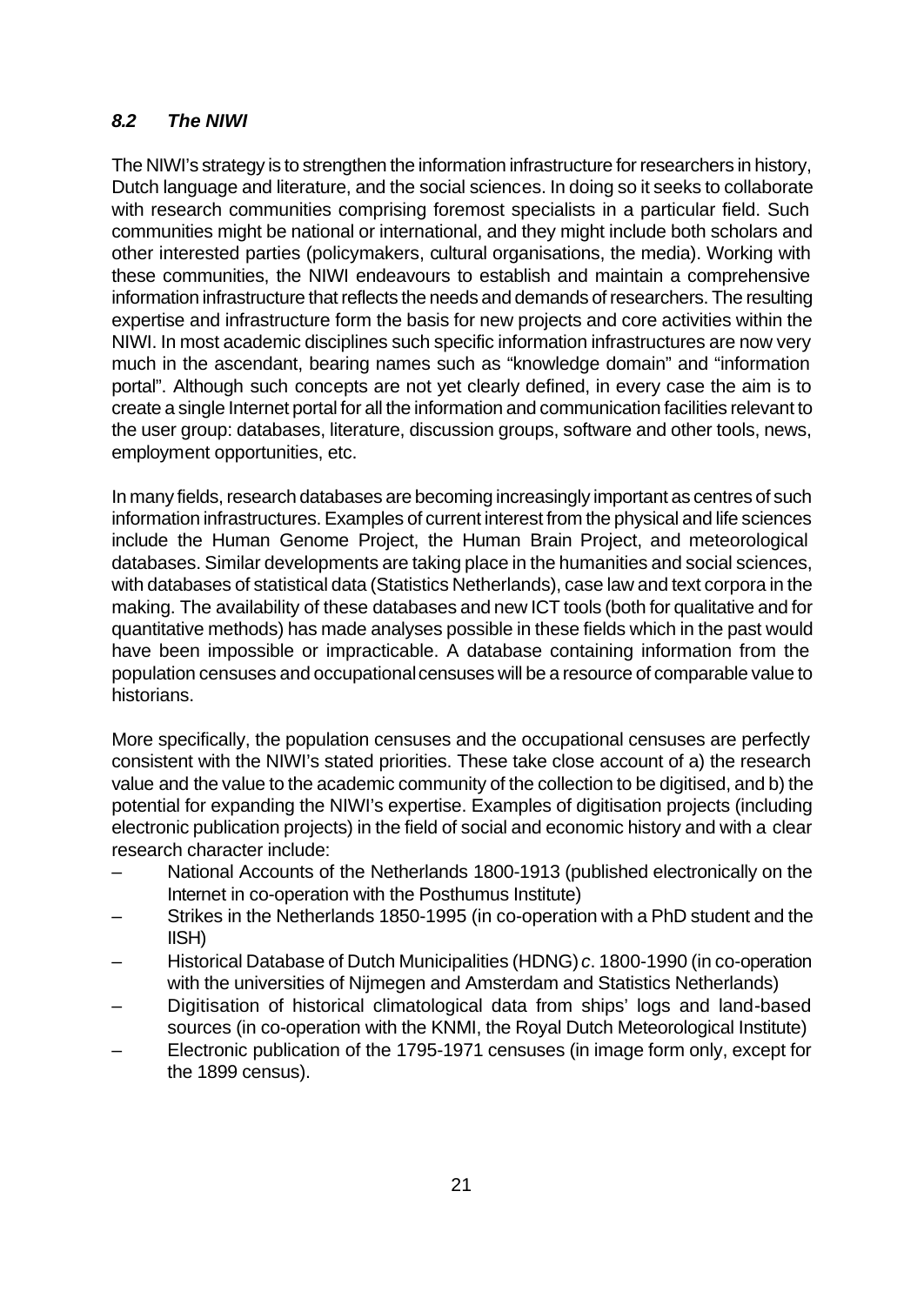This brief list shows that virtually all the NIWI's digitisation projects are in collaboration with or commissioned by third parties. Although NIWI policy is not aimed primarily at digitising its own collections, it does plan to make parts of the historical collections available digitally, and it will do this in direct consultation with researchers. One project is now underway in which the NIWI co-operates with researchers to digitise selected holdings from its collection. It also disseminates information through publications, courses, workshops, summer schools and congresses. At the international level too, the NIWI is a valued partner in such projects as the European Visual Archive (whose participants also include the London Metropolitan Archives and the Antwerp City Archives) and SEPIA (Safeguarding European Photographic Images for Access).

#### *8.3 The HSN and the IISH*

#### *Long-term strategy*

The HSN's strategy comprises three elements. First, it aims to promote maximum use of the existing dataset. Second, it aims to extend this dataset by initiating its own projects and by organising joint projects. Third, it aims to preserve current expertise and to expand it where possible. This expertise is focused on two areas: a) historical knowledge relating to the sources used, and b) knowledge relating to the computerisation of data. This expertise could also be described as involving the systematic and professional input, documentation, archiving and dissemination of historical microdata.

In setting up projects the HSN is guided by the expertise available in the fields in question. This expertise is accessed through the HSN steering group. A comprehensive description of the HSN's data-collection strategy can be found in HSN working paper no. 37, which sets out the organisation's longer-term perspective.

#### *Use of data*

In the coming decades, the HSN data are expected to be a unique, authoritative source for historically related projects in a wide range of disciplines. These projects can utilise the HSN data and infrastructure in three ways.

First, historical research questions in the fields of demography, sociology, epidemiology, social economics and human geography can be addressed using the available data. The data collected so far have been used in a total of seventeen NWO-funded projects (seven postdoctoral researchs and five PhD researchers; see the summary in Table 4, appendix B1). The data on the Province of Utrecht have already been analysed in a pilot project by a working group specially formed for that purpose. One aim was to illustrate the value of this material for a broader group of potential users. The working group's findings are reported in Mandemakers & Boonstra 1995 [The Life Course of the Population of Utrecht in the 19th century]. The material on Zeeland and Friesland was the subject of symposia held in March 1998 and February 2001 (see the HSN annual report, appendix F for a complete list of studies where HSN data have been used). The data from the HSN sample are likely to form the basis of many more analyses addressing these types of questions in future. In view of the size and nationwide scope of the completed sample, interregional and international comparisons will also become increasingly feasible. The international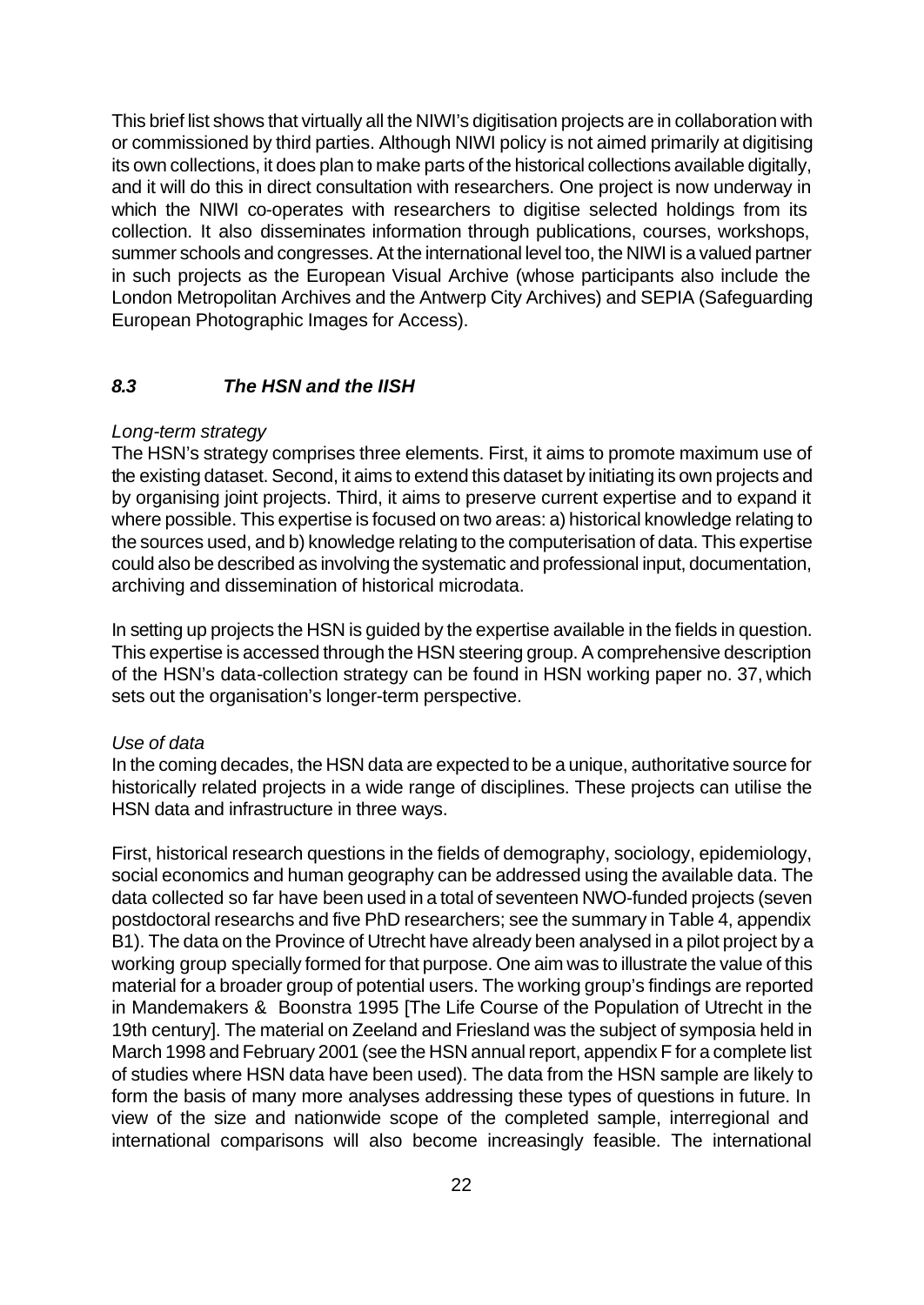workshop organised by the HSN in May 2001 agreed a standard for how to deal with this type of database (Amsterdam protocol, *Best practices with large databases on historical populations*), and the various papers presented also gave valuable insights into the wealth of the material.

Second, the HSN sample can form the basis for more specifically defined datasets, created by supplementing HSN data by data from other historical sources (for example church registers, tax records, spatial contexts). Coupling to other datasets is, however, subject to certain conditions. If further research is to be based on the HSN database, the researchers must adopt its data structures, and their data must generally meet the quality criteria set by the HSN for its own database. Hilda Bras's PhD study of domestic servants in Zeeland is one example of such research. Bras has reconstructed the life course of women and their sisters (if any) and investigated how their life chances depended on the social background of their parents, their migration histories and the social status of their employers. Her data include information on each subject's migration history, any marriage certificates, family situation at birth and at start of occupational career, and incomes of fathers, employers, and husbands.

Third, the HSN offers not just data, but also software for inputting and processing the data. Use of this software not only ensures standardised data input but also saves researchers vast amounts of time and money, since they no longer have to design and implement the software they need.

#### *Policy*

The HSN Foundation's policy has always aimed at creating a database that would benefit a broad range of research questions and disciplines. It has drawn on the finest expertise in the Netherlands and abroad. Some such contacts go beyond consultations and are institutionalised, with collaborating organisations represented on the HSN's board or Advisory Council. An account of all HSN activities appears in its annual report.

The following points are particularly worth highlighting:

- The creation of the HSN was the initiative of scholars from a number of disciplines, representing both the humanities and the social sciences. This interdisciplinary origin is reflected in the composition of the HSN board (see appendix C1)
- The manual archive work entailed in collecting the historical data is carried out by well-trained, qualified staff, supervised by professional historians with extensive experience of this type of database and first-rate expertise in the field of historical computing.
- The HSN has a multidisciplinary Advisory Council, made up of professors and eminent researchers from related fields (see Appendix C2).

## *The relationship between the IISH and the HSN Foundation*

The International Institute of Social History (IISH) provides accommodation for the HSN and its activities, and also bears the associated costs. The contractual relationship between the IISH and the HSN recognises the autonomy of the HSN board in managing the data. In conducting the current projects, the HSN consults regularly with the IISH within the HSN steering group.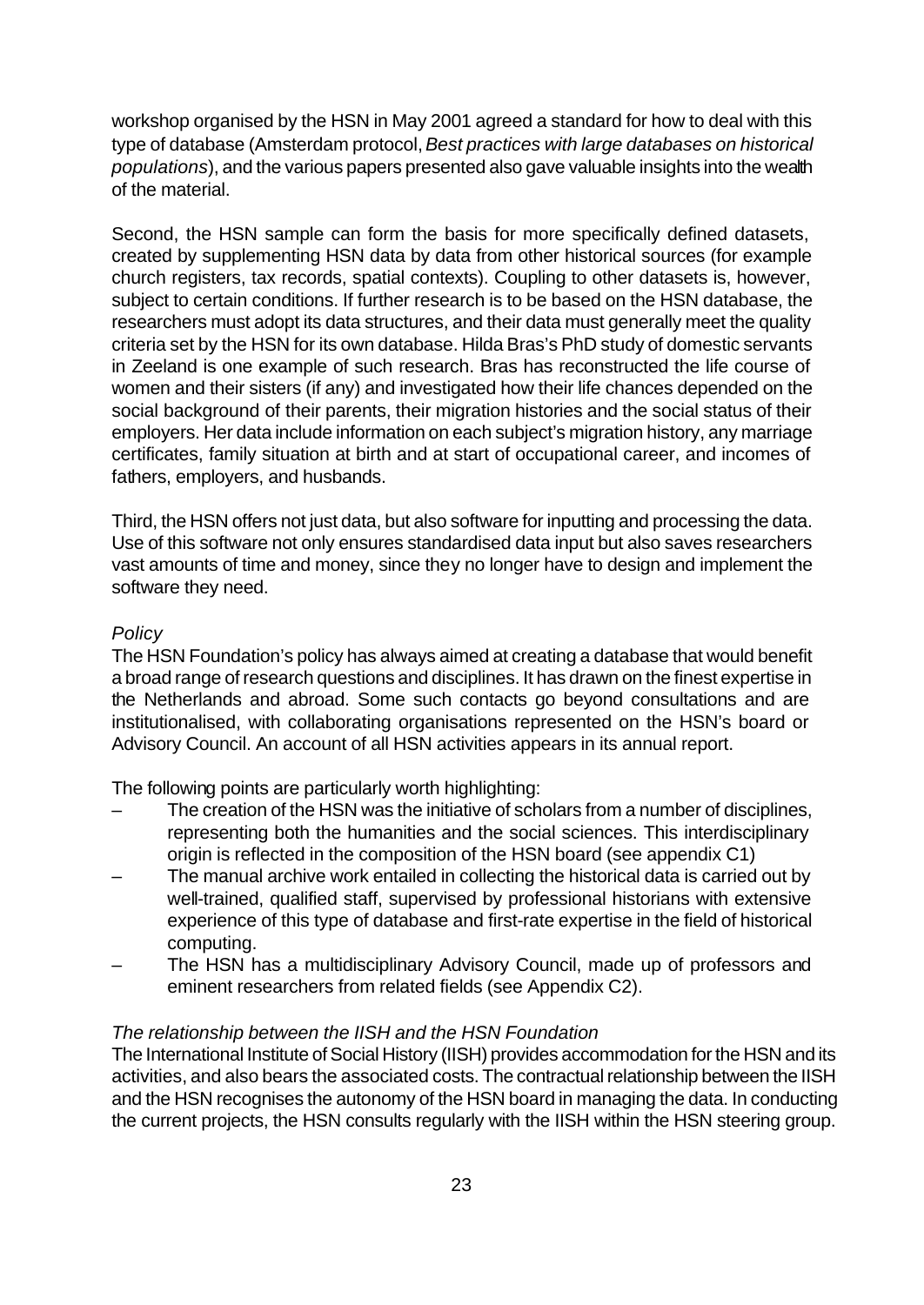The IISH has guaranteed to provide 0.5 FTE for an indefinite period for co-ordination work. The availability of a half-time HSN co-ordinator, and the accommodation and other facilities provided by the IISH, will ensure that the HSN data remain accessible for national and international use in the long term too.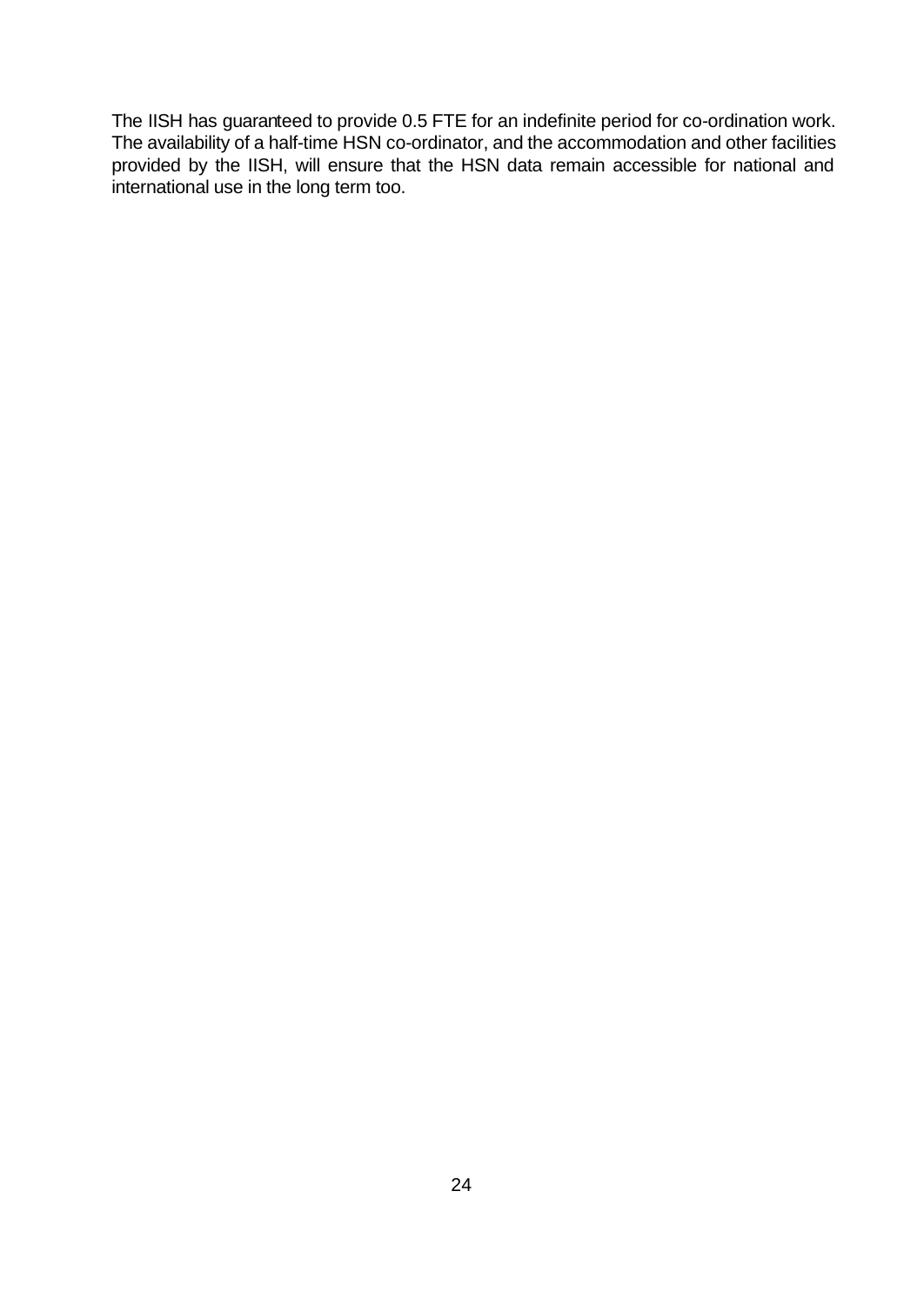## **LITERATURE**

- Delger, H. & J. Kok. 1998. Bridegrooms and biases: a critical look at the study of intergenerational mobility on the basis of marriage certificates. *Historical Methods.* 31: 113-121.
- Liefbroer, A.C. & P A. Dykstra. 2000. *Levenslopen in verandering. Een studie naar ontwikkelingen in de*  levenslopen van Nederlanders geboren tussen 1900 en 1970. Den Haag: Sdu Uitgevers
- Kelly Hall, P., B. McCaa, & G. Thorvaldsen (eds.). 2000. *Handbook of International Historical Microdata for Population Research.* Minneapolis: Minnesota Population Center.
- Knotter, A. & A.C. Meijer (eds.). 1995. De gemeentelijke bevolkingsregisters, 1850-1920. pp. 77-116 in *Broncommentaren* 2. Den Haag: Instituut voor Nederlandse Geschiedenis.
- Mandemakers, K. & O. Boonstra (eds.). 1995. *De levensloop van de Utrechtse bevolking in de 19e eeuw.*  Assen: Van Gorcum.
- Viskil, E. 1999. *Een digitale bibliotheek voor de geesteswetenschappen*. Beleidsnota gebiedsbestuur geesteswetenschappen NWO.
- Van Leeuwen, M. & I. Maas. 1997. Social Mobility in a Dutch Province, Utrecht 1850-1940. *Journal of Social History.* 30: 619-644.

#### **LIST OF APPENDICES**

- A1 Publications by Members of the Academic Supervisory Board
- A2 Publications Executive Management.
- B1 Budget Life Courses
- B2 Budget Census Digitisation
- C1 Members HSN Board
- C2 HSN Advisory Council
- C3 Privacy Statute
- C4 List of Variables HSN-database
- D Research Programme Life Courses in Context.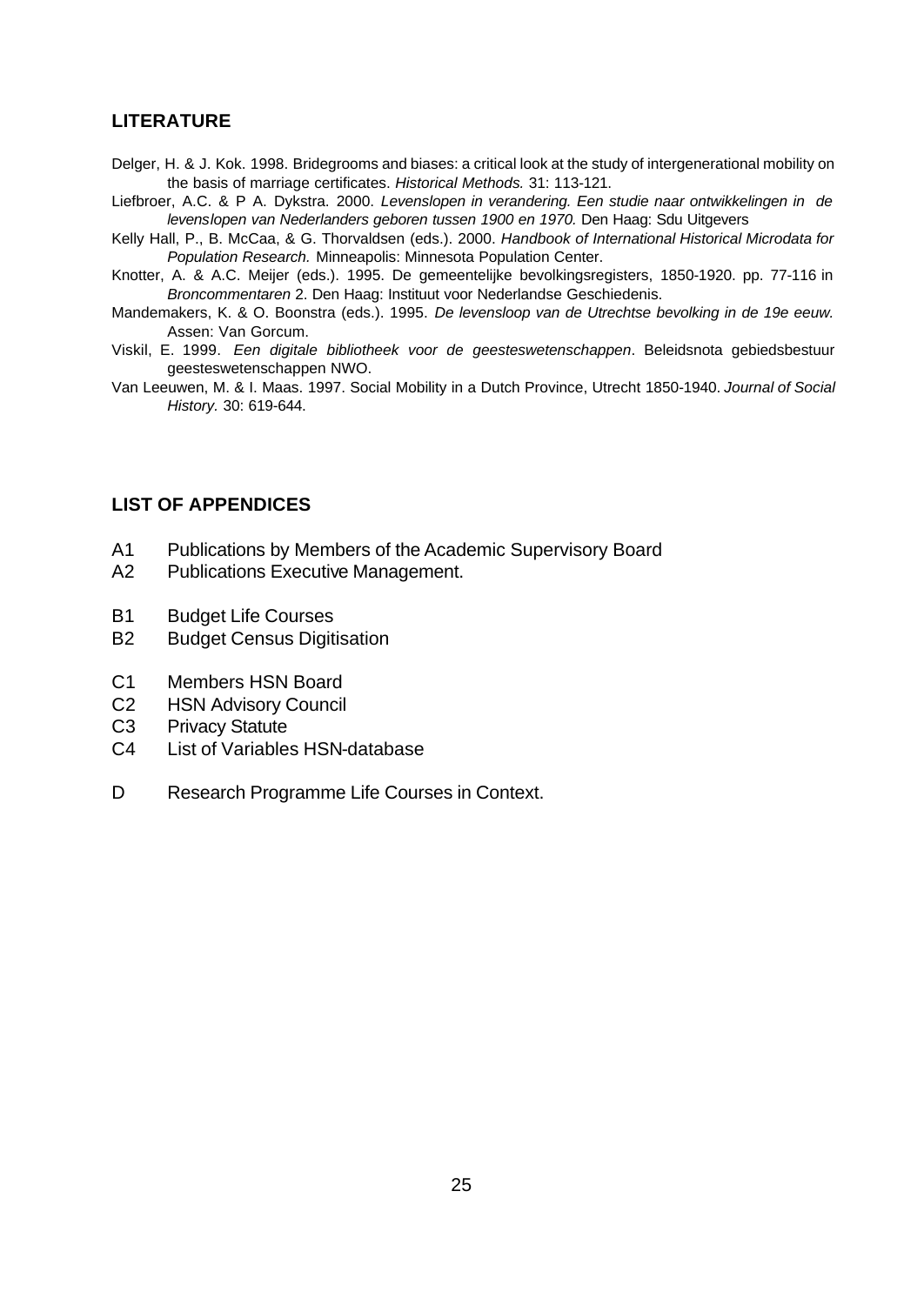# APPENDIX A RELEVANT PUBLICATIONS

#### **A1 Members Academic Supervisory Board**

- Engelen, Th.L.M. & P.M.M. Klep. 2001. Wonen in Nederland op de drempel van de twintigste eeuw. rond 1900. pp. 113-130 in J.G.S.J. van Maarseveen & P.K. Doorn (red.). *Nederland een eeuw geleden geteld.*  Amsterdam: Stichting beheer IISG.
- Engelen, Th.L.M. 1999. The development of rgional patterns of nuptiality in 20th-century Europe. pp. 273-288 in I. Devos & L. Kennedy (eds.). *Marriage and Rural Economy. Western Europe since 1400.* Turnhout.
- Engelen, Th.L.M. 1997. The fertility decline in the Dutch province of Limburg 1880-1960. On understanding historical actors in constrained environment. *The history of the Family. An International Quarterly* 2: 405-424.
- Baud, M. & Th. Engelen. (red.). 1994. *Samen wonen, samen werken? Vijf essays over de geschiedenis van arbeid en gezin*. Hilversum: Verloren.
- Engelen, Th.L.M. & J.H.A. Hillebrand. 1986. Fertility and nuptiality in the Netherlands 1850-1960. *Population Studies* 40: 487-503.
- Treiman, D.J. & H.B.G. Ganzeboom. 2000. The Fourth Generation of Comparative Stratification Research. pp. 123-150 in: S. Quah & A.Sales (eds.). *The International Handbook of Sociology.* Sage.
- Ganzeboom, H.B.G. & W.C. Ultee (red.). 1996. *De sociale segmentatie van Nederland in 2015.* Den Haag: Sdu Uitgevers. Voorstudie en achtergrond Wetenschappelijke Raad voor het Regeringsbeleid V96.
- Ganzeboom, H.B.G. & R. Luijkx. 1995. Intergenerationele beroepsmobiliteit in Nederland: patronen en historische veranderingen. pp. 14-30 in J. Dronkers & W.C. Ultee (eds.). *Verschuivende ongelijkheid in Nederland. Sociale gelaagdheid en mobiliteit*. Assen: Van Gorcum.
- Graaf, P. de & H.B.G. Ganzeboom. 1993. Family Background and Educational Attainment in the Netherlands of 1891-1960 Birth Cohorts. pp. 75-100 in: Shavit, Y. & H.-P. Blossfeld (eds.). *Persistent Inequality. Changing Educational Attainment in Thirteen Countries.* Boulder CO: Westview Press.
- Ganzeboom, H.B.G. 1993. *Rondom Data. Over het empirische onderdeel van de empirisch-theoretische sociologie*. Oratie Universiteit Utrecht.
- Heerma van Voss, L. 2000. De rode dreiging en het verzuilde antwoord. pp. 115-132 in J.H.C. Blom & J. Talsma (eds.). *De verzuiling voorbij. Godsdienst, stand en natie in de lange negentiende eeuw*. Amsterdam: Het Spinhuis.
- Davies, S., C.J. Davis, D. de Vries, L. Heerma van Voss, L. Hesselink & K. Weinhauer (eds.). 2000. *Dock Workers. International Explorations in Comparative Labour History, 1790-1970.* Aldershot: Ashgate. 2 vols.
- Heerma van Voss, L. & F. Vermeulen. 2000. Back to the country. Living Strategies of Twente Textile Workers ca. 1920. *Working paper HSN*.
- Heerma van Voss, L. 1995. The Netherlands. pp. 39-70 in S. Berger & D. Broughton (eds.). *The force of labour. The Western European labour movement and the working class in the twentieth century*. Oxford/Washington D.C.: Berg.
- Heerma van Voss, L. 1994. *De doodsklok van den goeden ouden tijd. De achturendag in de jaren twintig*, Amsterdam: Stichting beheer IISG.
- Knippenberg, H. & H. van der Wusten. 2001. De zuilen, hun lokale manifestaties en hun restanten in vergelijkend perspectief. in C. van Eijl, L. Heerma van Voss & P. de Rooy (red.). *Het sociale Nederland, contouren van de twintigste eeuw.* Amsterdam: Het Spinhuis/IISG.
- Knippenberg, H. 2001.Polarisatie en versnippering: kerk en godsdienst rond 1900. pp. 131-157 in J.G.S.J. van Maarseveen & P.K. Doorn (red.). *Nederland een eeuw geleden geteld. Een terugblik op de samenleving rond 1900*. Amsterdam/Voorburg: IISG/NIWI/CBS.
- Knippenberg, H. 1999. National integration and growing ethnicity among Dutch Roman Catholics and Protestants in the nineteenth and early twentieth century. The impact of education. *The Netherlands' Journal of Social Sciences.* 35: 37-52.
- Knippenberg, H. 1992. *De religieuze kaart van Nederland. Omvang en geografische spreiding van de*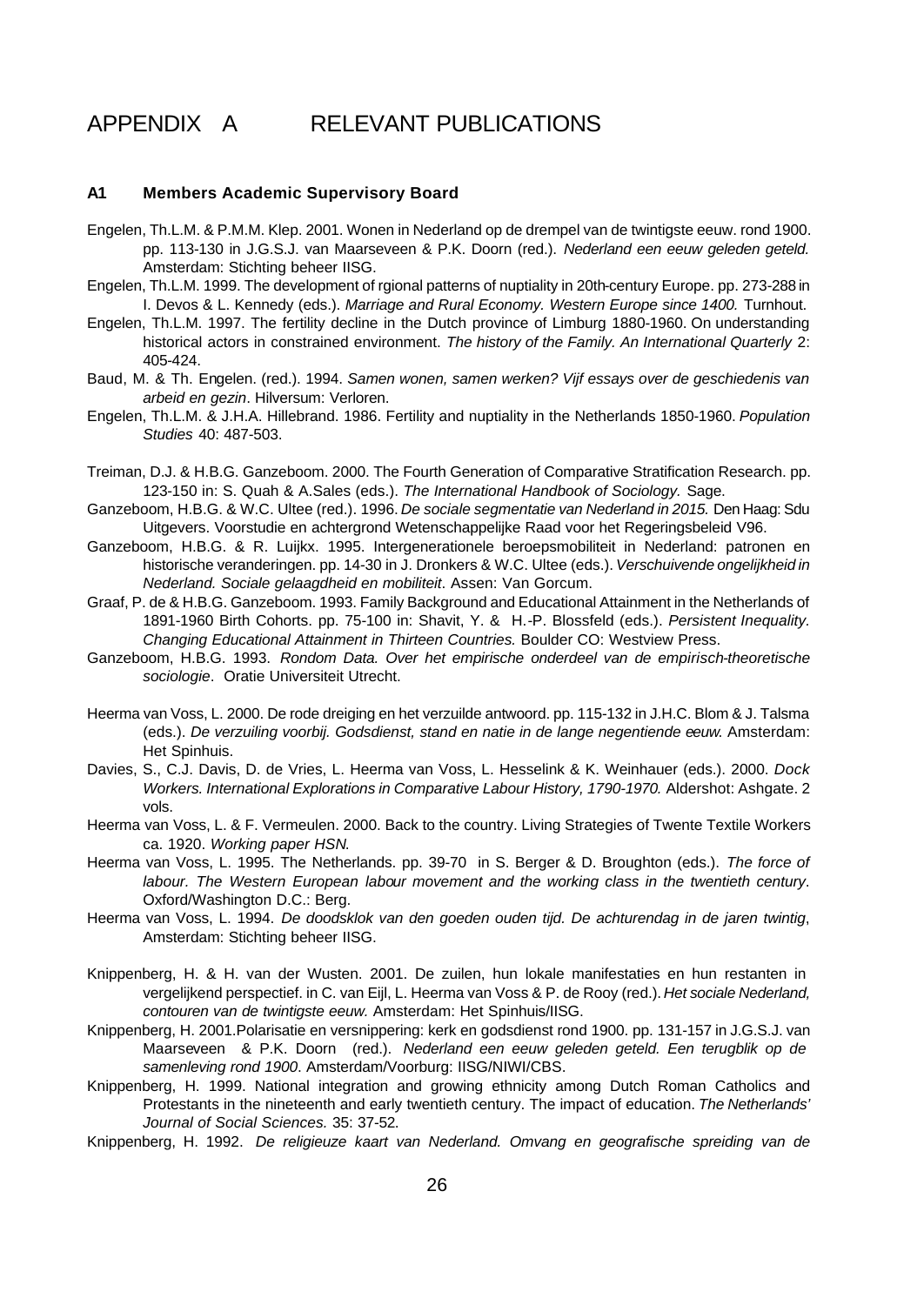*godsdienstige gezindten vanaf de Reformatie tot heden*. Assen/Maastricht: Van Gorcum.

- Knippenberg, H. & B.C. de Pater. 1988. *De eenwording van Nederland. Schaalvergroting en integratie sinds*  1800. Nijmegen: SUN (2<sup>e</sup> herziene druk 1990, 3<sup>e</sup> druk 1992, 4<sup>e</sup> druk 1997, 5<sup>e</sup> druk 2000).
- Kok, J. 2000. Transities en trajecten. De levensloopbenadering in de sociale geschiedenis. *ijdschrift voor Sociale Geschiedenis* 26: 309-329.
- Kok. J., 1999. Migratie als gezinsstrategie in midden-Nederland, 1850-1940. pp. 89-156 in J. Kok, A. Knotter, R. Paping. & E. Vanhaute (red.). *Levensloop en levenslot. Arbeidsstrategieën van gezinnen in de negentiende en twintigste eeuw*.Groningen/Wageningen.
- Kok, J. & H. Delger. 1998. Success or selection? The effect of migration on occupational mobility in a Dutch province, 1840-1950. *Histoire & Mesure* 13: 289-322.
- Kok, J. 1997. Youth labor migration and its family setting, The Netherlands 1850-1940. *History of the Family. An International Quarterly.* 2: 507-526.
- Kok, J, 1994. Revealing family strategies using life course analysis. *Economic and social history in the Netherlands* 6: 109-127.
- Leeuwen, M. van & I. Maas. *fortcoming* 2002. Partner choice and homogamy in the nineteenth century: Was there a sexual revolution in Europe?' *Journal of Social History*.
- Leeuwen, M. van 2000. *Logic of Charity. A Simple Model Applied to Amsterdam 1800-1850.* London: Macmillan.
- Leeuwen, M.H.D. van 2000. *De rijke Republiek. Gilden, assuradeurs en armenzorg 1500-1800; en De eenheidsstaat: onderlinges, armenzorg en commerciële verzekeraars 1800-1890.* Delen 1 en 2 van J. van Gerwen, J. & M.H.D. van Leeuwen (red.). *Zoeken naar Zekerheid. Risico's, preventie, verzekeringen en andere zekerheidsregelingen in Nederland 1500-2000.* Amsterdam: NEHA.
- Leeuwen, M.van & J.A. Faber. 1991. Les assistés catholiques d'Amsterdam, 1750-1850. Un example d'application particulière de la methode de reconstitution des familles*. Annales de Démographie Historique*: 239-253..
- Leeuwen, M. van & I. Maas. 1990. De openheid van de Amsterdamse elite tijdens de industrialisatie: loglineare analyse van carrièremobiliteit, intergenerationele mobiliteit en sociaal netwerk. *Mens en Maatschappij* 65: 5-26.
- Lucassen, J. & L. Lucassen (eds.). 1997. *Migration, Migration History, History: Old Paradigms and New Perspectives* Bern, etc.: Peter Lang [paperback 1999].
- Lucassen, J. & R. Penninx. 1997. *Newcomers. Immigrants and their Descendants in the Netherlands 1550-1995*. Amsterdam: Het Spinhuis.
- Lucassen, J. 1996. The North Sea: a crossroad for migrants? pp. 168-184 in: J. Roding & L. Heerma van Voss (eds.). *The North Sea and Culture (1550-1800).* Hilversum: Verloren.
- 't Hart, M., J. Lucassen & H. Schmal (red.). 1996. *Nieuwe Nederlanders. Vestiging van migranten door de eeuwen heen*. Amsterdam: IISG/SISWO.
- Lucassen, J. 1995. Emigration to the Dutch Colonies and the USA. pp. 21-27 in R. Cohen, (ed.). *The Cambridge Survey of World Migration.* Cambridge [Section 2 European Colonization and Settlement]: 21-27.
- Maarseveen, J.G.S.J. van & P.K. Doorn (red.). 2001. *Nederland een eeuw geleden geteld: terugblik op de samenleving rond 1900.* Amsterdam: Stichting beheer IISG.
- Doorn, P.K., J.K. Jonker, J.G.S.J.van Maarseveen & T. Vreugdenhil. 1999. *Publicaties Volkstellingen 1795- 1971.* CD-Rom Amsterdam: Stichting beheer IISG.
- Maarseveen, J.G.S.J. van & M.B.G. Gircour (eds.). 1999. *A Century of Statistics. Counting, accounting and recounting in the Netherlands*. Amsterdam: Stichting beheer IISG. [Vertaling van *Een eeuw statistieken*. Hierin ook een tweetal bijdragen van J.G.S.J. van Maarseveen, waarvan een over de geschiedenis van de volkstellingen].
- Maarseveen, J.G.S.J. van, M.B.G.Gircour & R.Schreijnders. (eds.). 1999. *A Century rounded up. Reflections on the history of the Central Bureau of Statistics in the Netherlands*. Amsterdam: Stichting beheer IISG. [Vertaling van *Een eeuw welgeteld*. Hierin ook een drietal bijdragen van J.G.S.J.van Maarseveen waaronder over ´statistical data collection´).
- Maarseveen, J.G.S.J. van. 1990-1993. *Briefwisseling van Nicolaas Gerard Pierson 1839-1909.* Amsterdam. 4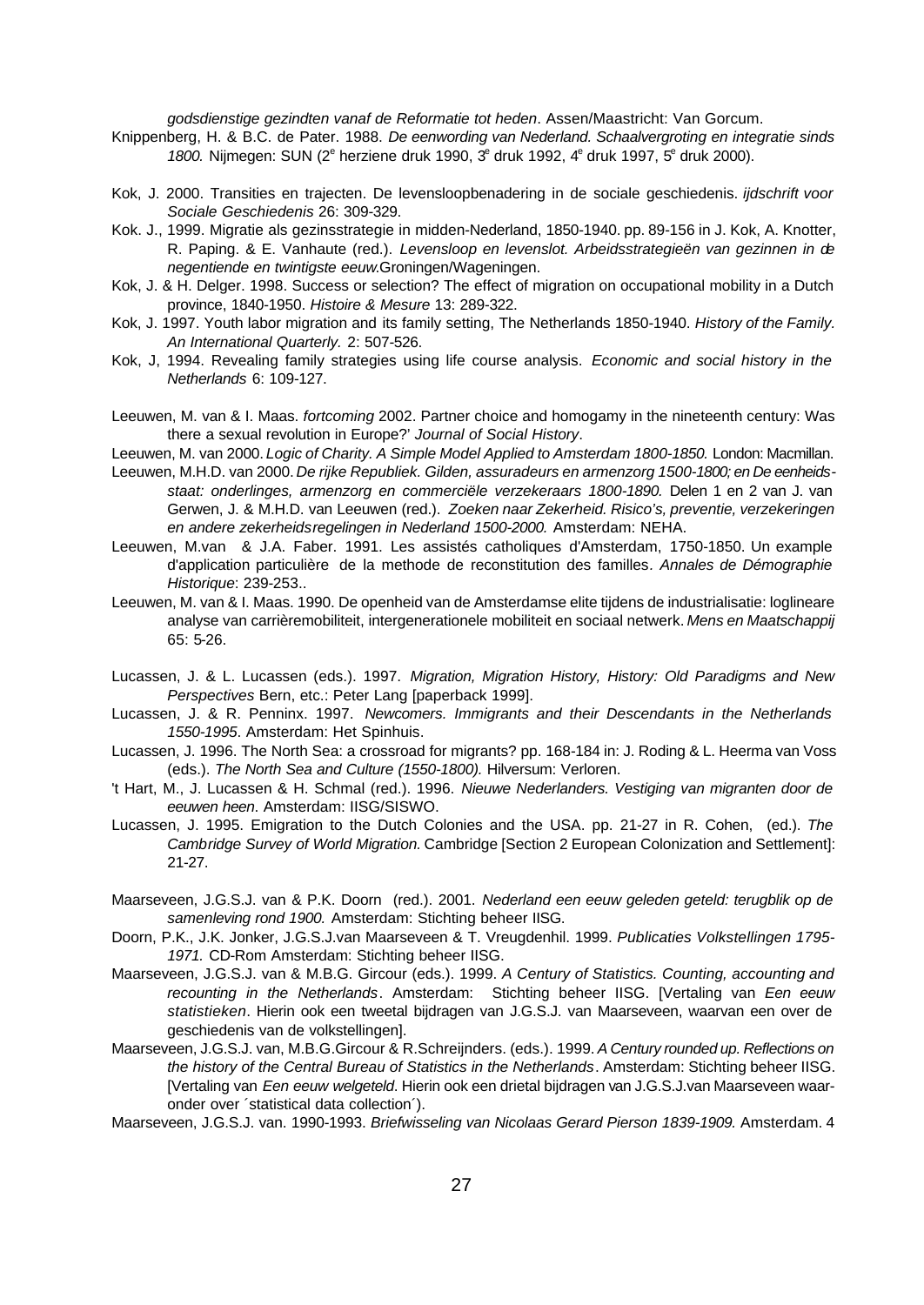vol. (bronnepublicatie).

- Maas, Ineke & R. A. Settersten, Jr. 1999. Military service during wartime: its effects on men's occupational trajectories and later economic well-being. *European Sociological Review.* 15: 81-100.
- Leeuwen, Marco H.D. & I. Maas. 1997. Social Mobility in a Dutch Province, Utrecht 1850- 1940. *Journal of Social History*. 30: 619-644.
- Aschaffenburg, K. & I. Maas. 1997. Cultural and educational careers: The dynamics of social reproduction. *American Sociological Review*. 62: 573-587.
- Leeuwen, M.H.D. van & I. Maas. 1996. Long-term social mobility: research agenda and a case study (Berlin, 1825-1957). *Continuity and Change*. 11: 399-433.
- Leeuwen, M. H.D. van & I. Maas. 1995. Groeiende openheid van de Nederlandse samenleving: een nieuw fenomeen of een lange trend? Intergenerationele, huwelijks- en carrièremobiliteit in de provincie Utrecht, 1850-1940. *Mens en Maatschappij.* 70: 321-333
- Poppel, F. van & I. Joung. 2001. Long-term trends in marital status mortality differences in the Netherlands 1850-1970. *Journal of Biosocial Science* 33: 279-303.
- Poppel, F. van, A. Liefbroer, J. Vermunt & W. Smeenk. 2001. Love, necessity and opportunity: Changing patterns of marital age homogamy in the Netherlands, 1850-1993. *Population Studies.* 55: 1-13.
- Poppel, F. van. 2000. Children in one-parent families: Survival as an indicator of the role of the parents. *Journal of Family History* 25: 269-290.
- Poppel, F. van. 1998. Nineteenth-century remarriage patterns in the Netherlands *Journal of Interdisciplinary History*. 28: 343-383.
- Joung, I.M.A., H.D. van de Mheen, K. Stronks, F. W. A. van Poppel & J.P. Mackenbach. 1998. A longitudinal study of health selection in marital transitions. *Social science and medicine* 46: 425-435.
- Post, W., F. van Poppel, E. van Imhoff & E. Kruse. 1997. Reconstructing the extended kin-network in the Netherlands with genealogical data: problems, methods and results. *Population Studies* 51: 263-278.
- Wals, H., forthcoming. The Trade Union as Survival Strategy. The Case of Amsterdam Construction Workers in the First Quarter of the Twentieth Century. in J. Kok (ed.). *Rebellious families. Household strategies and collective action in the nineteenth and twentieth centuries*. Oxford.
- Wals, H. 2001. *Makers en Stakers. Amsterdamse bouwvakarbeiders en hun bestaansstrategieën in het eerste kwart van de twintigste eeuw.* Amsterdam: Stichting beheer IISG.

#### **A2 Executive Management.**

- Maarseveen, J. van & P. Doorn (red.). 2001. *Nederland een eeuw geleden geteld: terugblik op de samenleving rond 1900.* Amsterdam: Stichting beheer IISG.
- Doorn, P. 1998. The Old and the Beautiful: a soap opera about misunderstandings between historians and models. *VGI Cahier* 10: 9-30.
- Boonstra, O.W.A., P K. Doorn & F.M.M. Hendrickx. 1990. *Voortgezette statistiek voor historici.* Muiderberg: Coutinho
- Breure, L., O.W.A. Boonstra & P.K. Doorn (red.). 1990. *Historische informatiekunde* Hilversum: Verloren.
- Doorn, P.K. 1989. *Social structure and spatial mobility: composition and dynamics of the Dutch labour force* . Dissertatie Universiteit Utrecht.
- Mandemakers, C.A. 2001. De sociale structuur in Nederland rond 1900. De samenleving in het perspectief van de modernisering 1850-1990. pp. 185-208 in J.G.S.J. van Maarseveen & P.K. Doorn (red.). *Nederland een eeuw geleden geteld.* Amsterdam: Stichting beheer IISG
- Mandemakers, K. 2000. The Netherlands. Historical Sample of the Netherlands. p. 149-177 in P. Kelly Hall, R. McCaa & G. Thorvaldsen (eds.). *Handbook of International Historical Microdata for Population Research.* Minneapolis: Minnesota Population Center. .
- Van Poppel, F. & K. Mandemakers. 1997. Differential infant and child mortality in the Netherlands 1812-1912. p. 276-300 in: A. Bideau, B. Desjardins & H. Pérez-Brignoli (eds.). *Infant and child mortality in the past.*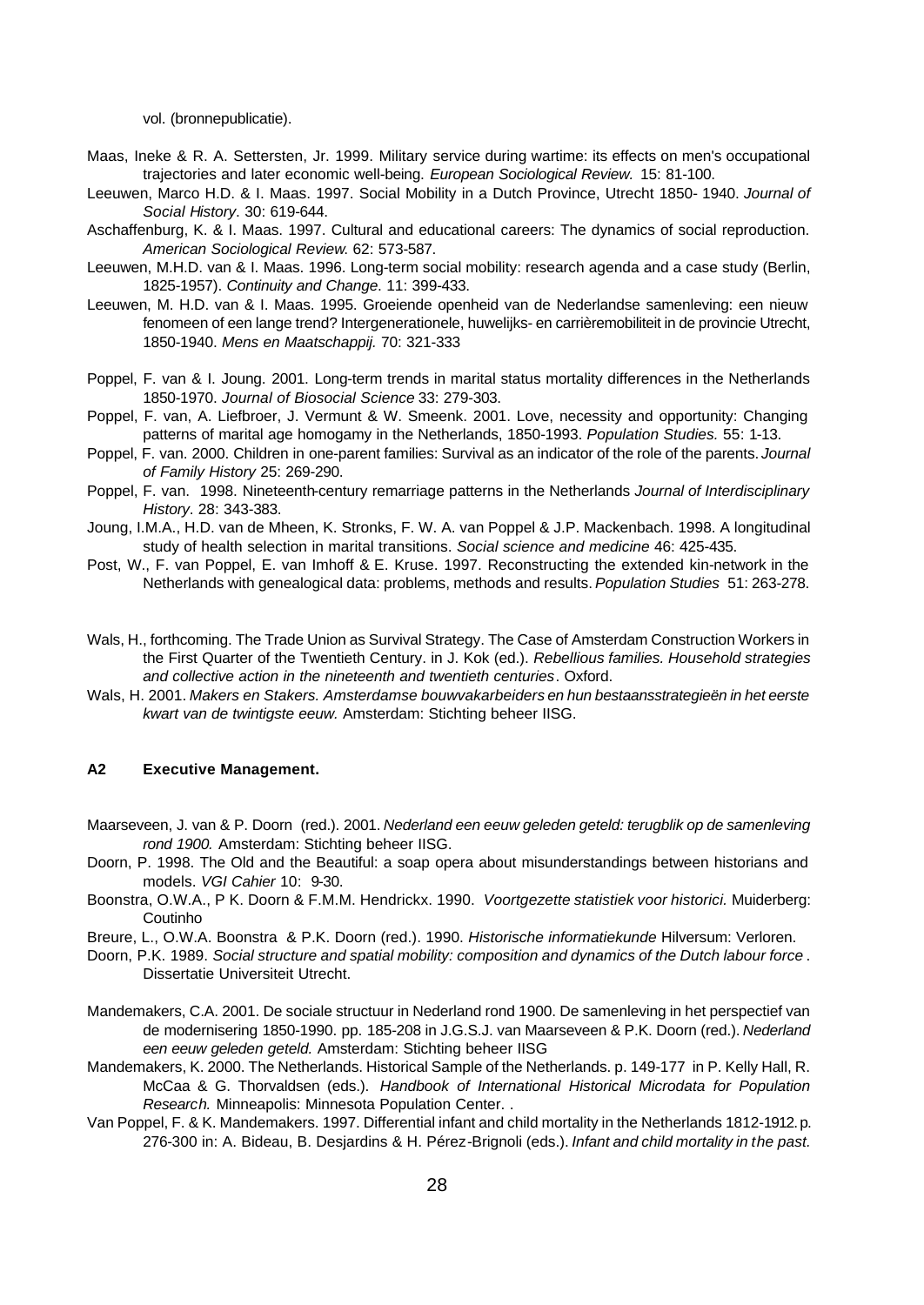Oxford: Clarendon Press.

Mandemakers, C.A. 1996. *Gymnasiaal en middelbaar onderwijs: ontwikkeling, structuur, sociale achtergrond en schoolprestaties, Nederland, ca. 1800 - 1968.* Proefschrift Erasmus Universiteit Rotterdam.

Mandemakers, K. & O. Boonstra (red.). 1995. *De levensloop van de Utrechtse bevolking in de 19e eeuw.*  Assen: Van Gorcum.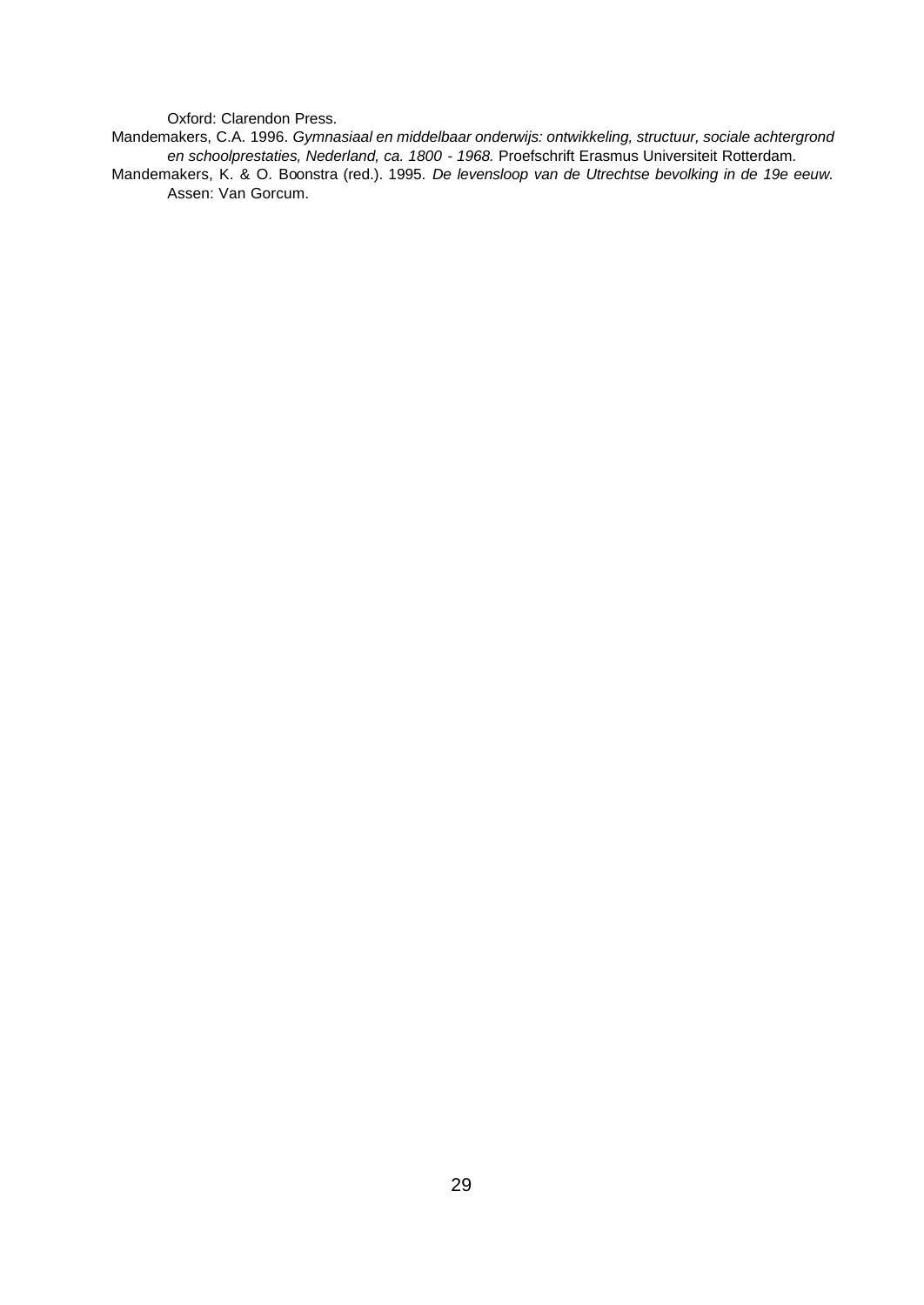# APPENDIX B1 BUDGET FOR LIFE COURSES

#### *Projected scale*

The budget includes a) the costs of entering population register data for subjects born between 1863 and 1922 and b) the costs of entering the data from marriage certificates and death certificates of these subjects as far as these are not already included in the HSN database.

#### **Table 1 Workload: inputting population register data**

| Birth cohorts                                                 | <b>Subjects</b> | Already input<br>at start of<br>project | Not yet input | Workload per<br>day | No. of working<br>days |
|---------------------------------------------------------------|-----------------|-----------------------------------------|---------------|---------------------|------------------------|
| Initial registrations in population registers                 |                 |                                         |               |                     |                        |
| 1863-1874                                                     | 10500           | 4500                                    | 6000          | 12                  | 500                    |
| 1875-1899                                                     | 18500           | 7000                                    | 11500         | 15                  | 767                    |
| 1900-1922                                                     | 12000           | 4000                                    | 8000          | 15                  | 533                    |
| Total                                                         | 41000           | 15500                                   | 25500         |                     | 1800                   |
| Subsequent registrations in population registers (up to 1940) |                 |                                         |               |                     |                        |
| 1863-1874 <sup>a</sup>                                        | 8000            | 400                                     | 7600          | 3                   | 2533                   |
| 1875-1899 <sup>b</sup>                                        | 15000           | 400                                     | 14600         | 45                  | 3244                   |
| 1900-1922 <sup>c</sup>                                        | 11000           | 200                                     | 10800         | 6                   | 1800                   |
| Total                                                         | 34000           | 1000                                    | 33000         |                     | 7577                   |
|                                                               |                 |                                         |               |                     |                        |
|                                                               | Days            | Years <sup>d</sup>                      |               |                     |                        |
| Total workload                                                | 9377            | 49                                      |               |                     |                        |

a 25% fewer subsequent registrations because of infant and childhood mortality

b 20% fewer subsequent registrations because of infant and childhood mortality

c 10% fewer subsequent registrations because of infant and childhood mortality

d Number of working days a year is 190 (1330 workable hours a year)

#### **Table 2 Workload: inputting certificates of birth, marriage and death, and personal record cards**

|                                                    | Subjects | Already<br>input at start<br>of project | Not yet<br>input | Workload<br>per day | No. of<br>working<br>days |
|----------------------------------------------------|----------|-----------------------------------------|------------------|---------------------|---------------------------|
| Marriage certificates                              | 32000    | 14000                                   | 18000            | 15                  | 1200                      |
| Death certificates                                 | 18000    | 8000                                    | 10000            | 20                  | 500                       |
| Personal record cards of<br>spouses <sup>a</sup>   | 11000    | 0                                       | 11000            | 35                  | 314                       |
| Personal record lists of<br>spouses <sup>a,b</sup> | 3000     | 0                                       | 3000             | 0 <sup>b</sup>      | 0                         |
|                                                    |          |                                         |                  |                     | 2014                      |
|                                                    | Days     | Years <sup>c</sup>                      |                  |                     |                           |
| <b>Total workload</b>                              | 2014     | 11                                      |                  |                     |                           |

a Of female subjects

b Personal record lists will be processed fully automatically

c Number of working days a year is 190 (1330 workable hours a year)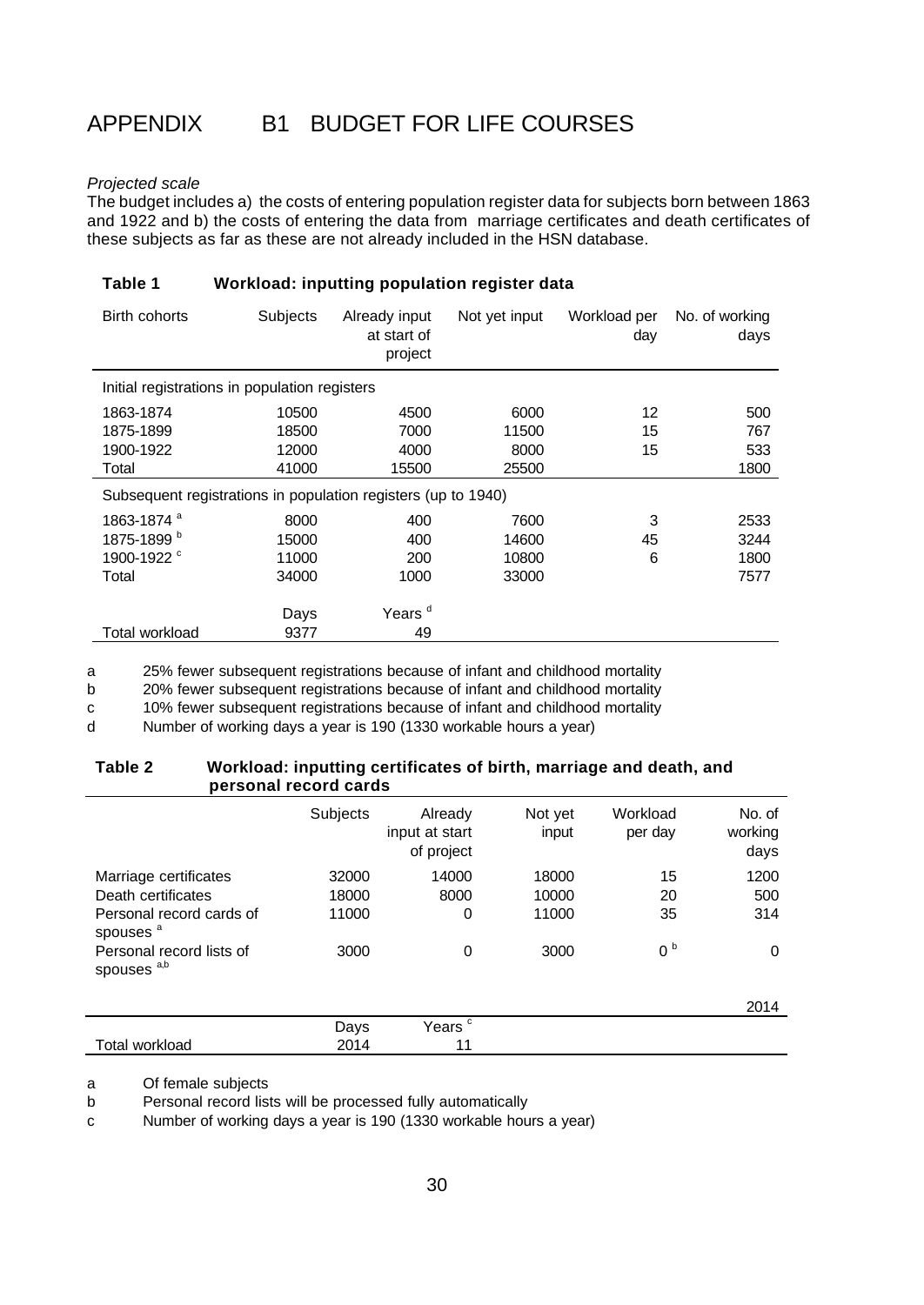#### *Costs*

The total workload of Table 1 and 2 expressed in years is 49+11=60. All the work can be completed in five years using a team of 12 data-entry workers. The project will be carried out under the auspices of the International Institute of Social History (IISH) in Amsterdam.

The following budget (Table 3) covers the material costs of obtaining, inputting and managing the data to be collated.

|                                                                                                            | Fte                       | Yearly<br>cost | Total<br>Per<br>Year | Entire<br>Period   |
|------------------------------------------------------------------------------------------------------------|---------------------------|----------------|----------------------|--------------------|
| <b>PERSONNEL COSTS</b>                                                                                     |                           |                |                      |                    |
| 1. Programme management (scale 12)<br>2. Database administrator (scale 9)                                  | 11<br>1                   | 70<br>44       | 77<br>44             | 385<br>220         |
| 3. Programmer (scale 9)<br>4. Supervisory historians (scale 10)<br>5. Archive work by historians (scale 8) | 1<br>$\overline{2}$<br>10 | 44<br>50<br>39 | 44<br>100<br>390     | 220<br>500<br>1950 |
| <b>Total personnel costs</b>                                                                               |                           |                | 655                  | 3275               |
| <b>MATERIAL COSTS</b>                                                                                      |                           |                |                      |                    |
| 1. Purchase and maintenance of office hardware<br>(workstation, PCs, printers)                             |                           |                | 7                    | 35                 |
| 2. Purchase and maintenance of electronic<br>notebooks<br>3. Purchase and updating of software             | 14                        | 4              | 6<br>5               | 30<br>25           |
| 4. Costs of postage, statutory fees<br>5. Costs of personal record cards, personal record lists            |                           |                | 23<br>11             | 115<br>55          |
| 6. Travel costs (domestic)<br>7. Travel and accommodation costs (international)                            | 13                        | 27             | 35<br>6              | 175<br>30          |
| <b>Total material costs</b>                                                                                |                           |                | 93                   | 465                |
| Total personnel + material costs                                                                           |                           |                | 748                  | 3740               |
| <b>TOTAL COSTS</b>                                                                                         |                           |                | 748                  | 3740               |
|                                                                                                            |                           |                |                      |                    |
| <b>REVENUES</b>                                                                                            |                           |                | 748                  | 3740               |
| Programme for NWO Large Investments                                                                        |                           |                | 638                  | 3190               |
| Matching funds from joint projects                                                                         |                           |                | 70                   | 50                 |
| Matching funds (IISH 0.6 FTE scale 12)                                                                     |                           |                | 40                   | 200                |

#### **Table 3 Budget: inputting life-course data, at May 2001 prices (EUR '000)**

#### *Notes to the personnel costs*

General co-ordination: On the basis of experience gained over the past four years, we estimate the time required for overall co-ordination, liaison with the HSN board and the IISH management, information analysis, software development, supervision of data-entry work (including supervising the database administrator, the programmer and the historians carrying out the work), plus the time required for promoting the HSN project in the Netherlands and abroad, etc., at 1.1 FTE in scale 12. Database administrator: The principal task of the database administrator is to process and monitor the data being input. He or she is also responsible for the preparatory work at the various archives. The database administrator maintains the software necessary to carry out these tasks.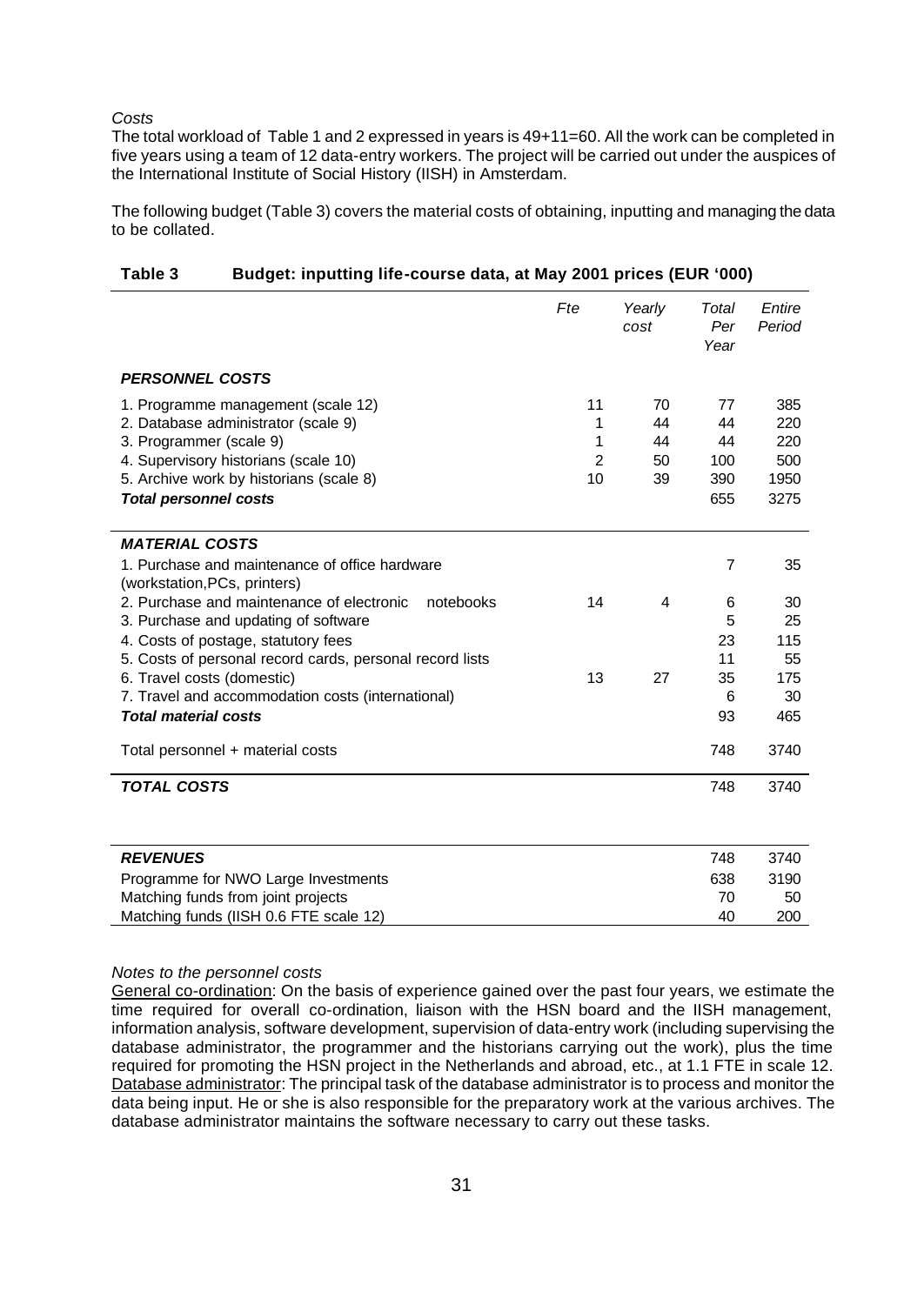Programmer: To make the data accessible to researchers through data releases and direct Internet access, we will need to develop and maintain software. In addition, database-management and dataentry programs must be developed and maintained. (Programs for inputting marriage certificates, personal record cards and population registers are already available.)

Archive work by historians: In the intended research design, the data-entry work will be carried out by qualified historians. This is unlike the original HSN design, where data-entry workers were recruited largely through the Jobseekers Employment (WIW) Scheme. The current state of the labour market makes it increasingly difficult to find suitable scheme participants, while the current proposal also necessitates rigid production planning and guaranteed high labour productivity. No compulsory redundancies will occur, however, and as far as possible use will be made of the capacity still available. In terms of costs, three scheme participants (incl. supervision) are roughly equivalent to one historian (the productivity of one historian will not be much lower than that of three participants though). The number of staff required is twelve, for a period of five years (see Tables 1 and 2); two of these will have a more supervisory role.

#### *Notes to the material costs*

Office hardware: Total annual hardware costs are \_ 7000. This comprises annual depreciation of the server ( $\geq$  2000) and four high-performance office PCs (per computer  $\geq$  750 a year). The printing facilities will require annual depreciation costs of \_ 500, plus paper and toner at \_ 1500.

Electronic notebooks: Project staff will be equipped with electronic notebooks. The cost of depreciation is currently \_400 per notebook per year. The price of notebooks is not expected to decrease any further. An additional notebook, for ambulant use (as well as data entry), is included in the budget.

Software: This relates principally to the costs of maintaining and developing the current database software. In addition, many basically one-off purchases of auxiliary software and updates will be necessary. These costs are estimated at \_ 5000 a year on average.

Costs of postage, statutory fees: In addition to the personal record cards, copies of *c*. 5000 marriage certificates will have to be ordered from the municipalities (applying to marriages after 1940). A fee of \_ 8 per certificate is charged, giving a total of \_ 40,000. It will not always be possible for us to work at

the population registers ourselves. Particularly in the case of small or remote archives, it will be more efficient to commission others to do the work (around 20% of cases, i.e. 6500 applications). These costs are estimated at \_ 75,000 (average of \_ 11.50 per application, incl. postage). Total costs for this item are thus \_ 115,000 (annual average of \_ 23,000).

Costs of personal record cards: The average cost per personal record card is \_ 4; the average cost per personal record list is slightly less (depending somewhat on how often a request is made). The number of cards required is 11,000, and the number of lists 3000. Total cost \_ 55,000.

Travel costs (domestic): The work will be carried out in archives across the country. Project staff will need a public transport season ticket, costing 2700 a year. An additional 2700 is included for miscellaneous travel costs.

Travel and accommodation costs (international): To attract foreign matching projects and promote the international use of the dataset, we will need to attend conferences and make working visits to academics interested in collaborating with the HSN. To develop the HSN as an organisation, we will need to build and maintain contacts with foreign sister organisations. These costs are estimated at \_ 6000 a year.

Office accommodation and organisational support: The IISH has passed on neither the costs of office accommodation nor the costs of the support it gives to the HSN. In this way it subsidises the current projects. The present application therefore makes no provision for these costs.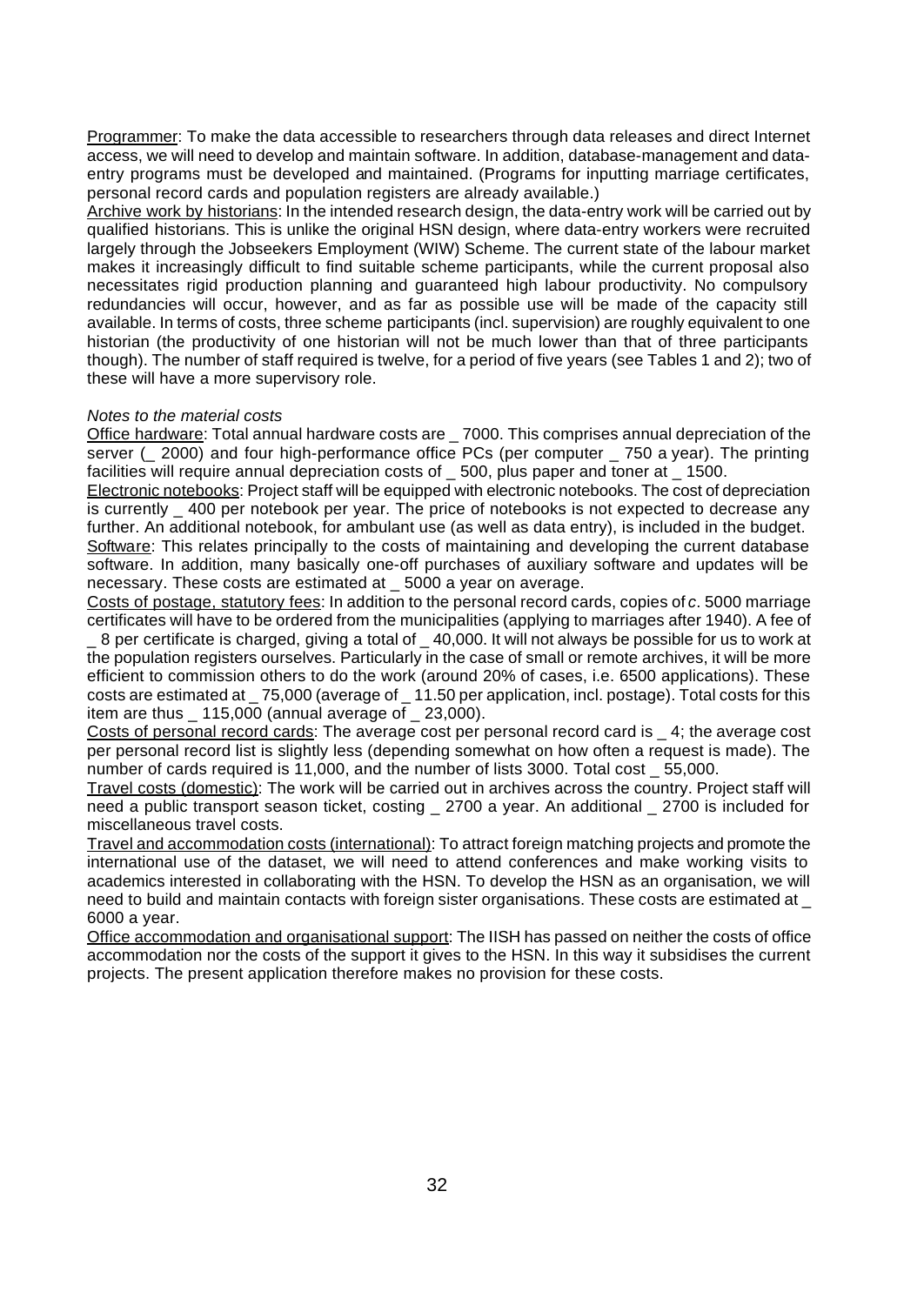#### *Financial contributions from other sources (matching funds)*

Matching funds will be received from the IISH and from future joint projects with other organisations. The IISH will contribute 0.6 FTE for co-ordination and management. As the overview below indicates, the HSN is capable of securing a regular flow of project funds; these have averaged \_ 40,000 a year over the past nine years. This figure can probably be increased to \_ 70,000 a year.

The HSN is an attractive partner in projects requiring social-historical and historical-demographic data at the individual level. The HSN has participated, or is currently participating, in more than ten such projects (see Table 4). These include joint studies with epidemiologists from the University of Nijmegen (research on the effects of the timing of ovum fertilisation on the later fecundity of a female born from that egg cell); with historical demographers from the University of Nijmegen (research on regional differences in demographic behaviour); with the Posthumus Institute (research on occupational mobility, migration and the labour strategies of families); with the Interuniversity Center for Social Science Theory and Methodology (ICS) (research on geographical and social mobility of female domestic servants), with the Netherlands Interdisciplinary Demographic Institute (NIDI) (research on childhood mortality), and with migration historians (University of Amsterdam and the Centre for the History of Migrants (CGM)).

On the basis of past experience, it is highly likely that the HSN will continue to attract new project funds. There are several further ongoing projects in which the HSN collaborates with other researchers by providing software and software support. In exchange, those projects enter their data according to HSN guidelines, which means the HSN database acquires new data easily and in a compatible format. For an overview, see table 4. This overview not only includes funds *going directly to the HSN (about 3,5 million guilders till now)*, but the various participants have also invested *around 3,5 million additional guilders* in research associated with the HSN.

| Project                                                                                                                                                          | Period        |        | <b>Funding HSN</b> |       | <b>Total costs</b>                 |
|------------------------------------------------------------------------------------------------------------------------------------------------------------------|---------------|--------|--------------------|-------|------------------------------------|
|                                                                                                                                                                  |               | Direct | Indirect<br>(time) | Total | project<br>(including<br>research) |
| HSN Pilot project, Province of<br>Utrecht (Ministry of Education and<br>Science)                                                                                 | 1991-<br>1993 | 220    |                    | 220   | 220                                |
| On-off continuation grant (Ministry of<br><b>Education and Science)</b>                                                                                          | 1993-<br>1995 | 200    |                    | 200   | 200                                |
| "Occupational Mobility and<br>migration" in collaboration with the<br>N.W. Posthumus Institute                                                                   | 1993-<br>1996 | 50     |                    | 50    | 103                                |
| "Reduced fecundity:, in collaboration<br>with the University of Nijmegen<br>(NWO: 900-561-064)                                                                   | 1993-<br>1996 | 214    | 30                 | 244   | 500                                |
| "Regional differences in demographic<br>behaviour, the Netherlands", in<br>collaboration with the University of<br>Nijmegen (NWO 240-129-046,<br>foundation HSN) | 1994-<br>1997 | 76     | 50                 | 126   | 400                                |
| "HSN-Zeeland research" in<br>collaboration with the Stichting<br>Regionale Geschiedbeoefening<br>Zeeland (SRGZ)                                                  | 1994-<br>2001 | 25     |                    | 25    | 25                                 |

#### **Table 4 List of subsidised HSN-projects.**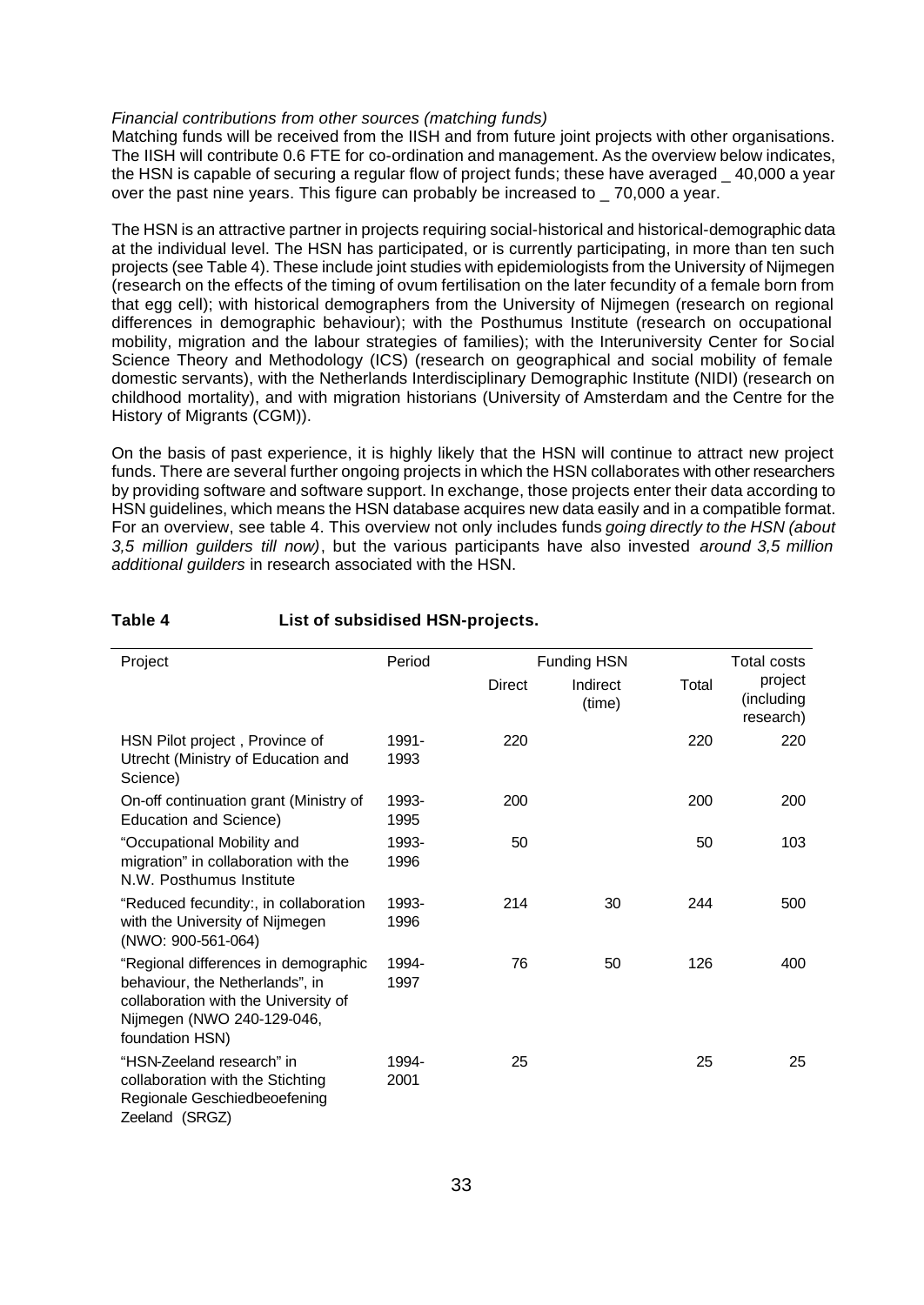| Project                                                                                                                                                                                                                                                  | Period           |               | <b>Funding HSN</b> |       | <b>Total costs</b>                 |
|----------------------------------------------------------------------------------------------------------------------------------------------------------------------------------------------------------------------------------------------------------|------------------|---------------|--------------------|-------|------------------------------------|
|                                                                                                                                                                                                                                                          |                  | <b>Direct</b> | Indirect<br>(time) | Total | project<br>(including<br>research) |
| Expansion of the HSN base sample<br>to the whole of the Netherlands<br>(programme for NWO Medium-Sized<br>Investments)                                                                                                                                   | 1996-<br>1999    | 1200          |                    | 1200  | 1200                               |
| "Labour strategies of families", in<br>collaboration with the N.W.<br>Posthumus Institute (NWO N14-96)                                                                                                                                                   | 1996-<br>1998    | 30            |                    | 30    | 84                                 |
| "Geographical and social mobility of<br>female domestic servants in Zeeland<br>1860-1920", in collaboration with the<br>University of Utrecht (ICS)                                                                                                      | 1997-<br>2001    |               | 70                 | 70    | 300                                |
| "Textile Industry Workers in Twente",<br>pilot research within the research<br>programme on living strategies (IISH)                                                                                                                                     | 1997-<br>2001    |               | 10                 | 10    | 10                                 |
| "Germans in Utrecht: a temporary<br>minority in the 19 <sup>th</sup> century" (NWO<br>250 290 53)                                                                                                                                                        | 1998-<br>2001    | 3             |                    | 3     | 300                                |
| "Religion and childhood mortality in<br>the Netherlands, 1860-1920", in<br>collaboration with the NIDI and the<br>Hebrew University, Jerusalem<br>(Wellcome Trust)                                                                                       | 1999-<br>2001    |               | 100                | 100   | 220                                |
| Pioneer project "Settlement<br>determinants for immigrants and<br>their descendants in the<br>Netherlands, 1853-1960" (NWO,<br>University of Amsterdam and CGM)                                                                                          | 1998-<br>2002    | 400           | 30                 | 430   | 1000                               |
| Expansion of the HSN base sample<br>to include marriage certificates and<br>initial registrations in the population<br>register (Programme for NWO<br>Medium-Sized Investments)                                                                          | 2000-<br>2001    | 750           |                    | 750   | 750                                |
| "Family establishment and living<br>strategies in the West of the<br>Netherlands (1830-1940)" (Population<br>and Society in Taiwan and the<br>Netherlands) (NWO 245-53-001,<br>University of Nijmegen, Academia<br>Sinica (Taiwan), Stanford University) | 2000-<br>2002    | 100           | 40                 | 140   | 300                                |
| 'Early Childhood, Social Mobility and<br>Longevity (National Institute of<br>Health, Washington, NIDI, Indiana<br>University Bloomington)                                                                                                                | $2001 -$<br>2004 | 400           | 25                 | 425   | 1000                               |
| PhD research, "Three generations of<br>Rotterdam Labourers" (Reaal<br>Insurances)                                                                                                                                                                        | $2001 -$<br>2005 |               | 50                 | 50    | 350                                |
| Post-doc research 'Europese<br>migratie Nederlands-Indië' (NWO-                                                                                                                                                                                          | 2001-<br>2005    |               | 75                 | 75    | 322                                |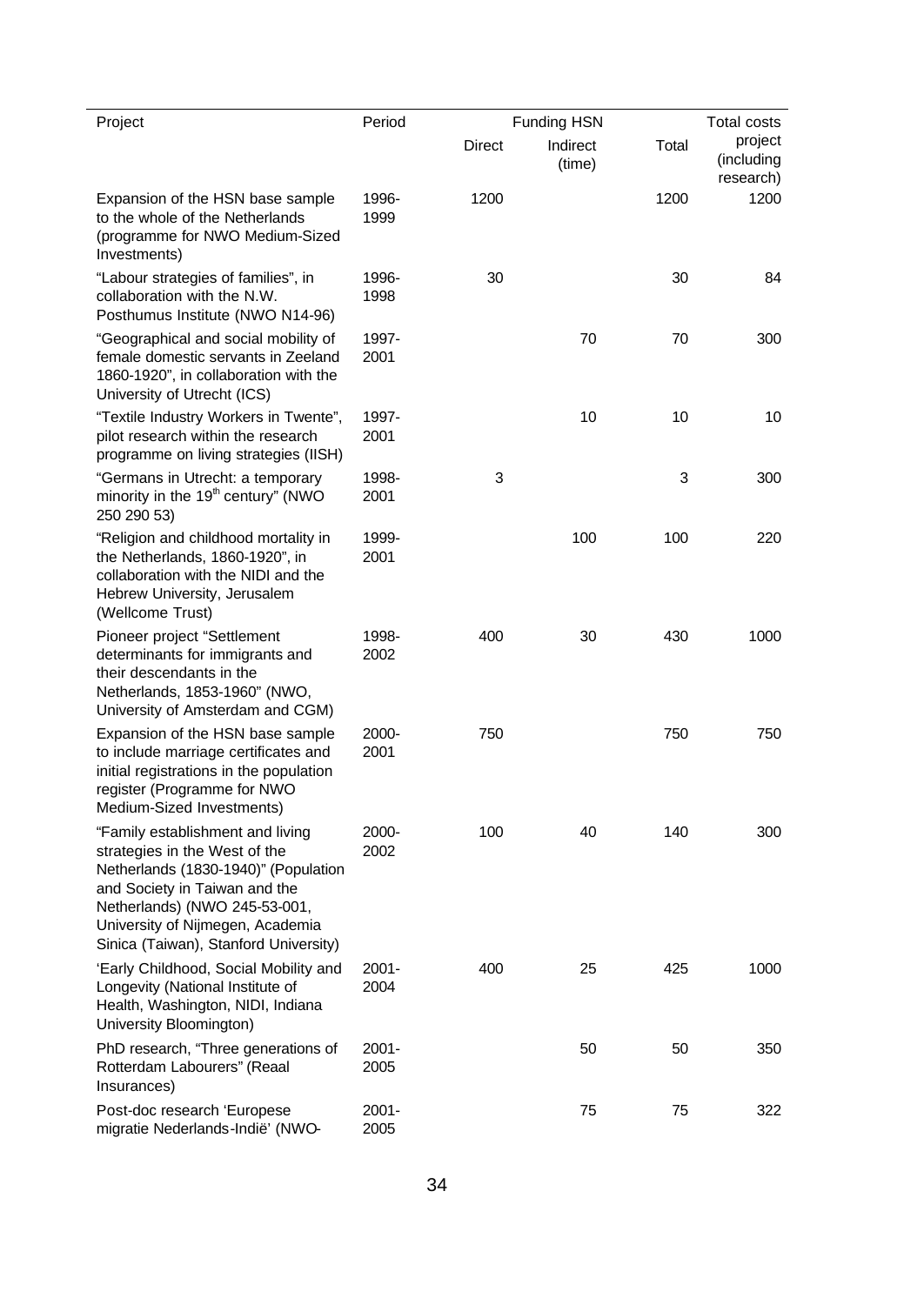| Project     | Period | <b>Funding HSN</b> |                    |       | Total costs                        |
|-------------|--------|--------------------|--------------------|-------|------------------------------------|
|             |        | <b>Direct</b>      | Indirect<br>(time) | Total | project<br>(including<br>research) |
| 355-53-004) |        |                    |                    |       |                                    |

| $\tau$ otal |                                                 | 3668 | 480 | 4148 | 7284 |
|-------------|-------------------------------------------------|------|-----|------|------|
|             | APPENDIX B2 BUDGET FOR DIGITISATION OF CENSUSES |      |     |      |      |

| Nr             | <b>Activity</b>                                          | entatio<br>n | Implem Working<br>months | Costs/<br>month | Total<br>Costs<br>(Euro) | Total<br><b>Costs</b><br>(Df.) |
|----------------|----------------------------------------------------------|--------------|--------------------------|-----------------|--------------------------|--------------------------------|
| $\mathbf{1}$   | PREPARATORY WORK                                         |              |                          |                 |                          |                                |
| 1.1            | Selecting material                                       | R.           | Finished                 |                 |                          |                                |
| 1.2            | Preparing material                                       |              | Finished                 |                 |                          |                                |
| 1.3            | Microfilming                                             | O            | Finished                 |                 |                          |                                |
| $\overline{2}$ | <b>TECHNICAL RESEARCH</b>                                |              |                          |                 |                          |                                |
| 2.1            | Researching automatic character/structure<br>recognition | R            | 6                        | 4,800           | 28,800                   | 63,467                         |
| 2.2            | Researching media conversion                             |              | R/L Finished             |                 |                          |                                |
| 3              | RESEARCHING/PREPARING DATA<br><b>STORAGE</b>             |              |                          |                 |                          |                                |
| 3.1            | Document analysis/information analysis                   | R            | 3                        | 4,800           | 14,400                   | 31,733                         |
| 3.2            | Data modelling                                           | R/A          | Finished                 |                 |                          |                                |
| 3.3            | Preparing/analysing metadata                             | R            | $\overline{2}$           | 4,400           | 8,800                    | 19,393                         |
|                | 3.4 Preparing conversion of OCR output to<br>database    | R            | 1                        | 4,800           | 4,800                    | 10,578                         |
| 3.5            | Preparing data entry                                     | R/L          | 1                        | 4,800           | 4,800                    | 10,578                         |
| 4              | <b>USERS/MARKET RESEARCH</b>                             |              |                          |                 |                          |                                |
| 4.1            | Research among users                                     | R            | Finished                 |                 |                          |                                |
| 4.2            | Market research                                          | R            | Finished                 |                 |                          |                                |
| 5              | <b>MEDIA CONVERSION (IMAGING)</b>                        |              |                          |                 |                          |                                |
| 5.1            | Scanning microfilms                                      | L            | Finished                 |                 |                          |                                |
| 5.2            | Creating metadata scans                                  | L            | Finished                 |                 |                          |                                |
| 6              | <b>CONTENT CONVERSION</b>                                |              |                          |                 |                          |                                |
| 6.1            | Optical character recognition                            | L            | 1                        | 3,300           | 3,300                    | 7,272                          |
| 6.2            | Content conversion by data entry                         | L/O          | 100                      | 3,000           | 300,000                  | 661,113                        |
| 7              | <b>DIGITAL CONVERSION</b>                                |              |                          |                 |                          |                                |
| 7.1            | Analysis of current systems                              | R            | РM                       |                 |                          |                                |
| 7.2            | Automated conversion and structuring routines            | R/A          | РM                       |                 |                          |                                |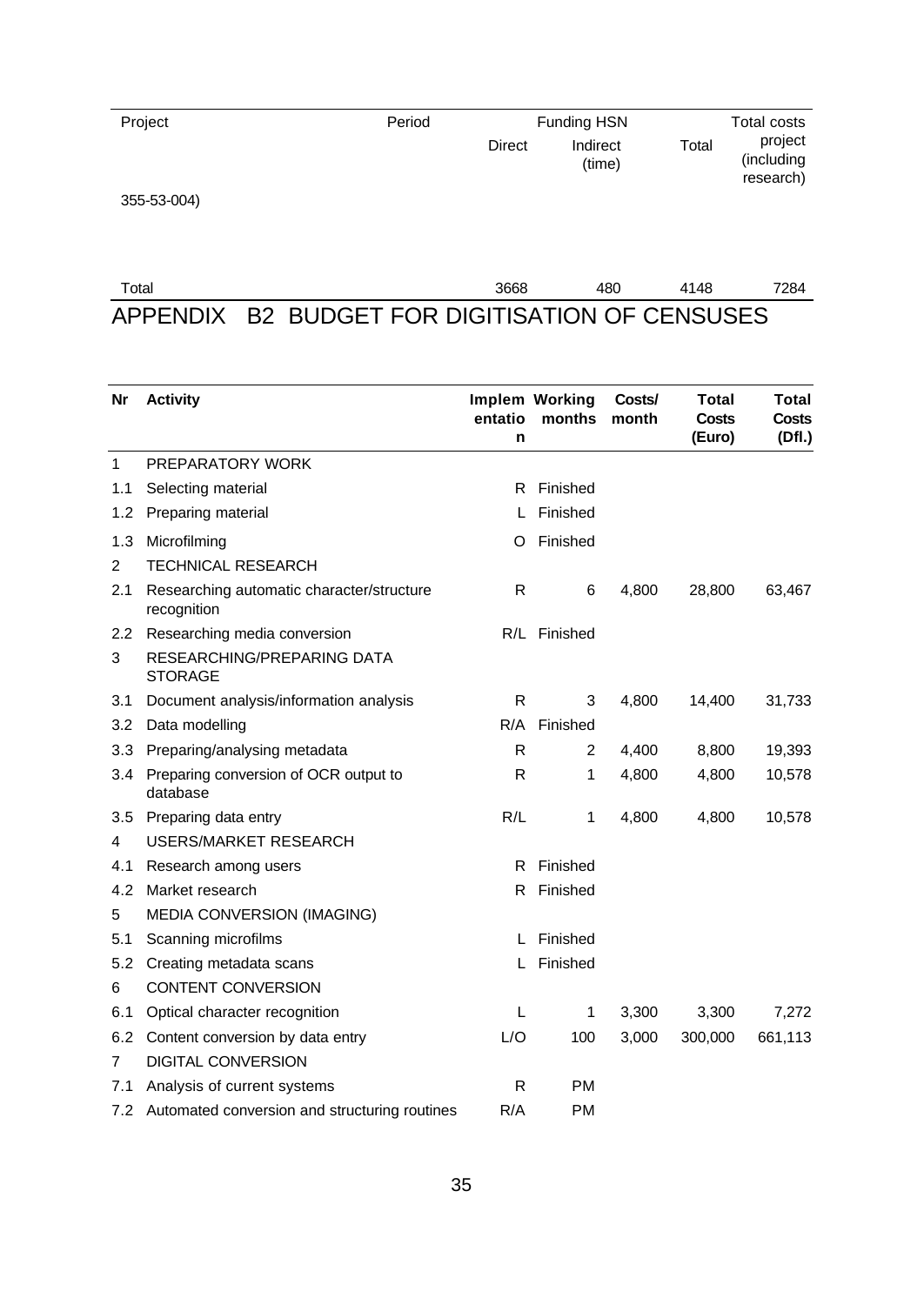| Nr  | <b>Activity</b>                                           | entatio<br>n | Implem Working<br>months | Costs/<br>month | <b>Total</b><br>Costs<br>(Euro) | <b>Total</b><br><b>Costs</b><br>(Df.) |
|-----|-----------------------------------------------------------|--------------|--------------------------|-----------------|---------------------------------|---------------------------------------|
| 7.3 | Manual structuring                                        | L            | PM                       |                 |                                 |                                       |
| 8   | POST PROCESSING                                           |              |                          |                 |                                 |                                       |
| 8.1 | Checking/correcting media conversion                      | L/R          | Finished                 |                 |                                 |                                       |
| 8.2 | Checking/correcting metadata                              | L/R          | Finished                 |                 |                                 |                                       |
| 8.3 | Checking/correcting OCR/data entry                        | L/R          | 6                        | 4,400           | 26,400                          | 58,178                                |
| 9   | IMPLEMENTING RETRIEVAL/ACCESS                             |              |                          |                 |                                 |                                       |
| 9.1 | <b>Functional analysis</b>                                | R/A          | 3                        | 4,800           | 14,400                          | 31,733                                |
| 9.2 | Technical design                                          | R/A          | 2                        | 4,800           | 9,600                           | 21,156                                |
| 9.3 | Graphic design                                            | R/A/O        | Finished                 |                 |                                 |                                       |
| 9.4 | Programming                                               | A/R/O        | 4                        | 4,800           | 19,200                          | 42,311                                |
| 10  | <b>ANALYSIS</b>                                           |              |                          |                 |                                 |                                       |
|     | 10.1 Source criticism, classifications, categories        | R            | 8                        | 4,800           | 38,400                          | 84,622                                |
|     | 10.2 Temporal links/comparisons                           | R            | 6                        | 4,800           | 28,800                          | 63,467                                |
|     | 10.3 Contacts with foreign projects                       | R            | <b>PM</b>                |                 |                                 |                                       |
|     | 10.4 Substantive/methodological research                  | R            | 12                       | 5,500           | 66,000                          | 145,445                               |
|     | 10.5 Publications and presentations                       | R            | 6                        | 6,400           | 38,400                          | 84,622                                |
| 11  | TESTING AND INSTALLATION, PRODUCTION                      |              |                          |                 |                                 |                                       |
|     | 11.1 Designing test procedures                            | R/A          | 1                        | 4,800           | 4,800                           | 10,578                                |
|     | 11.2 Implementing user tests                              | $\mathsf{R}$ | 1                        | 4,800           | 4,800                           | 10,578                                |
|     | 11.3 Debugging                                            | A/R/O        | $\overline{c}$           | 4,800           | 9,600                           | 21,156                                |
|     | 11.4 Production of digital storage medium (CD-<br>ROM)    | O            | 1                        |                 | 10,000                          | 22,037                                |
|     | 11.5 User instructions                                    |              | <b>PM</b>                |                 |                                 |                                       |
|     | 11.6 Installation onto production system                  | S            | 1                        | 4,800           | 4,800                           | 10,578                                |
| 12  | PROJECT MANAGEMENT AND<br><b>ORGANISATION</b>             |              |                          |                 |                                 |                                       |
|     | 12.1 Co-ordination and consultation                       | R            | 3                        | 4,800           | 14,400                          | 31,733                                |
|     | 122 Quality management                                    | R/L          | 3                        | 4,800           | 14,400                          | 31,733                                |
|     | 123 Project management                                    | R            | 3                        | 6,400           | 19,200                          | 42,311                                |
| 13  | <b>DIGITAL ARCHIVING</b>                                  |              |                          |                 |                                 |                                       |
|     | 13.1 Conversion to software-independent storage<br>format | R/A          | 1                        | 4,400           | 4,400                           | 9,696                                 |
|     | 13.2 Documentation                                        | R            | 3                        | 4,400           | 13,200                          | 29,089                                |
|     | 13.3 Storage                                              | R/S          | 1                        | 4,400           | 4,400                           | 9,696                                 |
| 14  | OPERATION, MAINTENANCE AND<br><b>SUPPORT</b>              |              |                          |                 |                                 |                                       |
|     | 14.1 Helpdesk                                             | R/S          | PM                       |                 |                                 |                                       |
|     | 14.2 System maintenance                                   | R            | PM                       |                 |                                 |                                       |
|     | 14.3 Web hosting                                          | R/S          | <b>PM</b>                |                 |                                 |                                       |
|     | SUBTOTAL PERSONNEL COSTS (incl. work<br>outsourced)       |              | 181                      |                 |                                 | 710,100 1,564,854                     |

R = Academic staff

L = Digitization & Library services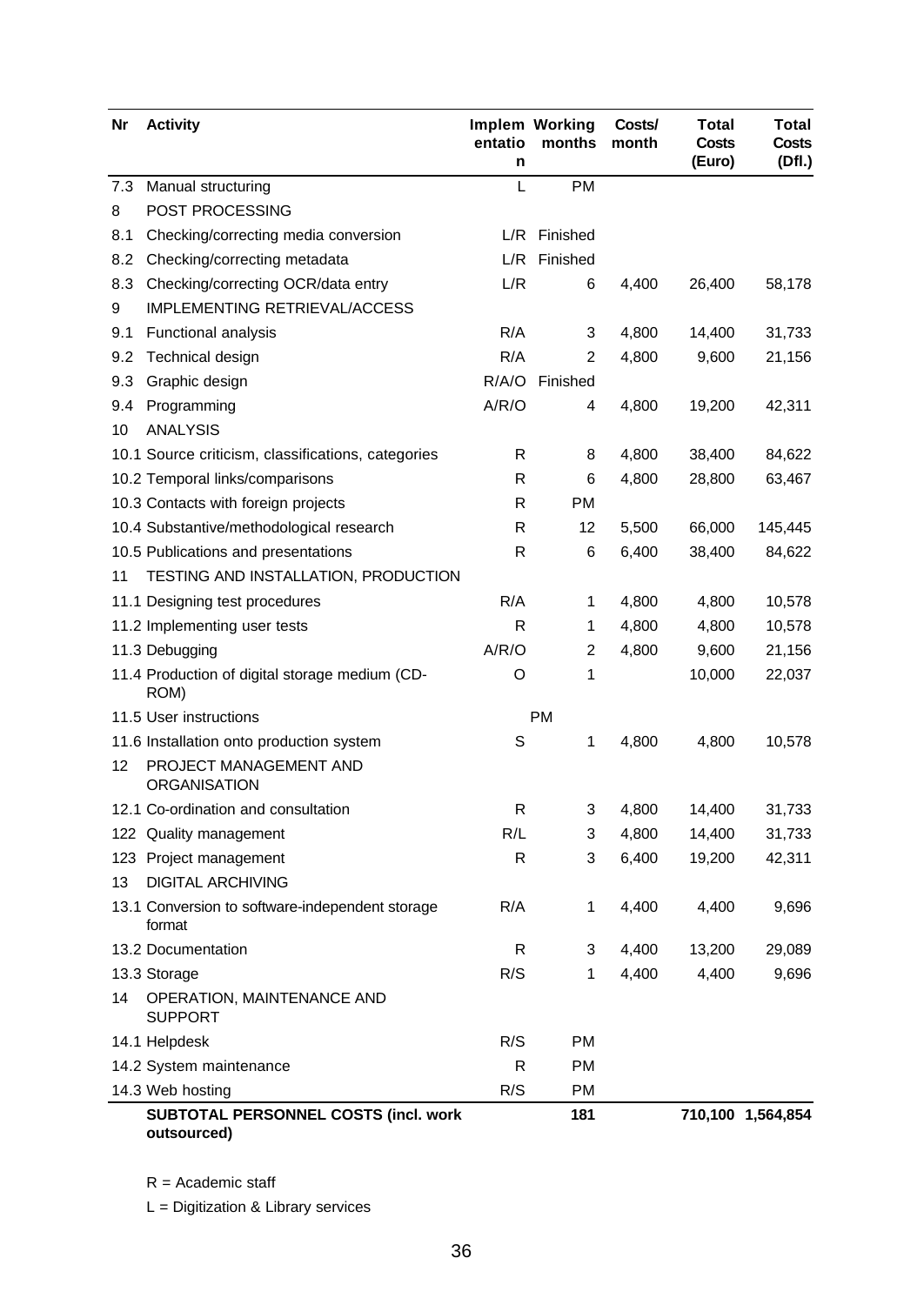| Nr | <b>Activity</b>                           | entatio<br>n | <b>Implem Working</b><br>months | Costs/<br>month | Total<br><b>Costs</b><br>(Euro) | Total<br>Costs<br>(Df.) |
|----|-------------------------------------------|--------------|---------------------------------|-----------------|---------------------------------|-------------------------|
|    | $A =$ Application design                  |              |                                 |                 |                                 |                         |
|    | $S = IT$ Support                          |              |                                 |                 |                                 |                         |
|    | $O =$ Outsourcing                         |              |                                 |                 |                                 |                         |
|    | Material costs                            |              |                                 |                 |                                 |                         |
|    | Server costs, storage, etc.               |              |                                 |                 | 20,000                          | 44,074                  |
|    | PCs, electronic notebooks, printers, etc. |              |                                 |                 | 25,000                          | 55,093                  |
|    | Software + digitization map boundaries    |              |                                 |                 | 55,000                          | 121,204                 |
|    | Travel and accommodation expenses         |              |                                 |                 | 15,000                          | 33,056                  |
|    | Publishing costs                          |              |                                 |                 | 10,000                          | 22,037                  |
|    | <b>SUBTOTAL MATERIAL COSTS</b>            |              |                                 |                 | 125,000                         | 275,464                 |
|    | <b>TOTAL</b>                              |              |                                 |                 |                                 | 835,100 1,840,318       |
|    | <b>REVENUES</b>                           |              |                                 |                 |                                 | 835,100 1,840,318       |
|    | Programma for NWO large investments       |              |                                 |                 |                                 | 495,000 1,090,836       |
|    | Matching funds from joint projects        |              |                                 |                 | 180,000                         | 396.668                 |
|    | Matching funds NIWI                       |              |                                 |                 | 160,100                         | 352.814                 |

#### *Notes to activity groups*

#### *General*

The budget is based on the standard activity scheme as used in digitization projects at NIWI-KNAW. For the general overview, activities that already have been finished in earlier projects are included in the scheme. Some activities that do not apply to this particular project are marked as PM.

#### *1. Preparatory work*

The selection of the materials to be digitized and its pre-processing, including microfilming, have already been carried out in an earlier project and in the preparation of this proposal.

#### *2. Technical research*

Optical character recognition of tables is not a straightforward, mainly because of the structure of the tables in (hierarchical) rows and columns. Additional problems are related to the lines in the tables, confusion of some alphabetic characters with numbers (l and 1, O and 0), separation of row and column labels from table content, etc. Earlier research has pointed out that many of the problems can be solved, although the OCR software presently available (adapted and extended at NIWI-KNAW for census tables) can not be used economically for large tables. Within the present project, it is worthwile to test the latest available software and to investigate its applicability for a variety of census tables. Some programming will be required for adapting commercially available OCR software to the specific needs of the project.

#### *3. Researching/preparing data storage*

Although the software to be used for data publishing is readily available (CBS-StatLine), the census tables need to be analysed carefully in order to be able to convert the data to the software format in such a way, that the original source structure can be reconstructed by the end user. The documentation (meta data) needed to create StatLine tables also has to be studied and prepared. A detailed data entry instruction must be made.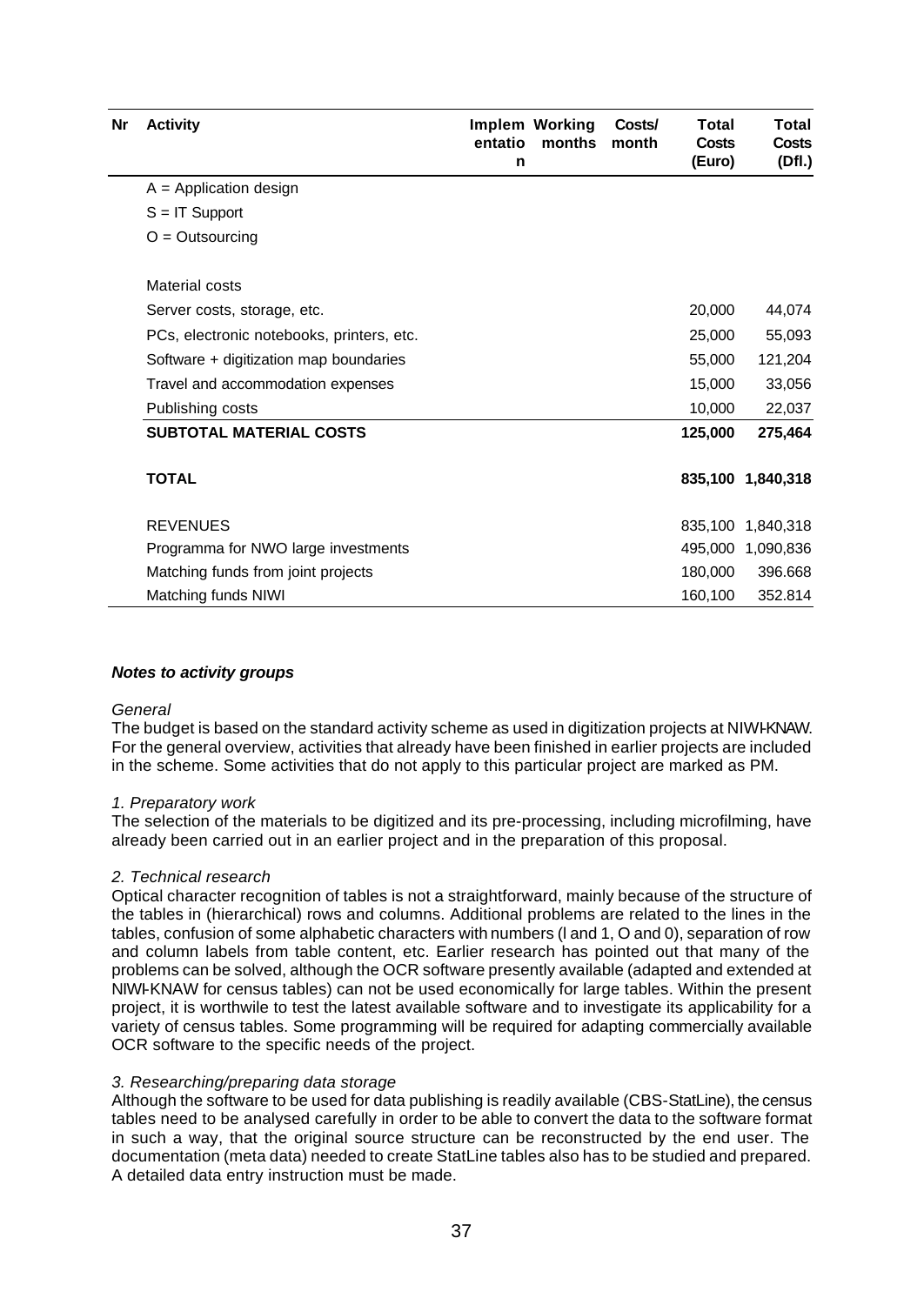#### *4. Users/market research*

In earlier projects a user research has been carried out to establish the demands of the users and the nature of the 'market' for digital census information. This information is available and it is not useful to repeat such a research.

#### *5. Media conversion (imaging)*

All published census books have already been digitized.

#### *6. Content conversion*

The content conversion, in which the images are converted to data that can be analysed, is the most time consuming activity of the project. The budget includes the costs for the full digitisation of the published population, labour and housing censuses between 1859 and 1947, building upon work carried out in earlier projects.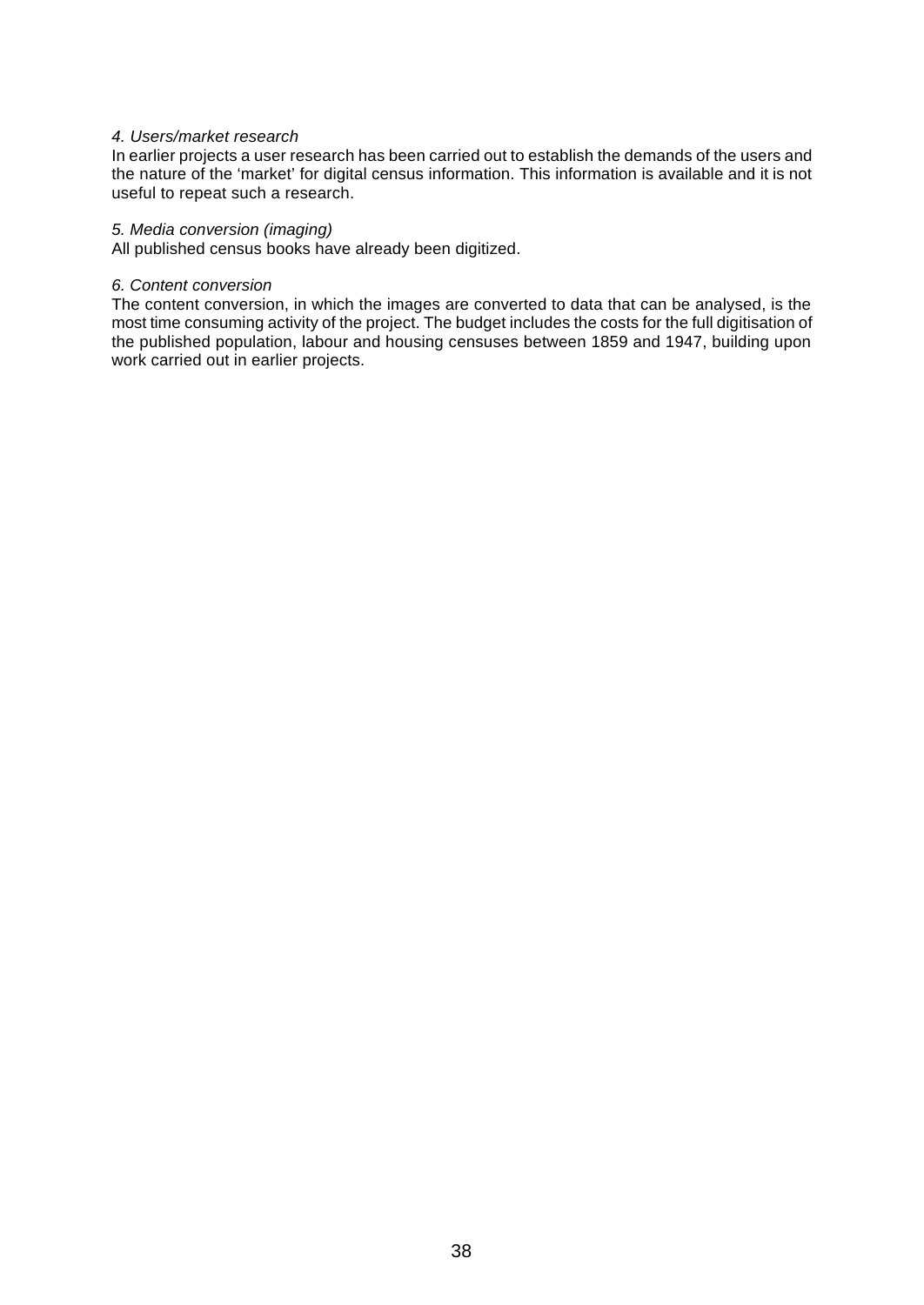| <b>Census year</b>     | Pages |                | <b>Volumes Labour months</b> | <b>Conversion</b><br>ready? |
|------------------------|-------|----------------|------------------------------|-----------------------------|
| 1859                   | 1186  | 3              | 7,5                          | Yes                         |
| 1869                   | 888   | 3              | 6,5                          | No                          |
| 1879                   | 2268  | 12             | 11,2                         | No                          |
| 1889                   | 10097 | 25             | 50,0                         | <b>No</b>                   |
| 1899                   | 10319 | 27             | 51,1                         | Yes                         |
| 1909                   | 3572  | $\overline{7}$ | 21,4                         | <b>No</b>                   |
| 1919                   | 175   | 1              | 0,7                          | No                          |
| 1920                   | 1903  | 10             | 16,0                         | No                          |
| 1930                   | 2392  | 15             | 25,8                         | Yes                         |
| 1947                   | 1430  | 15             | 72                           | <b>No</b>                   |
| 1859-1947              | 35652 | 133            | 2092                         |                             |
| Conversion ready       | 15319 | 60             | 96,1                         |                             |
| <b>To be Digitized</b> | 20333 | 73             | 1131                         |                             |

Of each census year, estimates have been made of the average information content per page of the published volumes. The average number of characters per page varies between 1400 (in 1919) and 3600 (in 1930); over the whole period there are about 2100 characters per page. The information content can be subdivided into text (introductory volumes, methodological explications, etc.), images (maps, graphs, etc.) and tables. The tables make up the majority of the information content and can be subdivided into:

- · row labels
- · column labels
- cell contents (numbers)
	- empty cells footnotes

The texts and smaller tables will be digitized by optical character recognition (OCR); all calculations are based on manual data entry, although wherever effective OCR will be used. The calculations in the table are based on manual data entry. It is cautiously estimated that OCR will be applied to 5- 10% of the total number of pages, by which about half a year of manual data entry time can be saved.

Over the whole, about one third of the characters on the pages with tables consists of labels; the proportion of empty cells varies considerably. For labels that are repeated, intelligent, time-saving data-entry routines can be developed. Normally, an empty cell will also require a keyboard strike, but where they form empty rows or columns time can be saved. In order to reduce the number of data entry errors to an acceptable minimum, data will be entered twice. The number of characters to be input per hour is *c.* 7000.

For census years in which the data is already electronically available the published census volumes will not be keyed in. In total, about 20,000 pages of published censuses (39 million characters) will be converted, for which *c.* 100 months of data entry time are needed.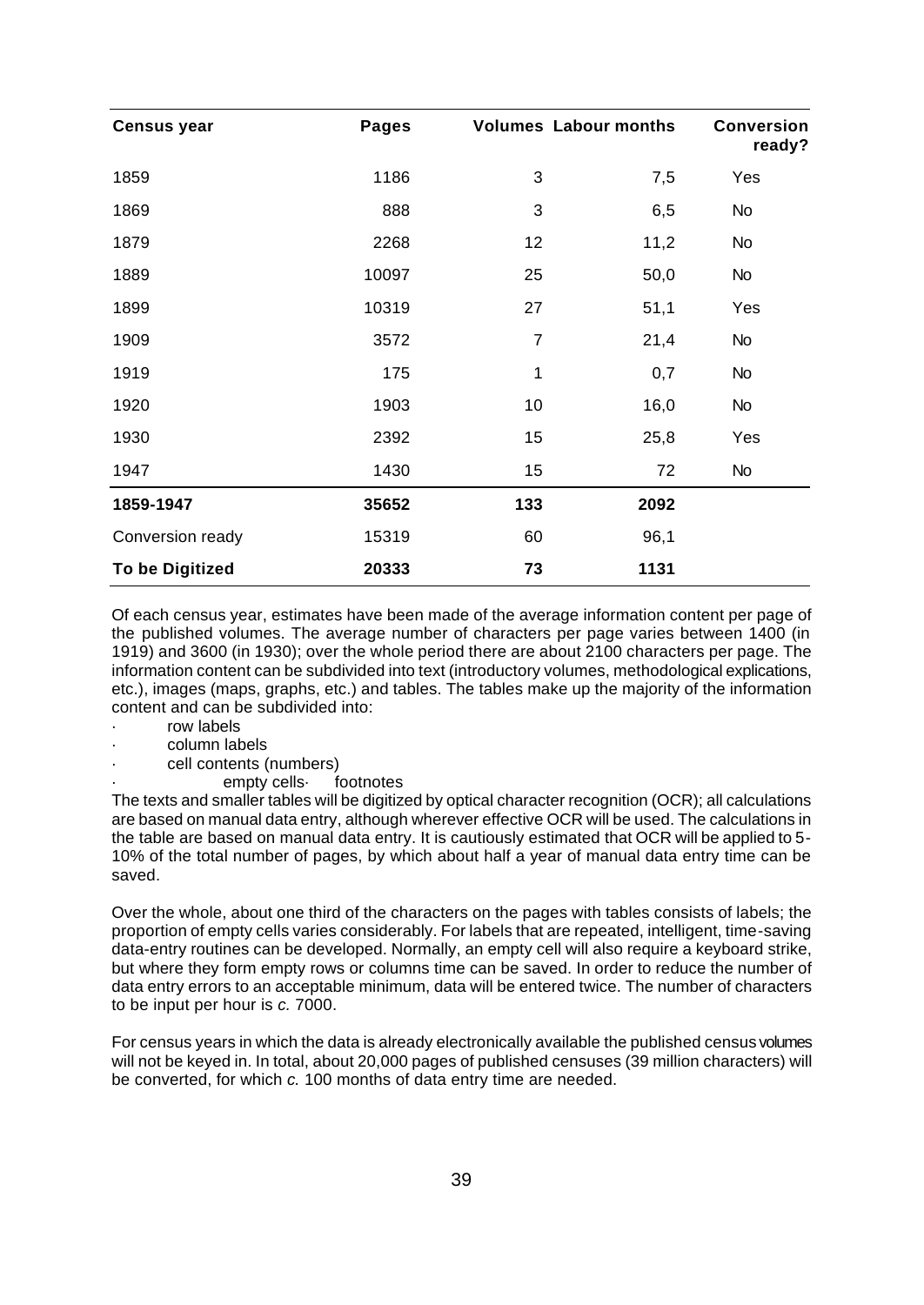#### *7. Digital conversion*

The digital files for which the data entry has already been finished are available in a format that can be converted to StatLine directly.

#### *8. Post processing*

The post processing consists of the checking and correction of the digital files, both from the data entry and from the OCR-process. The checking will be supported by automated routines, based on comparing given totals in the source with totals that are calculated from the cell values. Errors found need to be inspected and the correction needs to be done manually. Two main types of errors must be distinguished: errors already present in the source and data-entry errors. Data-entry errors will be corrected. General rules to decide how source errors can be corrected will be made. Source errors that cannot be solved will be noted separately.

#### *9. Implementing retrieval/access*

The document analysis in activity group 3 will be supplemented with detailed functional requirements for retrieval and access to the tables in StatLine. A technical design of how the tables will be represented in StatLine will be made. After this, routines must be programmed in order to import the data tables into StatLine.

#### *10. Analysis*

The documentation meta-data that are first studied in activity group 3 need further analysis and processing in order to give the end user the maximum benefit of the data. The classifications of the  $19<sup>th</sup>$  and early 20<sup>th</sup> century are often lacking or imperfect, and there are certainly problems to compare classifications over time. It will be investigated in how far in in which ways these problems can be solved, although the project will not enforce standard classification schemes on the data. Which comparisons to make and how to do it is the responsibility of the researcher. Approaches used in other (foreign) project will be taken into consideration.

The technical research will concentrate on methods to extract (synthetic) individual records from aggregate tables, to investigate which possibilities exist to link the census tables to the records in the population registers, and on methods of multi-level analysis (see also research programme).

#### *11. Testing and installation, production*

As soon as the StatLine implementation has been made, extensive user tests will be designed to check whether the application meets user requirements and is error-free. Time for corrections is reserved, and the final production phase (installation on servers, CD production). Production on CD or DVD is desirable because of the size of the data sets to be manipulated. End users will be able to create tables of a considerable size, that will not be transferred easily over networks with a low band width.

#### *12. Project management and organisation*

Because various institutes and a considerable number of people are involved in the project, co-ordination, contacts, consultations and project management will require a substantial amount of time.

#### *13. Digital archiving*

The digital censuses will not only be made accessible in StatLine, they also need to stay available for future use and other software packages. Therefore, the data will be documented and archived in an application independent way at the Netherlands Historical Data Archive at NIWI-KNAW. Standard dataarchiving procedures of the NHDA will be applied.

#### *14. Operation, maintenance and support*

These activities will start at the very end of the project period and are therefore not included in the project. NIWI-KNAW and CBS will ensure the availability of the data in respectively the NHDA and in StatLine.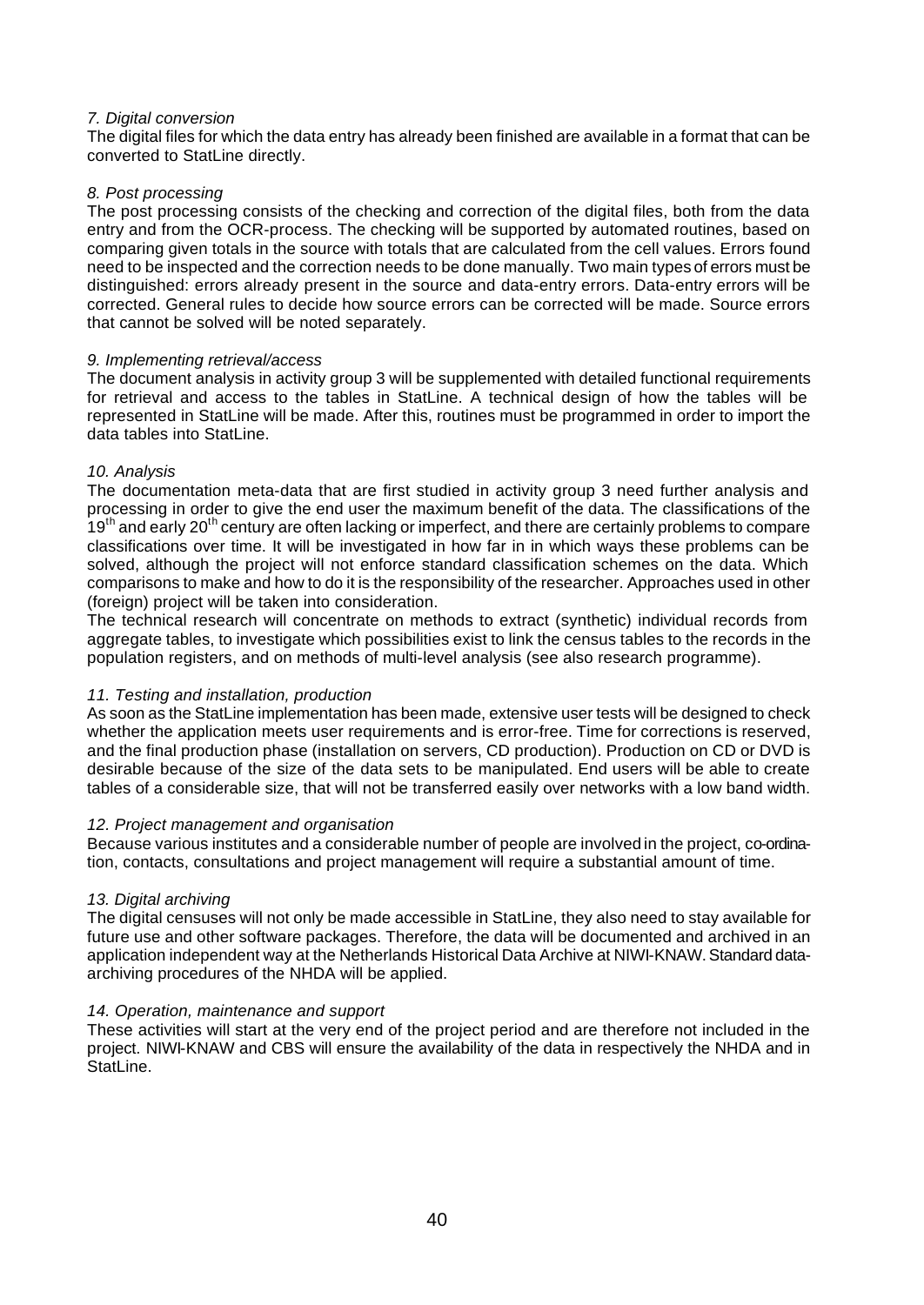# Appendix C1 Members HSN Board

Prof. dr. H.B.G. Ganzeboom, Universiteit Utrecht, chairman Dr. H. Knippenberg, Universiteit van Amsterdam, vice-chairman / treasurer Prof. dr. F.W.A. van Poppel, NIDI, secretary Dr. J. Kok, IISG, member Dr. M.H.D. van Leeuwen, NEHA, member Prof. dr. J.M.W.G. Lucassen, IISG, VU Amsterdam, member Dr I. Maas, Universiteit Utrecht, member

# Appendix C2 HSN Advisory Council

*Chairman*

Prof. dr. J. Dronkers, European University, Florence.

*Members*

Prof. dr. M. du Bois-Reymond, RU Leiden

Drs. R.J.P. Dekker, hoofd Wetenschappelijk Statistisch Agentschap, hoofd Data Archieven NIWI

Dr. P.K. Doorn, hoofd afdeling informatietechnologie NIWI

Prof. dr. H. van Dijk, EU Rotterdam

Prof. dr. H.F.J.M. van den Eerenbeemt, em. hoogleraar KU Brabant

Prof. dr. W.Th.M. Frijhoff, VU Amsterdam

Prof. dr. J. Goudsblom, em. hoogleraar Universiteit van Amsterdam

Prof. dr. J. Gierveld, directeur NIDI, VU Amsterdam

Prof. dr. F.C.J. Ketelaar, Universiteit van Amsterdam

Dr. A.J. Lever, directeur Centraal Bureau voor Genealogie (CBG)

Prof. dr. F. N. Stokman, RU Groningen

Prof. dr. W.C. Ultee, KU Nijmegen

Prof. dr. A. van der Woude, em. hoogleraar LU Wageningen

Prof. dr. H.H. van der Wusten, Universiteit van Amsterdam

Prof. dr. J.L. van Zanden, Universiteit Utrecht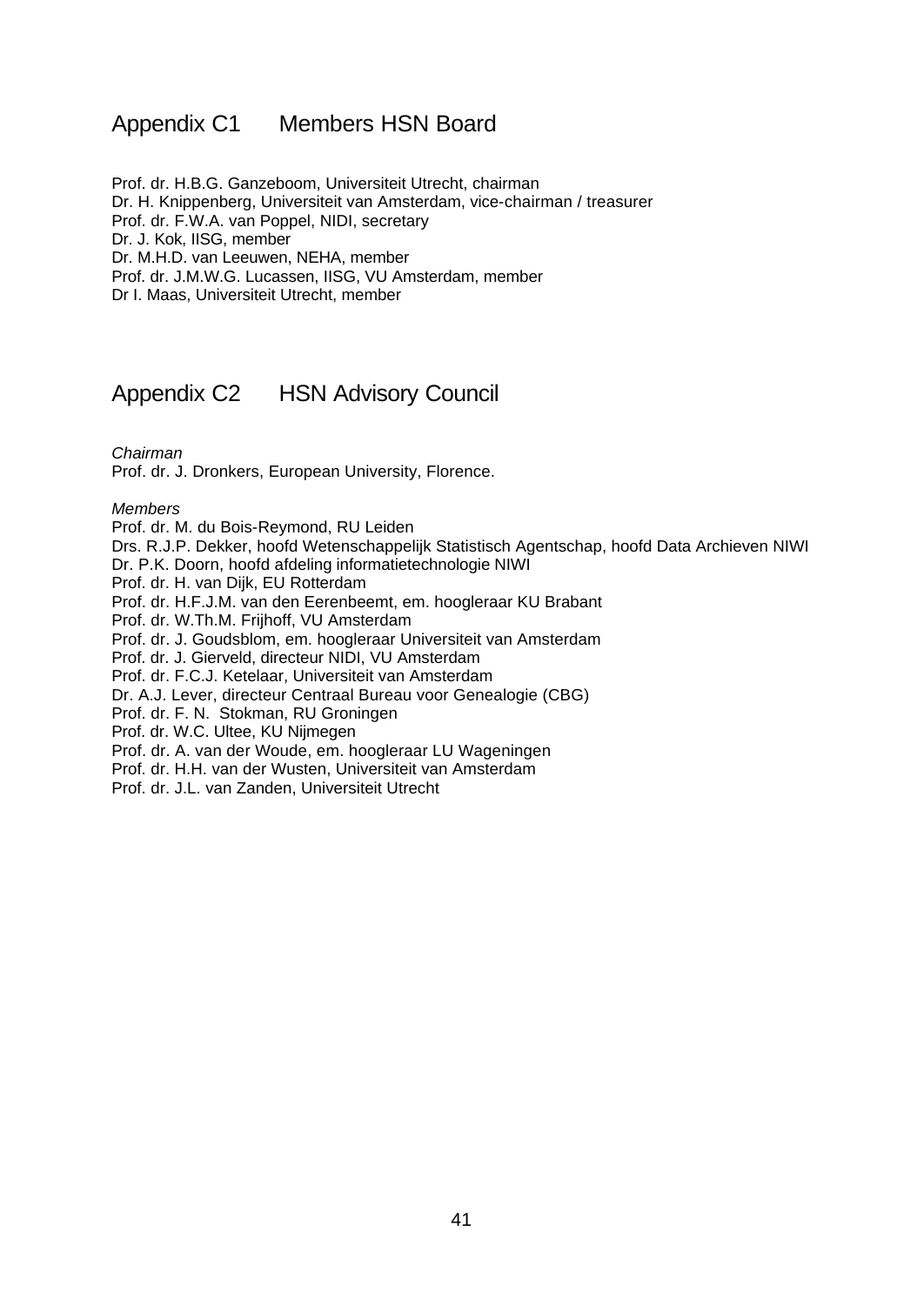# APPENDIX C3 PRIVACY REGULATIONS HSN

*Because of the new law on privacy (Wet Bescherming Persoonsgegevens) the HSN privacy statute will be renewed within short time.*

Regulations governing access to data owned by the Historical Sample of the Population of the Netherlands (Stichting Historische Steekproef Nederlandse Bevolking), as adopted at its Board meeting of January 21, 1993, and as deposited with the Personal Data Protection Board (Registratiekamer persoonsregistraties), and registered there with no. O-0030426.

- 1. The Historical Sample of the Population of the Netherlands (Stichting Historische Steekproef Nederlandse Bevolking, hereinafter called HSN) has its registered office in Utrecht (Register of Foundations Chamber of Commerce [Stichtingenregister Kamer van Koophandel], file no. S 183871).
- 2. These regulations are obligatory under article 5 of HSN's Articles and the Personal Data Protection Act (Wet persoonsregistraties); (Act of December 28, 1988, Book of Statutes [Staatsblad] 665, 1988).
- 3. The term 'data of the HSN foundation' refers to all data collected within the bounds of the foundation's objectives. They are 'data on a sample of the Dutch population, as they may be found in certificates of births, deaths and marriages, records of the population register and other historical source material,' HSN's Articles, article 2, paragraph a.
- 4. A distinction is made between data available to the public without restriction (hereinafter called 'free data') and data which may be made public subject to restrictions (hereinafter called 'non-free data'). In a register, a record will be kept of a) which data are contained in the archive and b) which status these data enjoy (free or non-free).
- 5. Free data are all data which may be consulted in public archives (as referred to in the Archiefwet [Archives Act] 1962, Book of Statutes 313, article 1, paragraph c) without restrictions of any kind.
- 6. Non-free data are all data not covered by article 5 of these regulations, and collected within the bounds of the foundation's objectives (see article 3). These data are managed in accordance with article 17 of the Decree of January 2, 1990, designating those registers of persons to which the articles 19, 24 and 25 of the Personal Data Protection Act do not apply.
- 7. With the passage of time, the data covered by article 6 may be released in strict accordance with the rules of the archives from which these data have been drawn (see article 5). A record of this will be kept in the register mentioned in article 4.
- 8 The data referred to in article 6 are accessible only for the purpose of scientific research, as envisaged in article 2, paragraph b of HSN's Articles. Researchers using these data will have to sign a mandatory statement to this effect. Only after this statement is signed will the Board be authorized to release the data concerned.
- 9. The provisions of article 8 imply, among other things, that use of 'non-free' data is allowed exclusively on condition that the anonymity of data is guaranteed, this within the meaning of article 33 of the Personal Data Protection Act.
- 10. The provision of article 9 grants an exemption from meeting the requirements of thePersonal Data Protection Act as regards the provisions contained in articles 28 up to and including 32, which concern the rights of interested parties to inspect and amend personal data.
- 11. The Board may authorize in writing another legal entity to manage access to the data, in accordance with the above articles.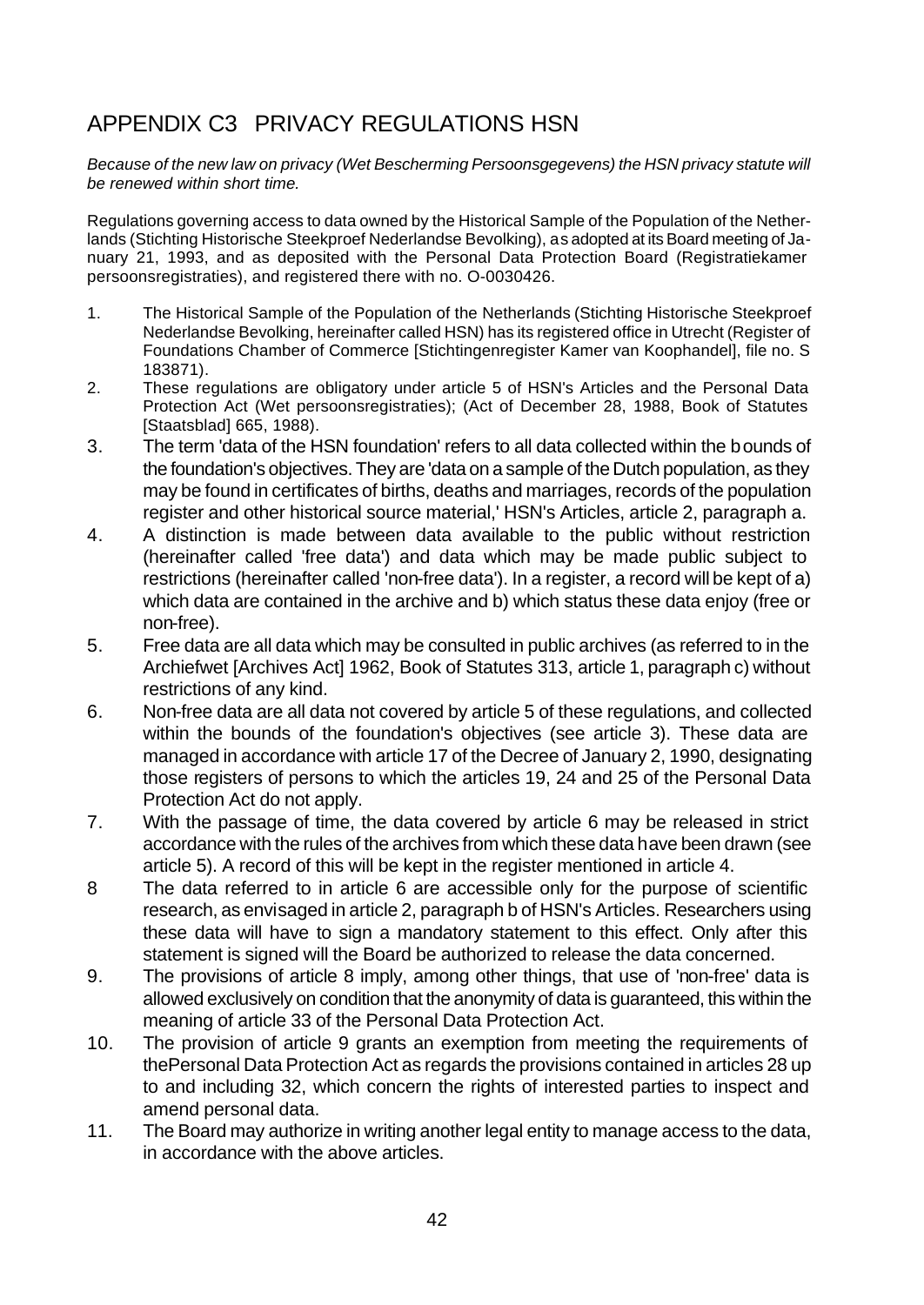# Appendix C4

# OVERVIEW OF HSN DATABASE VARIABLES

This appendix lists the most important variables used in reconstructing life courses, by the source in which they are found. These variables do not pertain solely to the Research Person (RP), but also to persons associated to the RP. *In this survey, the variables are not repeated which have already been found in preceding sources and which do not change (such as the name) or which can be predicted (such as age).*

| <b>Birth certificate</b><br><b>Father RP</b><br>Mother RP<br>Witnesses (two)<br><b>RP</b>             | Name, age, occupation, address, signature<br>Name, age, occupation, address<br>Name, age, occupation, address<br>Name, date and municipality of birth, sex, address                                                                                                                   |
|-------------------------------------------------------------------------------------------------------|---------------------------------------------------------------------------------------------------------------------------------------------------------------------------------------------------------------------------------------------------------------------------------------|
|                                                                                                       |                                                                                                                                                                                                                                                                                       |
| <b>Death certificate</b><br>Informants (two)<br>Often related to the RP<br><b>RP</b><br>Spouses of RP | Name, age, occupation, address or municipality, signature<br>Occupation, civil status, address of decease, municipality of residence<br>Name, age, occupation, civil status, address or municipality of<br>residence                                                                  |
|                                                                                                       |                                                                                                                                                                                                                                                                                       |
| <b>Personal card</b> (only for RP's still alive in 1940)                                              |                                                                                                                                                                                                                                                                                       |
| <b>RP</b>                                                                                             | Occupations, civil status (with dated changes), addresses and                                                                                                                                                                                                                         |
| Spouses RP<br>Parents RP<br>Children RP                                                               | municipalities of residence, (dated), municipality of decease<br>Name, date and municipality of birth<br>Municipality and date of birth and decease<br>Name, date and municipality of birth, date and municipality of adminis-<br>trative removal due to death, marriage or departure |
| <b>Marriage certificate</b>                                                                           |                                                                                                                                                                                                                                                                                       |
| <b>RP</b>                                                                                             | Date and municipality of marriage, municipality of residence and ad-<br>dress, occupation at marriage, names of previous spouses, signature                                                                                                                                           |
| Illegitimate child RP                                                                                 | Names, date and municipality of birth                                                                                                                                                                                                                                                 |
| Spouse RP                                                                                             | Name, address, age, occupation, signature                                                                                                                                                                                                                                             |
| Parents RP                                                                                            | Occupation, municipality of residence or date and municipality of<br>death, signature                                                                                                                                                                                                 |
| Parents in law of RP                                                                                  | Name, age, occupation, municipality of residence or date and<br>municipality of death, signature                                                                                                                                                                                      |
| Witnesses (four)<br>Often related to the RP                                                           | Name, age, occupation, municipality of residence, signature                                                                                                                                                                                                                           |
|                                                                                                       |                                                                                                                                                                                                                                                                                       |
| Census registers (period 1810-1840)<br>RP                                                             | Occupation civil status address religion                                                                                                                                                                                                                                              |

#### Jccupation, civil status, address, religion Parents RP Mame, age or date and municipality of birth, occupation, address/municipality of residence, etcetera (see RP) Relatives RP (in particular siblings) The same Spouses RP The same Children RP The same Other persons<sup>\*</sup> The same \*